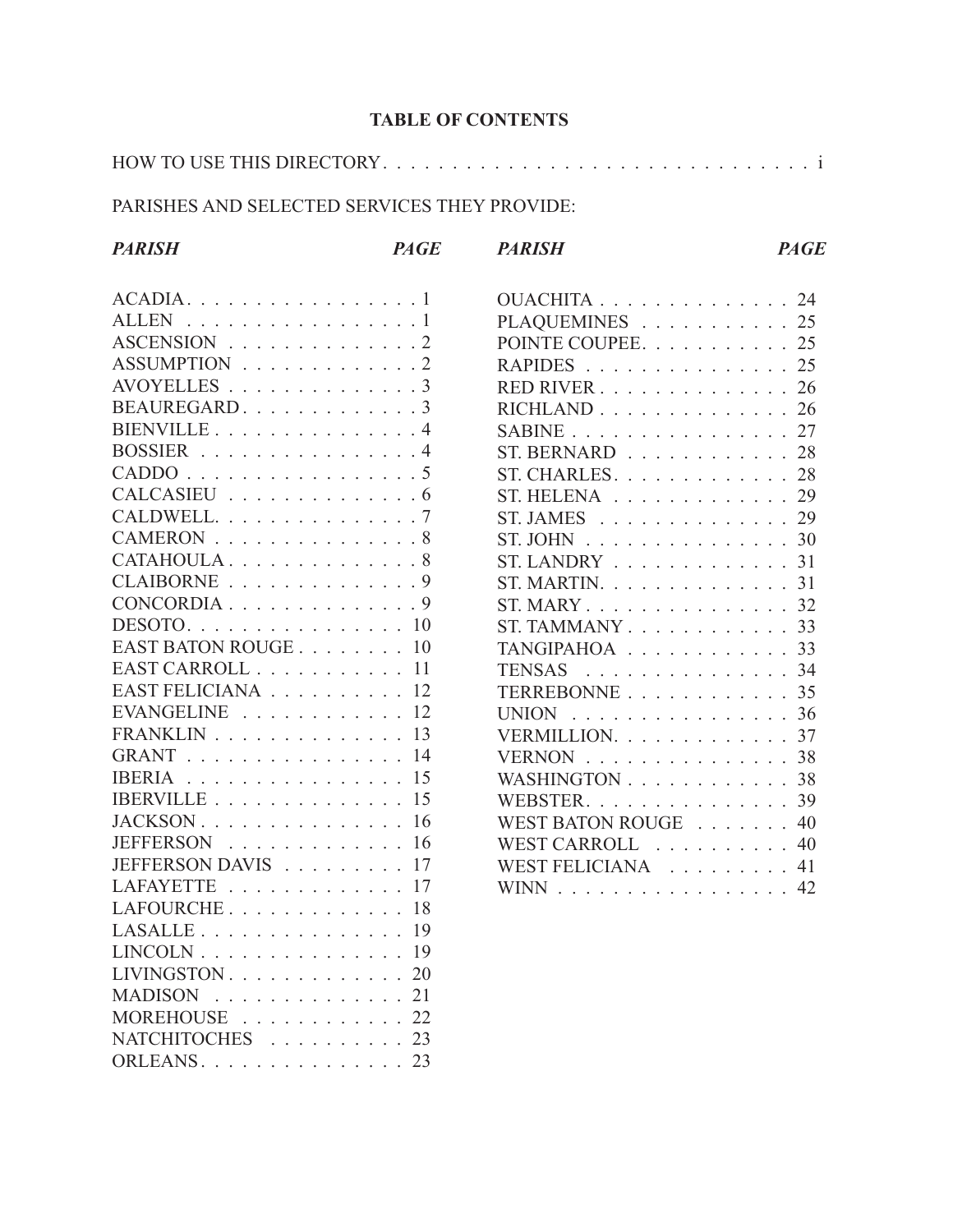# **How to Use This Directory . . .**

- $\triangleright$  Look for the parish where you live.
- $\triangleright$  Look for the type of agency you need.
- $\triangleright$  Call one of the agencies listed and tell them what you need.
- $\triangleright$  If they cannot help you with what you need, ask them who to call.
- $\triangleright$  Individuals may call the Department of Health and Hospitals toll free at 1-800-256-4609 to receive this directory of agencies which provide abortion alternative services and the pamphlet. Service providers (i.e. physicians, hospitals, abortion clinics, etc.) may obtain copies of the pamphlet, directory and certification form via mail or calling:

Office of Public Health 1010 Common Street, 12th Floor Room 1236 New Orleans, LA 70112 504-568-5330

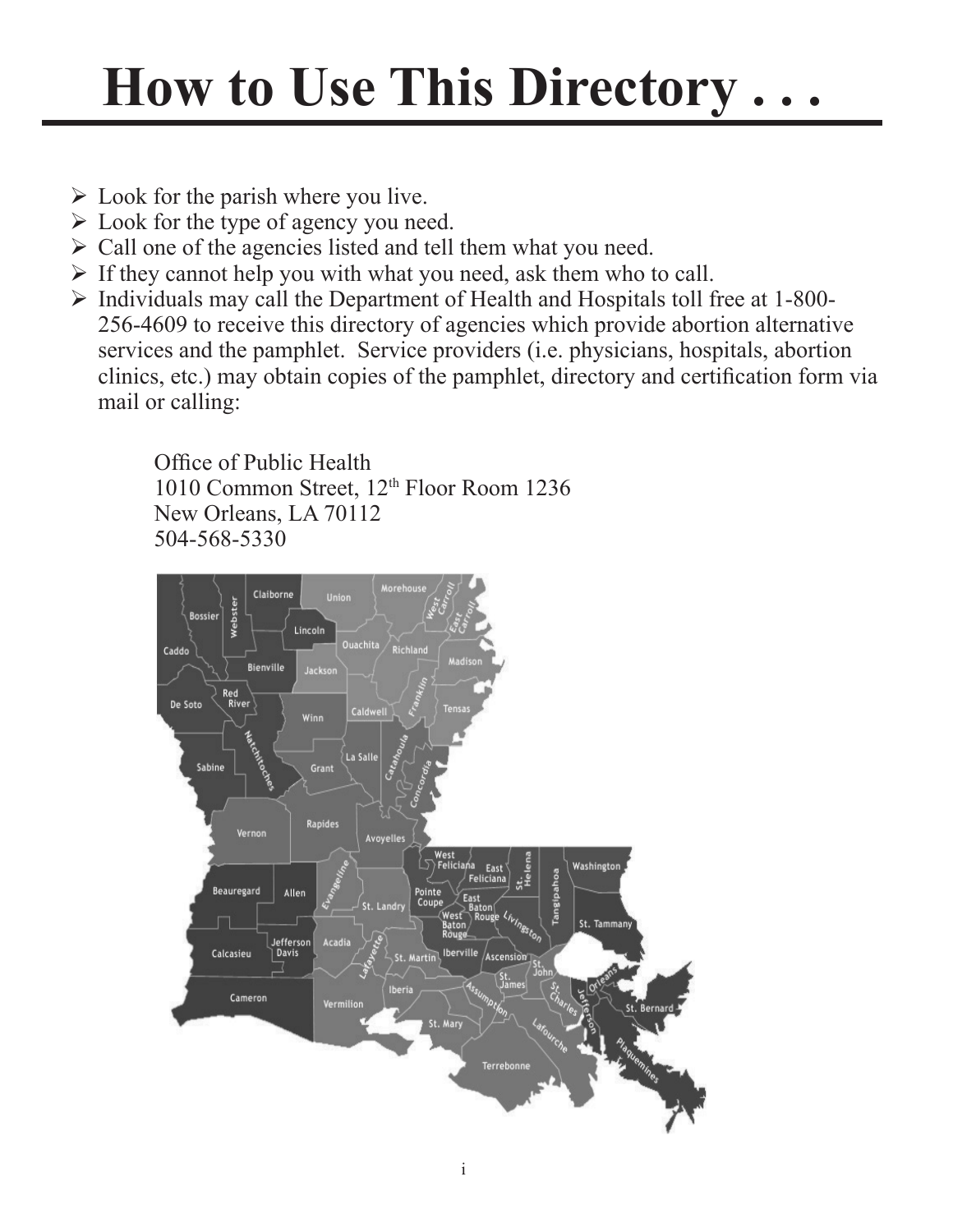## **ACADIA**

## **Department of Health and Hospitals/Office of Public Health**

Acadia Parish Health Unit 530 West Mill Street Crowley, LA 70526 337-788-7507 *Services Provided:* Family Planning, WIC and Nutrition Services, Prenatal, Immunizations

## **Department of Health and Hospitals/Office of Mental Health**

Dr. Joseph Henry Tyler, Jr. Mental Health Center 302 Dulles Drive Lafayette, LA 70506 337-262-4100 *Services Provided:* Psychological/ Psychiatric Counseling

## **Department of Health and Hospitals/Office of Mental Health**

Crowley Mental Health Clinic West Highway 90 Post Office Drawer 1403 Crowley, LA 70527-1403 337-788-7511 *Services Provided:* Psychological/ Psychiatric Counseling

### **Department of Health and Hospitals/Office of Mental Health**

New Iberia Mental Health Clinic 611 West Admiral Doyle Drive New Iberia, LA 70560 337-373-0002 *Services Provided:* Psychological/ Psychiatric Counseling

### **Department of Health and Hospitals/Office of Mental Health**

Ville Platte Mental Health Clinic 312 Court Street Ville Platte, LA 70586 337-363-5525 *Services Provided:* Psychological/ Psychiatric Counseling

## **Department of Health and Hospitals/Office for Addictive Disorders**

Lafayette Addictive Disorders 302 Dulles Drive Suite 1 Lafayette, LA 70506 337-262-5870 *Services Provided:* Alcohol and Drug Abuse Counseling and Treatment/ Gambling

#### **Department of Health and Hospitals/Office for Addictive Disorders**

Crowley Addictive Disorders 121 E. Fifth Street Crowley, LA 70527 337-788-7515 *Services Provided:* Alcohol and Drug Abuse Counseling and Treatment/ Gambling, Adolescent and Adult Outpatient

## **Department of Health and Hospitals/Office for Addictive Disorders**

Opelousas Addictive Disorders 514 N. Court Street Opelousas, LA 70570 337-948-0228

*Services Provided:* Alcohol and Drug Abuse Counseling and Treatment

## **Department of Health and Hospitals/Office for Addictive Disorders**

Ville Platte Addictive Disorders 414 W. Cotton Street Ville Platte, LA 70586 337-363-6869 *Services Provided:* Alcohol and Drug

Abuse Counseling and Treatment

## **Department of Health and Hospitals/Office for Addictive Disorders**

First Step Detox University Medical Center 6<sup>th</sup> Floor 2390 W. Congress Lafayette, LA 70501 337-261-6600 *Services Provided:* Alcohol and Drug Abuse Counseling and Treatment

#### **Department of Social Services/ Office of Family Support**

300 East First Street Crowley, LA 70527 337-788-7540 *Services Provided:* TANF, Food Stamps, Project Independence and Transitional Child Care

### **Catholic Social Services**

"Lifeline" 1-800-256-7222 *Services Provided:* Adoption, Counseling

### **Head Start Program**

Kinder Head Start Post Office Box 540 Oberlin, LA 70655 337-738-2976 *Services Provided:* Child Developmental Day Care

**Bethany Christian Services** 1-800 BETHANY *Services Provided:* Adoption, Counseling

## **ALLEN**

**Department of Health and Hospitals/Office of Public Health** Allen Parish Health Unit Post Office Drawer 1121 145 Hospital Drive Oakdale, LA 71463 318-335-1147 *Services Provided:* Family Planning, WIC and Nutrition Services, Prenatal, Immunizations

## **Department of Health and Hospitals/Office of Mental Health**

Beauregard Mental Health Clinic 106 Port Street DeRidder, LA 70634 337-462-1641 *Services Provided:* Psychological/ Psychiatric Counseling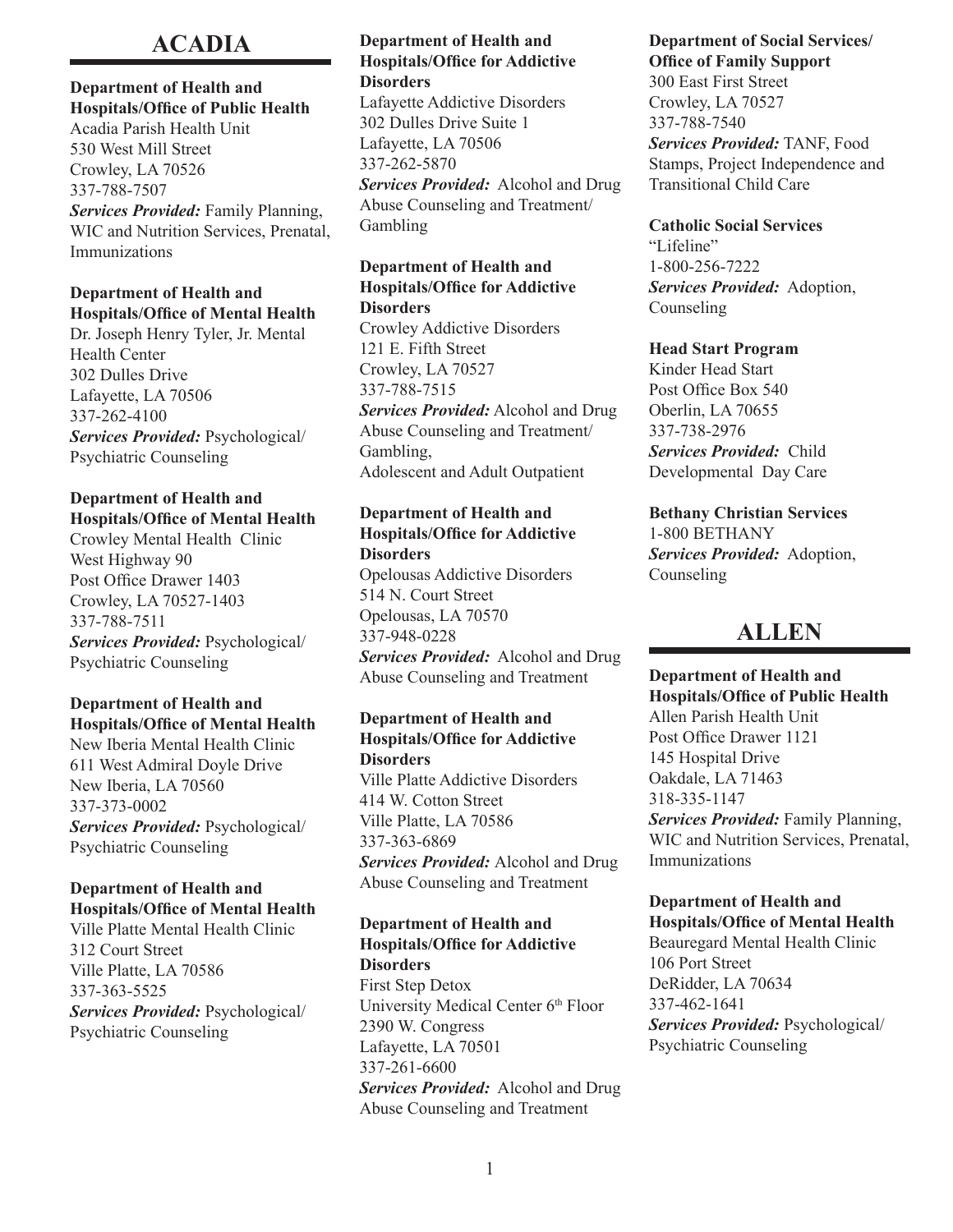Lake Charles Mental Health Center 4105 Kirkman Street Lake Charles, LA 70605 337-475-8022 *Services Provided:* Psychological/ Psychiatric Counseling

## **Department of Social Services/ Office of Family Support**

Allen Parish Office 213A North First Street Oberlin, LA 70655 337-639-2961 *Services Provided:* TANF, Food Stamps, Project Independence and Transitional Child Care

## **Catholic Social Services**

"Lifeline" 1-800-256-7222 *Services Provided:* Adoption, Counseling

**Bethany Christian Services** 1-800-BETHANY *Services Provided:* Adoption, Counseling

## **ASCENSION**

## **Department of Health and Hospitals/Office of Public Health**

Ascension Parish Health Unit 901 Catalpa Street Donaldsonville, LA 70346 225-474-2005 or 474-2004 *Services Provided:* Family Planning, WIC and Nutrition Services, Prenatal, Immunizations

## **Department of Health and Hospitals/Office of Mental Health**

Center for Adult Behavior Health 4615 Government Street Building 2 Baton Rouge, LA 70806 225-925-1906 1-800-768-8824 *Services Provided:* Counseling & Psychiatric Medication Services/ Substance Abuse Services

## **Department of Health and Hospitals/Office of Mental Health**

Margaret Dumas Mental Health **Center** 3843 Harding Blvd. Baton Rouge, LA 70807 225-359-9315 *Services Provided:* Psychological/ Psychiatric Counseling

### **Department of Social Services/ Office of Family Support** Ascension Parish Office 1078 E. Worthy Road Gonzales, LA 70707 225-644-0484 *Services Provided:* TANF, Food

Stamps, Project Independence, Transitional Child Care

## **Catholic Social Services** "Lifeline"

1-800-256-7222 *Services Provided:* Adoption, Counseling

## **Bethany Christian Services** 1-800-BETHANY *Services Provided:* Adoption,

Counseling

## **ASSUMPTION**

## **Department of Health and Hospitals/Medicaid** Lafourche/Assumption Parish Medicaid 1222 Tiger Drive Thibodaux, LA 70301 985-449-5021 *Services Provided:* Medical Expenses

## **Department of Health and Hospitals/Office of Public Health**

Assumption Parish Health Unit 158 Highway 10008 Napoleonville, LA 70390 985-369-6031 *Services Provided:* Family Planning, WIC and Nutrition Services, Prenatal, Immunizations

#### **Department of Health and Hospitals/Office of Mental Health**

River Parishes Mental Health Clinic 1809 W. Airline Highway LaPlace, LA 70068 985-652-8444 *Services Provided:* Psychological/ Psychiatric Services

## **Department of Health and**

**Hospitals/Office of Mental Health** South Lafourche Mental Health Clinic 127 E. 123rd Street Galliano, LA 70354 985-632-2175 *Services Provided:* Psychological/ Psychiatric Services

## **Department of Health and**

**Hospitals/Office of Mental Health** St. Mary's Mental Health Clinic 500 Roderick Street Morgan City, LA 70380 985-380-2460 *Services Provided:* Psychological/ Psychiatric Services

## **Department of Health and**

**Hospitals/Office of Mental Health** Terrebonne Mental Health Center 5599 Highway 311 Houma, LA 70364 985-857-3615 *Services Provided:* Psychological/ Psychiatric Services

### **Department of Health and Hospitals/Office of Addictive Disorders**

Thibodaux Addictive Disorders Clinic 303 Hickory Street Thibodaux, LA 70301 985-447-0851 *Services Provided:* Alcohol and Drug Abuse Counseling and Treatment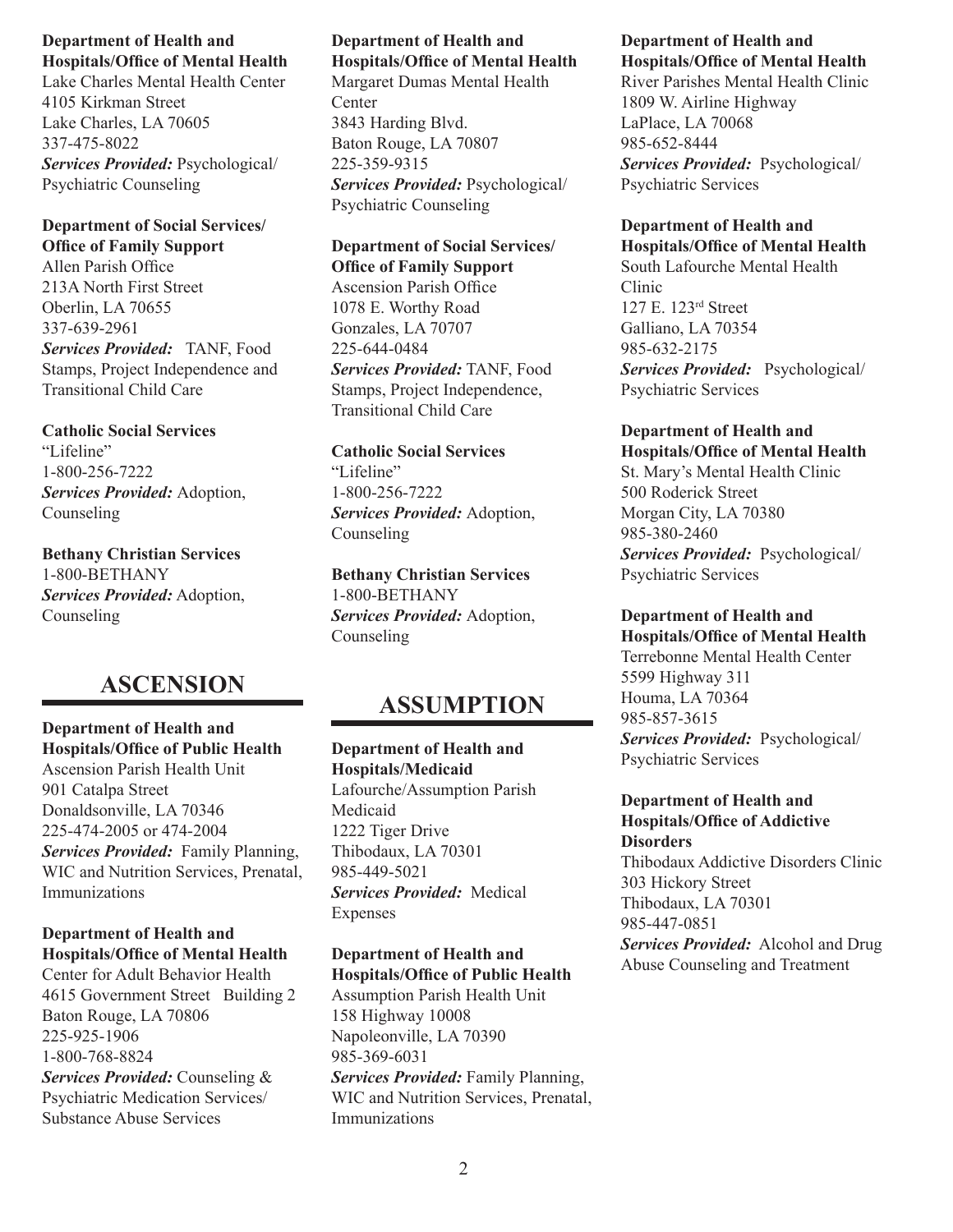### **Department of Social Services/ Office of Family Support**

Assumption Parish Office 108 Robin Street, Highway 308 Napoleonville, LA 70390 985-369-6134

*Services Provided:* TANF, Food Stamps, Project Independence, Transitional Child Care & Regular Child Care

## **Catholic Social Services**

"Lifeline" 1-800-256-7222 *Services Provided:* Adoption, Counseling

## **Bethany Christian Services**

1-800-BETHANY *Services Provided:* Adoption, Counseling

## **CROSSROADS PREGNANCY CENTER**

105 St. Louis Street Thibodaux, LA 70301 1-866-446-5004 *Services Provided:* Free pregnancy resource information including abortion, adoption and parenting education. Self-Administered Pregnancy Testing. Referrals to Social Service Agency for community assistance. Post abortion support and sexual integrity education. Free ultra sounds.

## **AVOYELLES**

### **Department of Health and Hospitals/Office of Public Health Marksville:**

Avoyelles Parish Health Unit 657 Government Street Marksville, LA 71351 318-253-4528 *Services Provided:* Family Planning, WIC and Nutrition Services, Prenatal, Immunizations

## **Bunkie:**

Avoyelles Parish Health Unit 800 McArthur Drive Bunkie, LA 71322 318-346-2586

*Services Provided:* Family Planning, WIC and Nutrition Services, Prenatal, Immunizations

## **Department of Health and Hospitals/Office of Mental Health**

Central LA State Hospital 242 W. Shamrock Street Pineville, LA 71361 318-484-6200 *Services Provided:* Psychological/ Psychiatric Counseling

#### **Department of Health and Hospitals/Office of Mental Health**

Leesville Mental Health Clinic 105 Belview Road Leesville, LA 71446 337-238-6431 *Services Provided:* Psychological/ Psychiatric Counseling

### **Department of Health and Hospitals/Office for Addictive Disorders**

Alexandria/Pineville Addictive Disorders Clinic Monroe Highway and Rainbow Drive Alexandria, LA 71306 318-487-5191 *Services Provided:* Alcohol and Drug Abuse Counseling and

Treatment

#### **Department of Health and Hospitals/Office for Addictive Disorders**

Red River Treatment Center P.O. Box 7118 Alexandria, LA 71306 318-484-6888 *Services Provided:* Alcohol and Drug Abuse Counseling and Treatment

## **Catholic Social Services** "Lifeline" 1-800-256-7222 *Services Provided:* Adoption, Counseling

**Bethany Christian Services** 1-800-BETHANY *Services Provided:* Adoption, Counseling

## **BEAUREGARD**

**Department of Health and Hospitals/Office of Public Health** Beauregard Parish Health Unit 216 Evangeline Street DeRidder, LA 70364 337-463-4486 *Services Provided:* Family Planning, WIC and Nutrition Services, Prenatal, Immunizations

## **Department of Health and Hospitals/Office of Mental Health** Beauregard Mental Health Clinic

106 Port Street DeRidder, LA 70634 337-462-1641 *Services Provided:* Psychological/ Psychiatric Counseling

#### **Department of Health and Hospitals/Office of Mental Health**

Lake Charles Mental Health Center 4105 Kirkman Street Lake Charles, LA 70605 337-475-8022 *Services Provided:* Psychological/ Psychiatric Counseling

### **Department of Social Services/ Office of Family Support**

Beauregard Parish Office 1891 Highway 190 West DeRidder, LA 70634 337-463-6091 *Services Provided:* TANF, Food Stamp Assistance, Project Independence, Transitional Child Care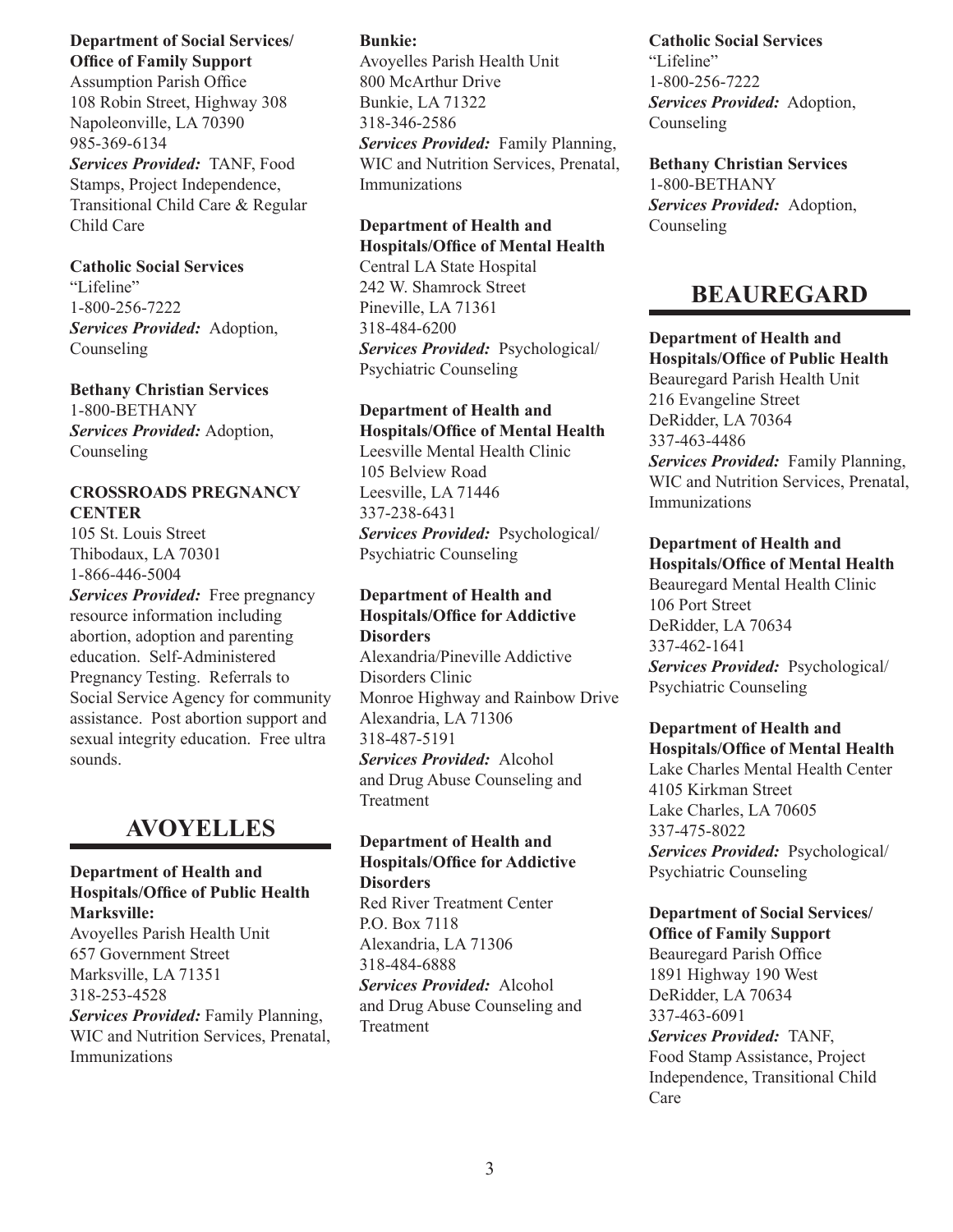**ABC Crisis Pregnancy Resource Center** 510 W. 18<sup>th</sup> Street Lake Charles, LA 70601 337-433-2797 *Services Provided:* Crisis

Counseling, Free pregnancy testing, Parenting classes

## **Catholic Social Services**

"Lifeline" 1-800-256-7222 *Services Provided:* Adoption, Counseling

**Bethany Christian Services** 1-800-BETHANY *Services Provided:* Adoption, Counseling

## **BIENVILLE**

**Department of Health and Hospitals/Medicaid** 1285 Pine Street Arcadia, LA 71001 318-263-9477 *Services Provided:* Medical Expenses

**Department of Health and Hospitals/Office of Public Health** Bienville Parish Health Unit 1285 Pine Street, Suite 102 Arcadia, LA 71001 318-263-2125 *Services Provided:* Family Planning, WIC and Nutrition Services, Prenatal, Immunizations

### **Department of Health and Hospitals/Office of Mental Health**

Many Mental Health Clinic 265 Highland Drive Many, LA 71449 318-256-4119 *Services Provided:* Psychological/ Psychiatric Counseling

**Department of Health and Hospitals/Office of Mental Health** Minden Mental Health Clinic 421 Meadowview Drive Minden, LA 71055 318-371-3001 *Services Provided:* Psychological/ Psychiatric Counseling

## **Department of Health and**

**Hospitals/Office of Mental Health** Natchitoches Mental Health Clinic 210 Medical Drive Natchitoches, LA 71457 318-357-3122 *Services Provided:* Psychological/ Psychiatric Counseling

**Department of Health and Hospitals/Office of Mental Health** Red River Mental Health Clinic 1313 Ringo Ave. Coushatta, LA 71019 *Services Provided:* Psychological/ Psychiatric Counseling

**Department of Health and Hospitals/Office of Mental Health** Shreveport Mental Health Center 1310 N. Hearne Ave. Shreveport, LA 71137 318-676-5111 *Services Provided:* Psychological/ Psychiatric Counseling

## **Department of Health and Hospitals/Office for Addictive Disorders**

Natchitoches Addictive Disorders 212 Medical Drive Natchitoches, LA 71456 318-357-3283 *Services Provided:* Alcohol and Drug Abuse Counseling and Treatment

## **Catholic Social Services**

"Lifeline" 1-800-256-7222 *Services Provided:* Adoption, Counseling

**Bethany Christian Services** 1-800-BETHANY *Services Provided:* Adoption, **Counseling** 

## **BOSSIER**

**Department of Health and Hospitals/Office of Public** Bossier Health Unit 3022 Old Minden Road Bossier City, LA 71112 318-741-7314 *Services Provided:* Family Planning, WIC and Nutrition Services, Prenatal, Immunizations

#### **Department of Health and Hospitals/Office of Public Health**

Caddo Parish Health Unit 1035 Creswell Ave. Shreveport, LA 71101 318-676-5240 *Services Provided:* Family Planning, WIC and Nutrition Services, Prenatal, Immunizations

### **Department of Health and Hospitals/Office of Public Health**

Northwest Regional Health Center – STD Clinic 1035 Creswell Ave. Shreveport, LA 71101 318-676-5403 *Services Provided:* Family Planning, WIC and Nutrition Services, Prenatal, Immunizations, Preventive Health Services for Children, Health Education and Counseling, Sexuallytransmitted disease Screening and Treatment

## **Department of Health and Hospitals/Office of Mental Health** Many Mental Health Clinic 265 Highland Drive Many, LA 71449 318-256-4119 *Services Provided:* Psychological/ Psychiatric Counseling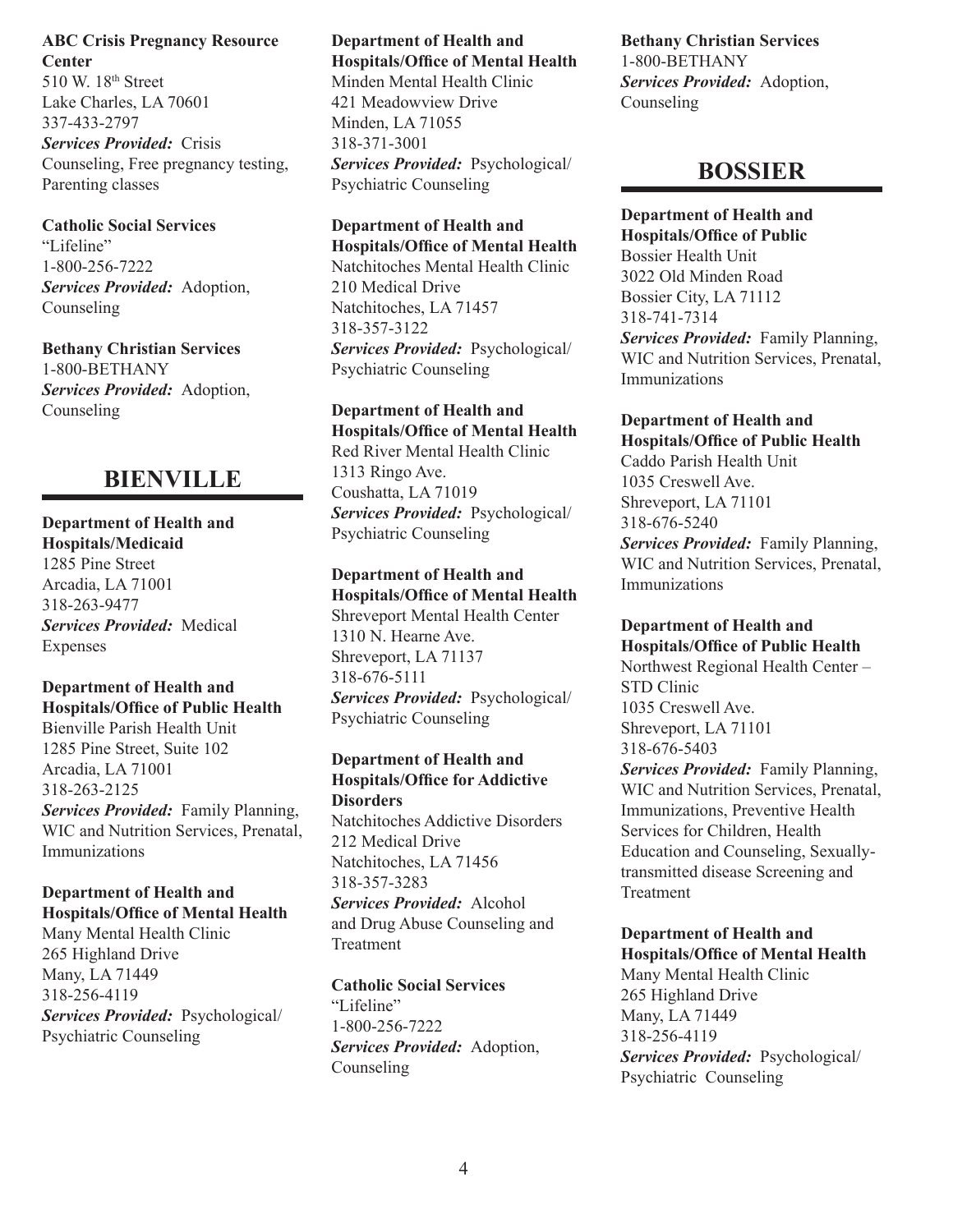Minden Mental Health Clinic 421 Meadowview Drive Minden, LA 71055 318-371-3001 *Services Provided:* Psychological/ Psychiatric Counseling

#### **Department of Health and Hospitals/Office of Mental Health**

Natchitoches Mental Health Clinic 210 Medical Drive Natchitoches, LA 71457 318-357-3122 *Services Provided:* Psychological/ Psychiatric Counseling

### **Department of Health and Hospitals/Office of Mental Health**

Red River Mental Health Clinic 1313 Ringo Ave. Coushatta, LA 71019 318-932-4029 *Services Provided:* Psychological/ Psychiatric Counseling

## **Department of Health and**

**Hospitals/Office of Mental Health** Shreveport Mental Health Center 1310 N. Hearne Ave. Shreveport, LA 71137 318-676-5111 *Services Provided:* Psychological/ Psychiatric Counseling

## **Department of Health and Hospitals/Office for Addictive Disorders** Natchitoches Addictive Disorders

212 Medical Drive Natchitoches, LA 71456 318-357-3283 *Services Provided:* Alcohol and Drug Abuse Counseling and Treatment

#### **Department of Social Services/ Office of Family Support**

Bossier Parish Office 2123 Shed Road Bossier, LA 71172 318-741-7320 *Services Provided:* TANF, Food Stamps, Project Independence, Transitional Child Care

## **Catholic Social Services**

"Lifeline" 1-800-256-7222 *Services Provided:* Adoption, Counseling

### **Crisis Pregnancy Center** 921 Shreveport Barksdale Highway Shreveport, LA 71105 318-861-4600 1-800-939-9997 *Services Provided:* Free Testing, Peer Counseling, Referral

**Bethany Christian Services** 1-800-BETHANY *Services Provided:* Adoption, Counseling

## **CADDO**

## **Department of Health and Hospitals/Office of Public Health** Caddo Parish Health Unit 1035 Creswell Ave. Shreveport, LA 71101 318-676-5237 *Services Provided:* Family Planning, WIC and Nutrition Services, Prenatal, Immunizations

## **Department of Health and Hospitals/Office of Public Health**

Northwest Regional Health Center 1035 Creswell Ave. Shreveport, LA 71101 318-676-5403

*Services Provided:* Family Planning, WIC and Nutrition Services, Prenatal, Immunizations. Preventive Health Services for Children, Health Education and Counseling, Sexuallytransmitted disease Screening and Treatment

## **Department of Health and Hospitals/Office of Mental Health**

Many Mental Health Clinic 265 Highland Drive Many, LA 71449 318-256-4119 *Services Provided:* Psychological/ Psychiatric Counseling

#### **Department of Health and Hospitals/Office of Mental Health**

Minden Mental Health Clinic 421 Meadowview Drive Minden, LA 71055 318-371-3001 *Services Provided:* Psychological/ Psychiatric Counseling

## **Department of Health and Hospitals/Office of Mental Health**

Natchitoches Mental Health Clinic 210 Medical Drive Natchitoches, LA 71457 318-357-3122 *Services Provided:* Psychological/ Psychiatric Counseling

#### **Department of Health and Hospitals**

Red River Mental Health Clinic 1313 Ringo Ave. Coushatta, LA 71019 318-932-4029 *Services Provided:* Psychological/ Psychiatric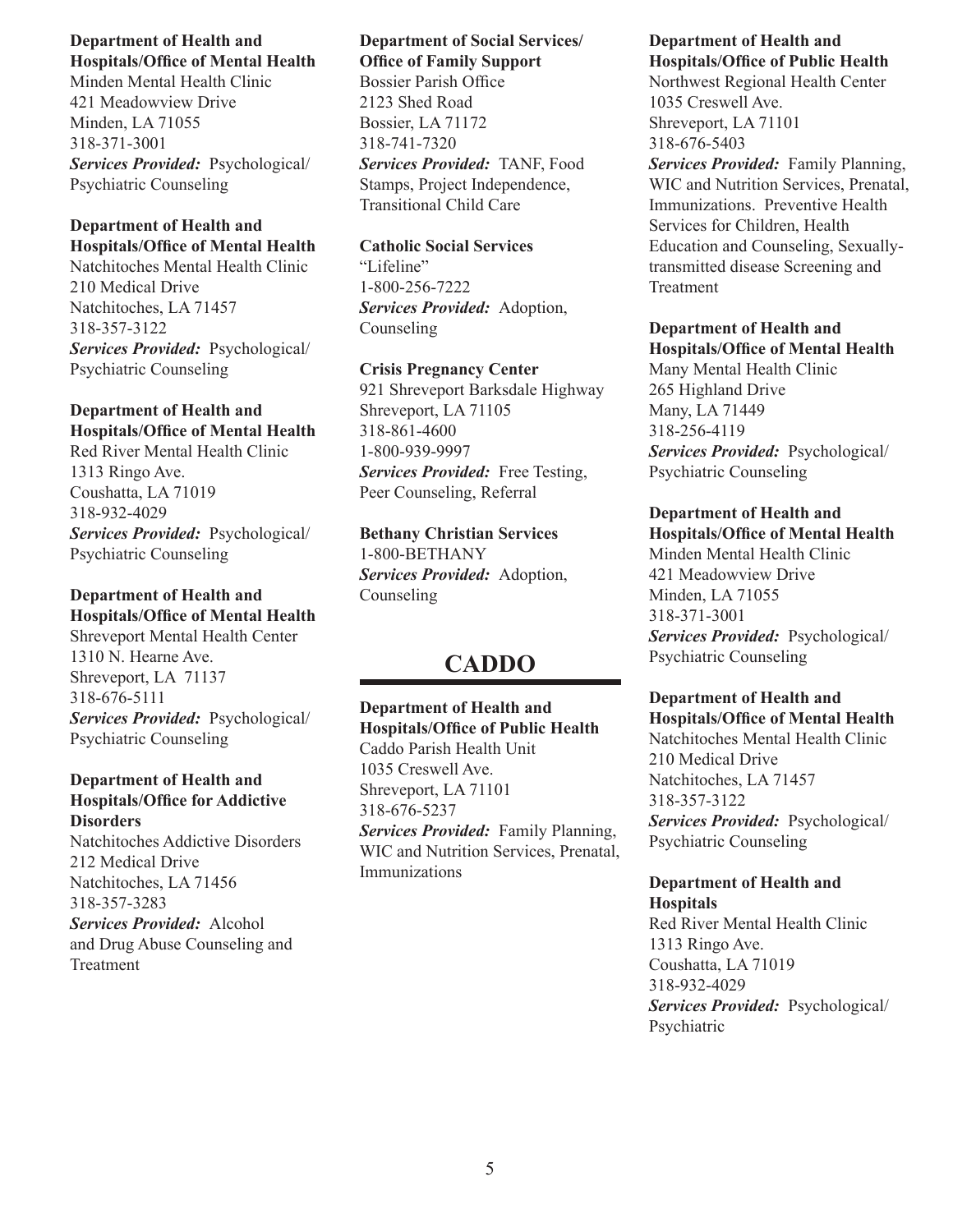Shreveport Mental Health Center 1310 N. Hearne Ave. Shreveport, LA 71137 318-676-5111 *Services Provided:* Psychological/ Psychiatric Counseling

#### **Department of Health and Hospitals/Office for Addictive Disorders**

Natchitoches Addictive Disorders 212 Medical Drive Natchitoches, LA 71456 318-357-3283 *Services Provided:* Alcohol and Drug Abuse Counseling and Treatment

**Catholic Social Services** "Lifeline" 1-800-256-7222 *Services Provided:* Adoption, Counseling

**Bethany Christian Services** 1-800-BETHANY *Services Provided:* Adoption, Counseling

## **Community Organization for Drug Abuse General Counseling**

864 Olive Street Shreveport, LA 71104 318-227-8818 *Services Provided:* Psychological Counseling

## **Crisis Pregnancy Center**

921 Shreveport Barksdale Highway Shreveport, LA 71105 318-861-4600 1-800-939-9997 *Services Provided:* Free Testing, Peer Counseling, Referrals

## **CALCASIEU**

#### **Department of Health and Hospitals/Medicaid**

Calcasieu Parish Office 2300 Broad Street Lake Charles, LA 70601 337-491-2439 *Services Provided:* State Sponsored Health Insurance

#### **Department of Health and Hospitals/Office of Public Health Lake Charles:**

Calcasieu Parish Health Unit 3236 Kirkman Street P.O. Box 3170 Lake Charles, LA 70602 337-478-6020 *Services Provided:* Family Planning, WIC and Nutrition Services, Prenatal, Immunizations

## **Sulphur:**

Calcasieu Parish Health Unit 201 Edgar Street Sulphur, LA 70663 337-478-6020 *Services Provided:* Family Planning, WIC and Nutrition Services, Prenatal, Immunizations

## **Department of Health and Hospitals**

**Lake Charles:** SWLA Center for Health Services 2000 Opelousas Street Post Office Box 19010 Lake Charles, LA 70601 337-439-9983 *Services Provided:* Family Planning,

WIC and Nutrition Services, Prenatal, Immunizations

## **Crowley:**

SWLA Center for Health Services 613 John F Kennedy Street Crowley, LA 70526 337-783-5519 *Services Provided:* Family Planning, WIC and Nutrition Services, Prenatal, Immunizations

## **Lafayette:**

SWLA Center for Health Services 716 Hellen Street Lafayette, LA 70501 337-769-9451 *Services Provided:* Family Planning, WIC and Nutrition Services, Prenatal, Immunizations

### **Department of Health and Hospitals/Office of Mental Health**

Lake Charles Mental Health Center 4105 Kirkman Street Lake Charles, LA 70605 337-475-8022 *Services Provided:* Psychological/ Psychiatric Services

## **Department of Health and**

**Hospitals/Office of Mental Health** Beauregard Mental Health Clinic 106 Port Street DeRidder, LA 70634 337-462-1641 *Services Provided:* Psychological/ Psychiatric Services

#### **ABC Crisis Pregnancy Resource Center**

510 W.18th Street Lake Charles, LA 70601 337-433-2797 *Services Provided:* Crisis counseling, Free pregnancy testing, Parenting classes

## **Alcohol and Drug Abuse**

Family and Youth Counseling Agency 220 Louie Street Lake Charles, LA 70601 337-436-9533 *Services Provided:* Counseling

**Catholic Social Services** "Lifeline" 1-800-256-7222 *Services Provided:* Adoption, Counseling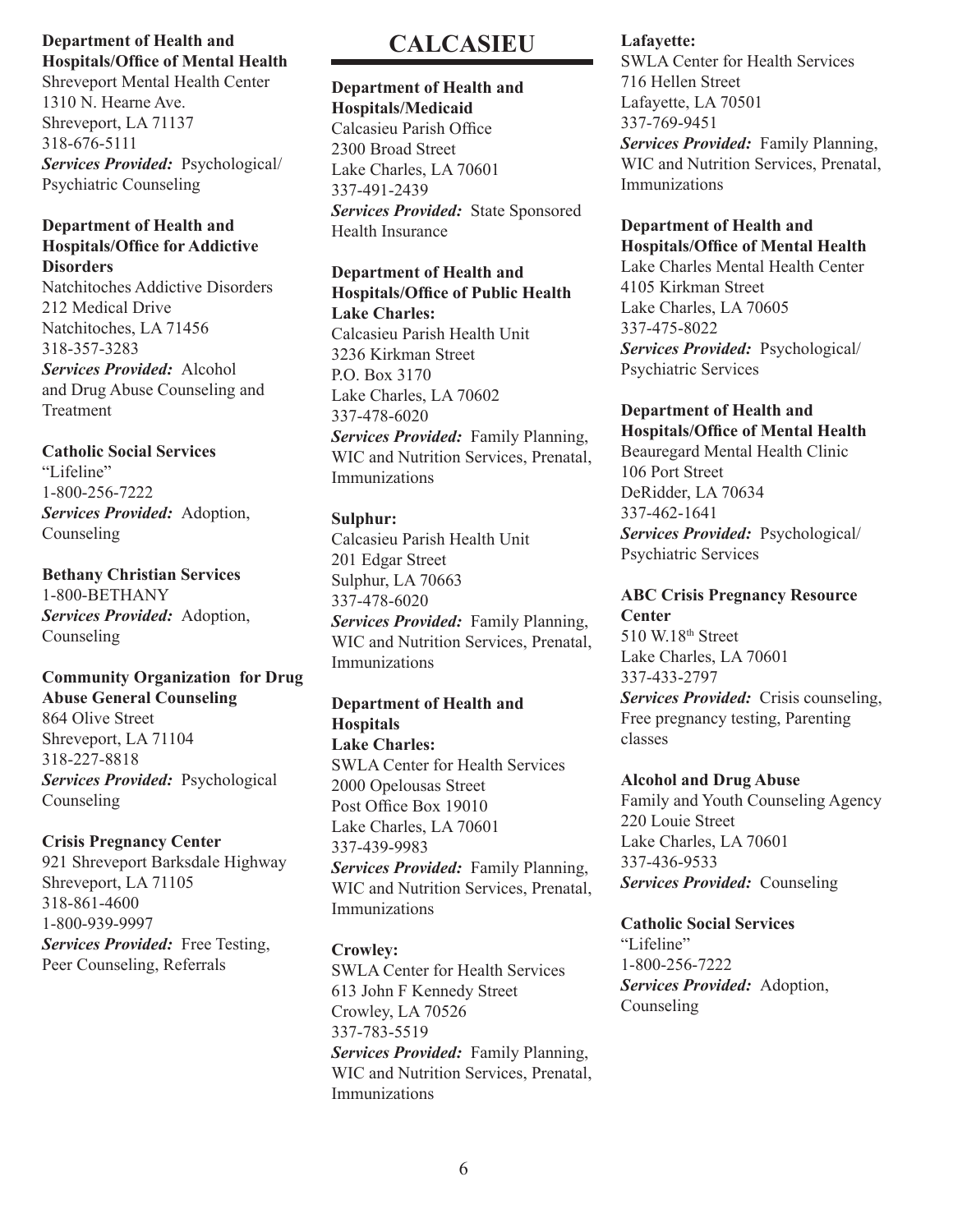**Bethany Christian Services** 1-800-BETHANY *Services Provided:* Adoption, Counseling

**New Life Counseling** 631 East School Street Lake Charles, LA 70607 337-474-7003 *Services Provided:* Crisis counseling, Free pregnancy testing, Adoption counseling

## **CALDWELL**

#### **Department of Health and Hospitals/Office of Public Health**

Caldwell Parish Health Unit 501 Collins Road Columbia, LA 71418 318-649-2393 *Services Provided:* Family Planning, WIC and Nutrition Services, Prenatal, Immunizations

## **Department of Health and Hospitals/Office of Mental Health**

Bastrop Mental Health Clinic 218 N. Franklin Street Bastrop, LA 71220 318-283-0817 *Services Provided:* Psychological/ Psychiatric Counseling

## **Department of Health and Hospitals/Office of Mental Health**

Jonesboro Mental Health Clinic P.O. Box 597 Jonesboro, LA 71251 318-259-6624 *Services Provided:* Psychological/ Psychiatric Counseling

## **Department of Health and Hospitals/Office of Mental Health**

Monroe Mental Health Center 4800 S. Graham Street Monroe, LA 71210 318-362-3339 *Services Provided:* Psychological/ Psychiatric Counseling

## **Department of Health and Hospitals/Office of Mental Health**

Ruston Mental Health Clinic 901 White Street Ruston, LA 71270 318-251-4150 *Services Provided:* Psychological/ Psychiatric Counseling

### **Department of Health and Hospitals/Office of Mental Health**

Tallulah Mental Health Clinic 1012 Johnson Street Tallulah, LA 71282 318-574-1713 *Services Provided:* Psychological/ Psychiatric Counseling

## **Department of Health and Hospitals/Office of Mental Health**

Winnsboro Mental Health Clinic 1301 Landus Street Winnsboro, LA 71295 318-435-2146 *Services Provided:* Psychiatric Counseling

## **Department of Health and Hospitals/Office for Addictive Disorders** Monroe Regional Office

2513 Ferrand Street Monroe, LA 71201 318-362-3270 *Services Provided:* Alcohol and Drug Abuse Counseling and Treatment, Gambling Counseling, Brief Screening Intervention Referral and Treatment

## **Department of Health and Hospitals/Office for Addictive Disorders**

Monroe Addictive Disorders 3200 Concordia Street Monroe, LA 71201 318-362-5188 *Services Provided:* Alcohol and Drug Abuse Counseling and Treatment

#### **Department of Health and Hospitals/Office for Addictive Disorders**

Ruston Addictive Disorders 602 E. Georgia Ruston, LA 71270 318-251-4125 *Services Provided:* Alcohol and Drug Abuse Counseling and Treatment

## **Department of Health and Hospitals/Office for Addictive Disorders**

Bastrop Addictive Disorders 320 S. Franklin Street Bastrop, LA 71220 318-283-0868 *Services Provided:* Alcohol and Drug Abuse Counseling and Treatment

## **Department of Health and Hospitals/Office for Addictive Disorders**

Southern Oaks Addiction/Recovery 1416 Natchitoches Street West Monroe, LA 71292 318-362-5430 *Services Provided:* Alcohol and Drug Abuse Counseling and Treatment

## **Department of Social Services/ Office of Family Support** 7112 US Highway 165 Columbia, LA 71418 318-649-2673 *Services Provided:* TANF, Food Stamp Assistance, Project Independence and Transitional Child

Care

**Catholic Social Services** "Lifeline" 1-800-256-7222 *Services Provided:* Adoption, Counseling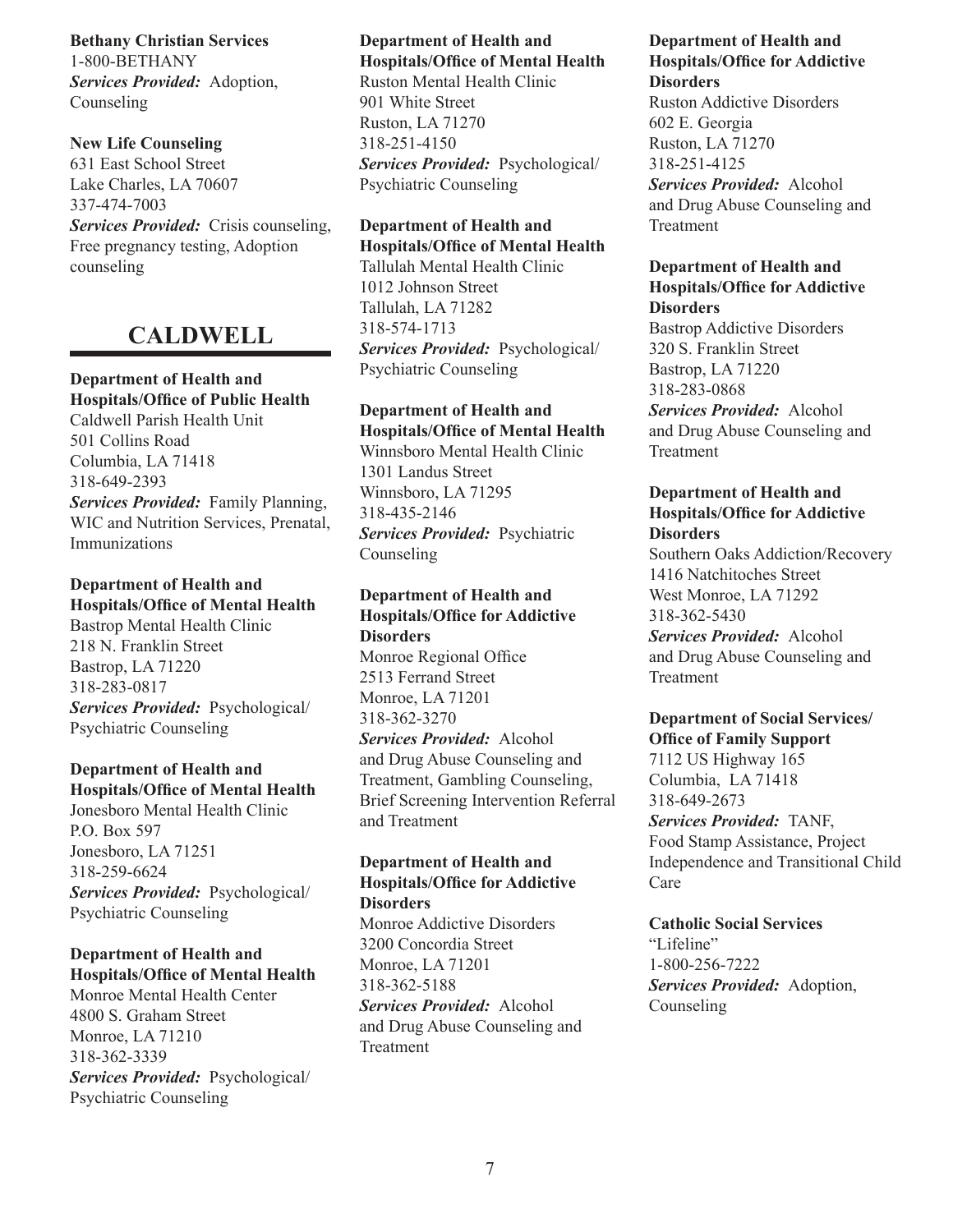**Bethany Christian Services** 1-800-BETHANY *Services Provided:* Adoption, Counseling

## **CAMERON**

**Department of Health and Hospitals/Medicaid**

2300 Broad Street Lake Charles, LA 70601 318-491-2439 *Services Provided:* State Sponsored Health Insurance

## **Department of Health and Hospitals/Office of Public Health**

Cameron Parish Health Unit 107 Recreation Lane Cameron, LA 70631 318-775-5368 *Services Provided:* Family Planning, WIC and Nutrition Services, Prenatal, Immunizations

## **Department of Health and Hospitals/Office of Mental Health**

Lake Charles Mental Health Center 4105 Kirkman Street Lake Charles, LA 70605 337-475-8022 *Services Provided:* Psychological/ Psychiatric Counseling

## **Department of Health and Hospitals/Office of Mental Health**

Beauregard Mental Health Clinic 106 Port Street DeRidder, LA 70634 337-462-1641 *Services Provided:* Psychological/ Psychiatric Services

**Catholic Social Services** "Lifeline" 1-800-256-7222 *Services Provided:* Adoption, Counseling

**ABC Crisis Pregnancy Resource Center** 510 W. 18<sup>th</sup> Street Lake Charles, LA 70601 337-433-2797 *Services Provided:* Crisis counseling, Free pregnancy testing, Parenting classes

**Bethany Christian Services** 1-800-BETHANY *Services Provided:* Adoption, Counseling

## **CATAHOULA**

**Department of Health and Hospitals/Office of Public Health** Catahoula Parish Health Unit 200 Third Street Jonesville, LA 71343 318-339-8352 *Services Provided:* Family Planning, WIC and Nutrition Services, Prenatal, Immunizations

**Department of Health and Hospitals/Office of Mental Health** Central LA State Hospital 242 W. Shamrock Street Pineville, LA 71361 318-484-6200 *Services Provided:* Psychological/ Psychiatric Counseling

**Department of Health and Hospitals/Office of Mental Health** Leesville Mental Health Clinic 105 Belview Road Leesville, LA 71446 318-238-6431 *Services Provided:* Psychological/ Psychiatric Counseling

**Department of Health and Hospitals/Office for Addictive Disorders** Alexandria/Pineville Addictive Disorders Monroe Highway and Rainbow Drive Alexandria, LA 71306 318-487-5191 *Services Provided:* Alcohol

and Drug Abuse Counseling and **Treatment** 

#### **Department of Health and Hospitals/Office for Addictive Disorders** Red River Treatment Center

P.O. Box 7118 Alexandria, LA 71306 318-484-6888 *Services Provided:* Alcohol and Drug Abuse Counseling and Treatment

**Department of Social Services/ Office of Family Support** Catahoula Parish Office 1305  $4<sup>th</sup>$  Street Jonesville, LA 71343 318-339-6611 *Services Provided:* TANF, Food Stamps, Project Independence and Transitional Child Care

**Catholic Social Services** "Lifeline" 1-800-256-7222 *Services Provided:* Adoption, **Counseling** 

**Bethany Christian Services** 1-800-BETHANY *Services Provided:* Adoption, Counseling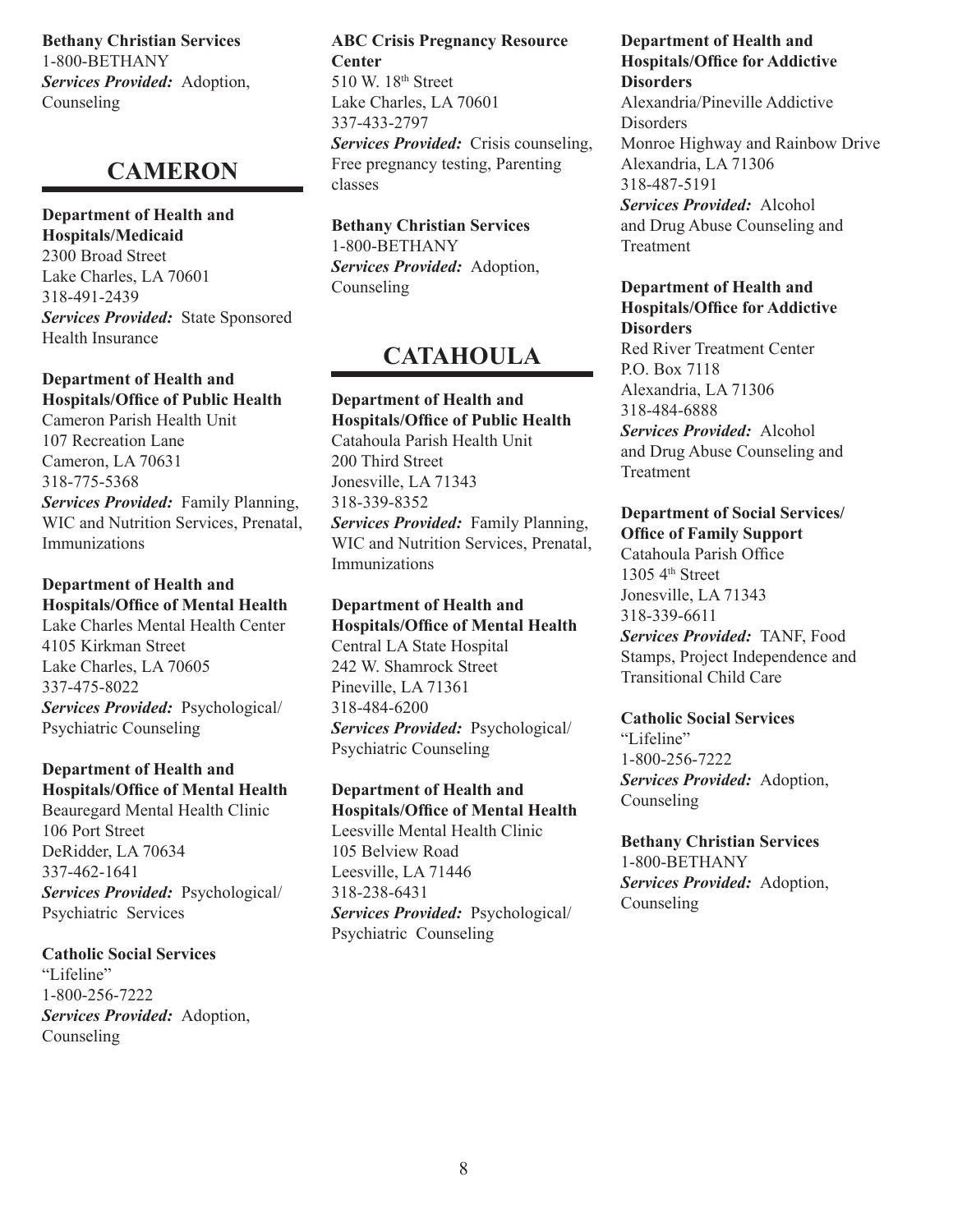## **CLAIBORNE**

#### **Department of Health and Hospitals/Office of Public Health**

Claiborne Parish Health Unit 624 West Main Street Homer, LA 71040 318-927-6127 *Services Provided:* Family Planning, WIC and Nutrition Services, Prenatal, Immunizations

#### **Department of Health and Hospitals/Office of Mental Health**

Many Mental Health Clinic 265 Highland Drive Many, LA 71449 318-256-4119 *Services Provided:* Psychological/ Psychiatric Counseling

## **Department of Health and Hospitals/Office of Mental Health**

Minden Mental Health Clinic 421 Meadowview Drive Minden, LA 71055 318-371-3001 *Services Provided:* Psychological/ Psychiatric Counseling

### **Department of Health and Hospitals/Office of Mental Health**

Natchitoches Mental Health Clinic 210 Medical Drive Natchitoches, LA 71457 318-357-3122 *Services Provided:* Psychological/ Psychiatric Counseling

## **Department of Health and Hospitals/Office of Mental Health**

Red River Mental Health Clinic P.O. Box 1016 Coushatta, LA 71019 318-932-4029 *Services Provided:* Psychological/ Psychiatric Counseling

## **Department of Health and Hospitals/Office of Mental Health**

Shreveport Mental Health Center 1310 N. Hearne Ave. Shreveport, LA 71137 318-676-5111 *Services Provided:* Psychological/ Psychiatric Counseling

### **Department of Health and Hospitals/Office for Addictive Disorders**

Natchitoches Addictive Disorders 212 Medical Drive Natchitoches, LA 71456 318-357-3283 *Services Provided:* Alcohol and Drug Abuse Counseling and Treatment

## **Department of Social Services/ Office of Family Support**

Claiborne Parish Office 622 E. Second Street Homer, LA 71040 318-927-3518 *Services Provided:* TANF, Food Stamps, Project Independence, Transitional Child Care

## **Catholic Social Services**

"Lifeline" 1-800-256-7222 *Services Provided:* Adoption, Counseling

## **Bethany Christian Services**

1-800-BETHANY *Services Provided:* Adoption, Counseling

## **CONCORDIA**

#### **Department of Health and Hospitals/Office of Public Health**

Concordia Parish Health Unit 905 Mickey Gilley Ave. P.O. Box 826 Ferriday, LA 71334 318-757-8633 *Services Provided:* Family Planning, WIC and Nutrition Services, Prenatal, Immunizations

## **Department of Health and Hospitals/Office of Mental Health**

Central LA State Hospital 242 W. Shamrock Street Pineville, LA 71361 318-484-6200 *Services Provided:* Psychological/ Psychiatric Counseling

## **Department of Health and Hospitals/Office of Mental Health**

Leesville Mental Health Clinic 105 Belview Road Leesville, LA 71446 318-238-6431 *Services Provided:* Psychological/ Psychiatric Counseling

### **Department of Health and Hospitals/Office for Addictive Disorders**

Alexandria/Pineville Addictive Disorders Monroe Highway and Rainbow Drive Alexandria, LA 71306 318-487-5191

*Services Provided:* Alcohol and Drug Abuse Counseling and Treatment

## **Department of Health and Hospitals/Office for Addictive Disorders**

Red River Treatment Center P.O. Box 7118 Alexandria, LA 71306 318-484-6888 *Services Provided:* Alcohol and Drug Abuse Counseling and Treatment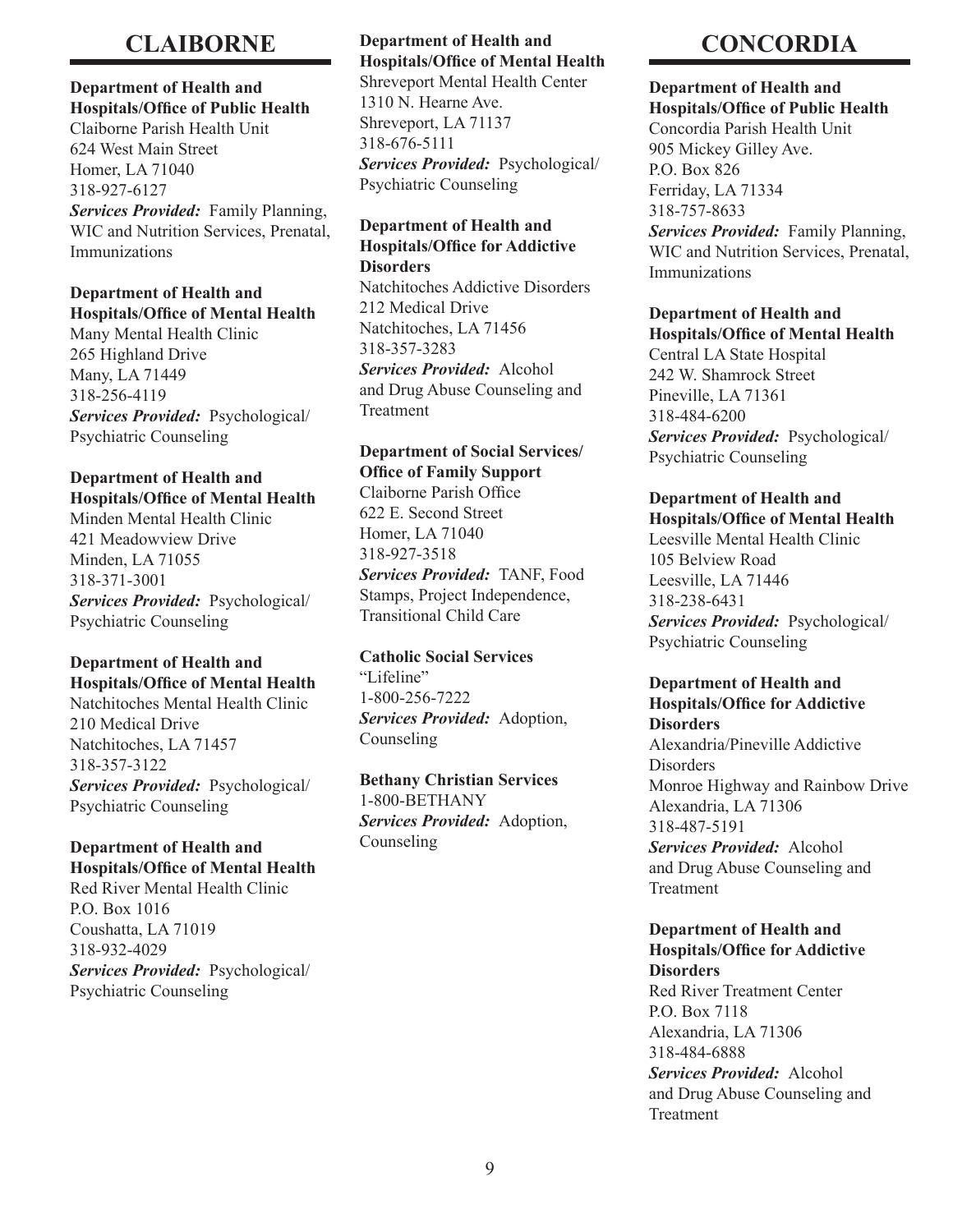**Department of Social Services/ Office of Family Support**

Concordia Parish Office  $13054$ <sup>th</sup> Street Jonesville, LA 71343 318-339-6611 *Services Provided:* TANF, Food Stamps, Project Independence and Transitional Child Care

## **Catholic Social Services** "Lifeline" 1-800-256-7222 *Services Provided:* Adoption,

Counseling

**Bethany Christian Services** 1-800-BETHANY *Services Provided:* Adoption, Counseling

## **DESOTO**

## **Department of Health and Hospitals/Office of Public Health**

DeSoto Parish Health Unit 120 McEnery Street Mansfield, LA 70152 318-872-0472 *Services Provided:* Family Planning, WIC and Nutrition Services, Prenatal, Immunizations

## **Department of Health and Hospitals/Office of Mental Health**

Many Mental Health Clinic 265 Highland Drive Many, LA 71449 318-256-4119 *Services Provided:* Psychological/ Psychiatric Counseling

## **Department of Health and Hospitals/Office of Mental Health**

Minden Mental Health Clinic 421 Meadowview Drive Minden, LA 71055

318-371-3001 *Services Provided:* Psychological/ Psychiatric Counseling

#### **Department of Health and Hospitals/Office of Mental Health**

Natchitoches Mental Health Clinic 210 Medical Drive Natchitoches, LA 71457 318-357-3122 *Services Provided:* Psychological/ Psychiatric Counseling

**Department of Health and Hospitals/Office of Mental Health** Red River Mental Health Clinic P.O. Box 1016 Coushatta, LA 71019 318-932-4029 *Services Provided:* Psychological/ Psychiatric Counseling

## **Department of Health and Hospitals/Office of Mental Health**

Shreveport Mental Health Center 1310 N. Hearne Ave. Shreveport, LA 71137 318-676-5111 *Services Provided:* Psychological/ Psychiatric Counseling

#### **Department of Health and Hospitals/Office for Addictive Disorders**

Natchitoches Addictive Disorders 212 Medical Drive Natchitoches, LA 71456 318-357-3283 *Services Provided:* Alcohol and Drug Abuse Counseling and Treatment

## **Department of Social Services/ Office of Family Support**

DeSoto Parish Office 405 Polk Street Mansfield, LA 71052 318-872-0935 *Services Provided:* TANF, WIC. Food Stamps, Project Independence and Transitional Child Care

**Catholic Social Services** "Lifeline" 1-800-256-7222 *Services Provided:* Adoption, Counseling

**Bethany Christian Services** 1-800-BETHANY *Services Provided:* Adoption, Counseling

## **EAST BATON ROUGE**

**Department of Health and Hospitals/Office of Public Health** East Baton Rouge Parish Health Unit 353 North 12th Street Baton Rouge, LA 70821 225-242-4928

*Services Provided:* Family Planning, WIC and Nutrition Services, Prenatal, **Immunizations** 

**Department of Health and Hospitals/Office of Mental Health** Center for Adult Behavior Health 4615 Government Street Building 2 Baton Rouge, LA 70806 225-925-1906 1-800-768-8824 *Services Provided:* Counseling & Psychiatric Medication Services/ Substance Abuse Services

## **Department of Health and Hospitals/Office of Mental Health**

Margaret Dumas Mental Health **Center** 3843 Harding Blvd. Baton Rouge, LA 70807 225-359-9315 *Services Provided:* Psychological/ Psychiatric Counseling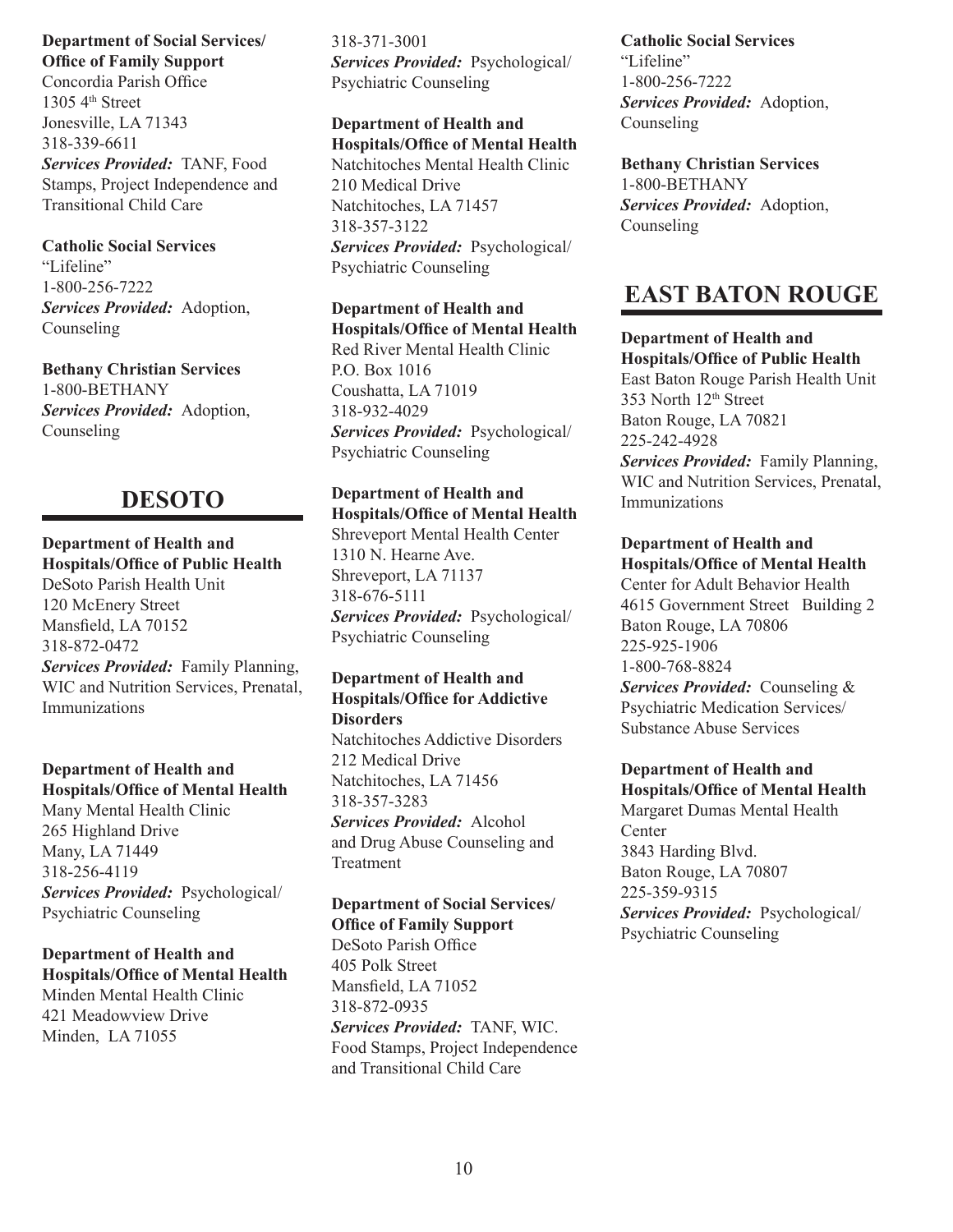#### **Department of Social Services/ Office of Community Services**

Program Development/Child Welfare P.O. Box 3318 Baton Rouge, LA 70821 225-342-4086 *Services Provided:* Day Care-Child, Crisis/Emergency and Foster Care-Specialized

## **Catholic Social Services**

"Lifeline" 1-800-268-7222 *Services Provided:* Adoption, Counseling

## **Crisis Pregnancy Services**

 3814 N. Flannery Road Baton Rouge, LA 70814 225-272-3680

*Services Provided:* Counseling and Education, Free Pregnancy Testing, Referrals, Baby Clothes and Furniture

**Bethany Christian Services** 1-800-BETHANY *Services Provided:* Adoption, Counseling

## **Missionaries of Charity**

737 East Boulevard Baton Rouge, L A70802 225-383-8367 *Services Provided:* Parenting and Placement Counseling, Maternity Home

## **Pregnancy Problem Center**

4724 Jamestown Ave. Baton Rouge, LA 70808 225-924-1400 *Services Provided:* Free Pregnancy Testing and Referrals, Counseling

## **St. Elizabeth Foundation**

8054 Summa Ave. Baton Rouge, LA 70809 225-769-8888 *Services Provided:* Counseling

## **EAST CARROLL**

**Department of Health and Hospitals/Office of Public Health** East Carroll Parish Health Unit 407 Second Street Lake Providence, LA 71254 318-599-2012 *Services Provided:* Family Planning, WIC and Nutrition Services, Prenatal, Immunizations, Preventive Health Services for Children, Health Education and Counseling, Sexuallytransmitted disease Screening and **Treatment** 

## **Department of Health and Hospitals/Office of Mental Health**

Bastrop Mental Health clinic 218 N. Franklin Street Bastrop, LA 71220 318-283-0817 *Services Provided:* Psychological/ Psychiatric Counseling

### **Department of Health and Hospitals/Office of Mental Health**

Jonesboro Mental Health Clinic P.O. Box 597 Jonesboro, LA 71251 318-259-6624 *Services Provided:* Psychological/ Psychiatric Counseling

## **Department of Health and Hospitals/Office of Mental Health**

Monroe Mental Health Center 4800 S. Graham Street Monroe, LA 71210 318-362-3339 *Services Provided:* Psychological/ Psychiatric Counseling

## **Department of Health and Hospitals/Office of Mental Health**

Ruston Mental Health Clinic 901 White Street Ruston, LA 71270 318-251-4150 *Services Provided:* Psychological/ Psychiatric Counseling

## **Department of Health and Hospitals/Office of Mental Health**

Tallulah Mental Health Clinic 1012 Johnson Street Tallulah, LA 71282 318-574-1713 *Services Provided:* Psychological/ Psychiatric Counseling

#### **Department of Health and Hospitals/Office of Mental Health**

Winnsboro Mental Health Clinic 1301 Landus Street Winnsboro, LA 71295 318-435-2146 *Services Provided:* Psychological/ Psychiatric Counseling

## **Department of Health and Hospitals/Office for Addictive Disorders**

Monroe Regional Office 2513 Ferrand Street Monroe, LA 71201 318-362-3270

*Services Provided:* Alcohol and Drug Abuse Counseling and Treatment, Gambling Counseling, Brief Screening Intervention, Referral and Treatment

## **Department of Health and Hospitals/Office for Addictive Disorders**

Monroe Addictive Disorders 3200 Concordia Street Monroe, LA 71201 318-362-5188 *Services Provided:* Alcohol and Drug Abuse Counseling and Treatment

### **Department of Health and Hospitals/Office for Addictive Disorders**

Ruston Addictive Disorders 602 E. Georgia Ruston, LA 71270 318-251-4125 *Services Provided:* Alcohol and Drug Abuse Counseling and Treatment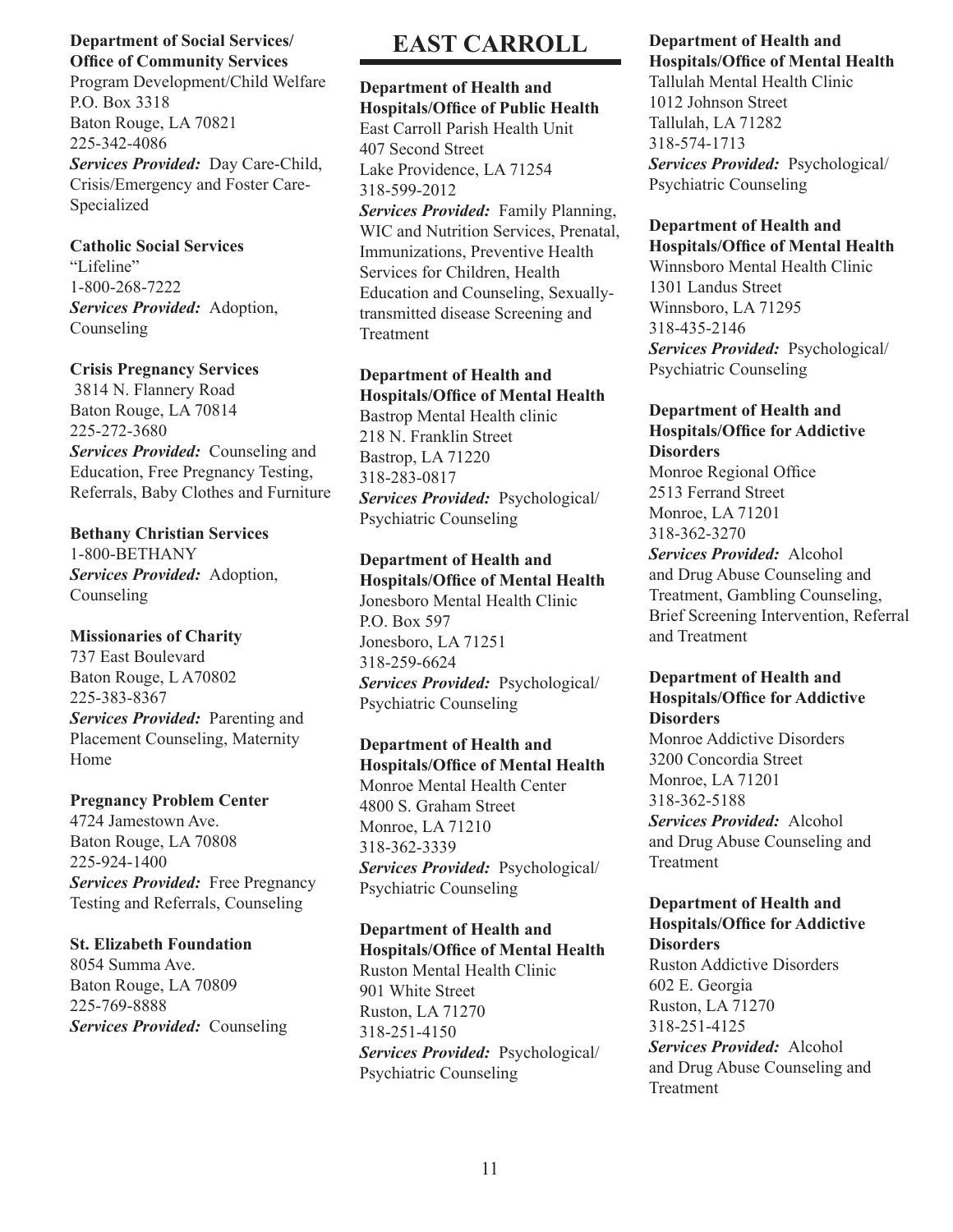Bastrop Addictive Disorders 320 S. Franklin Street Bastrop, LA 71220 318-283-0868 *Services Provided:* Alcohol and Drug Abuse Counseling and Treatment

### **Department of Health and Hospitals/Office for Addictive Disorders**

Southern Oaks Addiction/Recovery 4781 South Grand Street Monroe, LA 71202 318-362-5430 *Services Provided:* Alcohol and Drug Abuse Counseling and Treatment

## **Department of Social Services/ Office of Family Support**

East Carroll Parish Office 1700 Lake Street Lake Providence, LA 71254 318-559-2904 *Services Provided:* TANF, Food Stamps, Project Independence and Transitional Child Care

## **Catholic Social Services**

"Lifeline" 1-800-268-7222 *Services Provided:* Adoption, Counseling

## **Bethany Christian Services** 1-800-BETHANY *Services Provided:* Adoption, Counseling

## **Life Choices Pregnancy Resource Center**

1500 Royal Ave Monroe, LA 71201 318-322-5520 *Services Provided:* Pregnancy Testing, Parenting Classes, Counseling

## **EAST FELICIANA**

#### **Department of Health and Hospitals/Medicaid**

E. Feliciana Parish Office 9742 Plank Road Clinton, LA 70722 225-683-5142 *Services Provided:* Medical Expenses

## **Department of Health and Hospitals/Office of Public Health**

E. Feliciana Parish Health Unit 12080 Marston Street Clinton, LA 70722 225-683-8551 *Services Provided:* Family Planning, WIC and Nutrition Services, Prenatal, Immunizations

## **Department of Health and Hospitals/Office of Mental Health**

Center for Adult Behavior Health 4615 Government Street Building 2 Baton Rouge, LA 70806 225-925-1906 1-800-768-8824 *Services Provided:* Counseling & Psychiatric Medication Services/ Substance Abuse Services

#### **Department of Health and Hospitals/Office of Mental Health**

Margaret Dumas Mental Health **Center** 3843 Harding Blvd. Baton Rouge, LA 70807 225-359-9315 *Services Provided:* Psychological/ Psychiatric Counseling

#### **Department of Social Services/ Office of Family Support**

E. Feliciana Parish Office 9742 Plank Road Clinton, LA 70722 225-683-5142 *Services Provided:* TANF, Food Stamps, Project Independence and Transitional Child Care

## **Catholic Social Services** "Lifeline" 1-800-268-7222 *Services Provided:* Adoption, Counseling

**Bethany Christian Services** 1-800-BETHANY *Services Provided:* Adoption, Counseling

## **EVANGELINE**

**Department of Health and Hospitals/Office of Public Health** Evangeline Parish Health Unit 1010 W. LaSalle Street Ville Platte, LA 70586 337-363-1135 *Services Provided***:** Family Planning, WIC and Nutrition Services, Prenatal, **Immunizations** 

**Department of Health and Hospitals/Office of Mental Health** Dr. Joseph Henry Tyler, Jr. Mental Health Center 302 Dulles Drive Lafayette, LA 70506 337-262-4100 *Services Provided:* Psychological/ Psychiatric Counseling

## **Department of Health and Hospitals/Office of Mental Health** Crowley Mental Health Clinic

West Highway 90 Post Office Drawer 1403 Crowley, LA 70527-1403 337-788-7511 *Services Provided:* Psychological/ Psychiatric Counseling

## **Department of Health and Hospitals/Office of Mental Health**

New Iberia Mental Health Clinic 611 West Admiral Doyle Drive New Iberia, LA 70506 337-373-0002 *Services Provided:* Psychological/ Psychiatric Counseling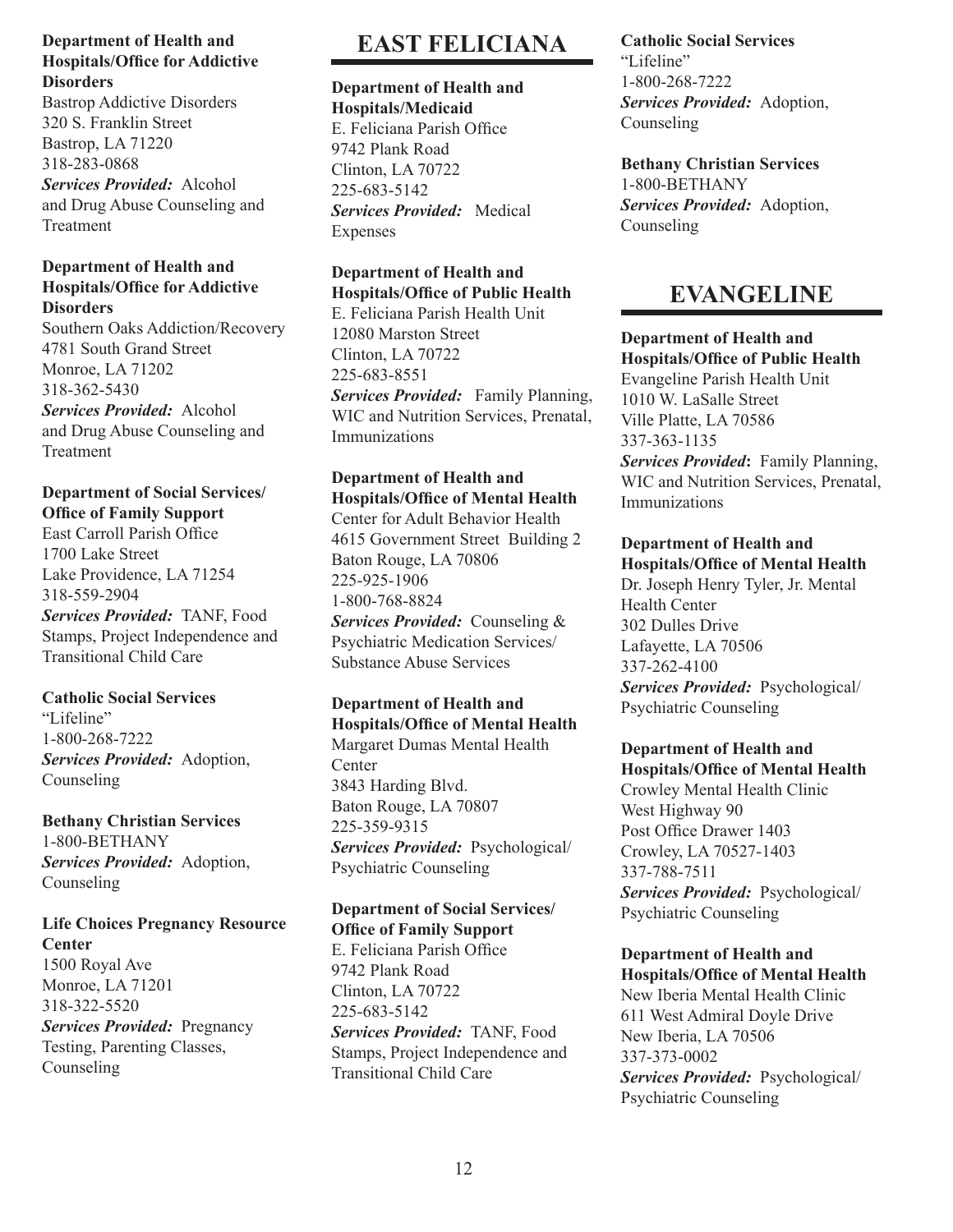Ville Platte Mental Health Clinic 312 Court Street Ville Platte, LA 70586 337-363-5525 *Services Provided:* Psychological/ Psychiatric Counseling

#### **Department of Health and Hospitals/Office for Addictive Disorders**

Lafayette Addictive Disorders 302 Dulles Drive Suite 1 Lafayette, LA 70506 337-262-5870 *Services Provided:* Alcohol and Drug Abuse Counseling and Treatment

## **Department of Health and Hospitals/Office for Addictive Disorders**

Crowley Addictive Disorders 121 E. Fifth Street Crowley, LA 70527 337-788-7515 *Services Provided:* Alcohol and Drug Abuse Counseling and Treatment, Gambling/Adolescent and Adult Outpatient

## **Department of Health and Hospitals/Office for Addictive Disorders**

Opelousas Addictive Disorders 514 N. Court Street Opelousas, LA 70570 337-948-0228 *Services Provided:* Alcohol

and Drug Abuse Counseling and Treatment

## **Department of Health and Hospitals/Office for Addictive Disorders**

Ville Platte Addictive Disorders 414 W. Cotton Street Ville Platte, LA 70586 337-363-6869

*Services Provided:* Alcohol and Drug Abuse Counseling and **Treatment** 

## **Department of Health and Hospitals/Office for Addictive Disorders**

First Step Detox University Medical Center, 6<sup>th</sup> Floor 2390 W. Congress Lafayette, LA 70501 337-261-6600 *Services Provided:* Alcohol and Drug Abuse Counseling and Treatment

## **Department of Social Services/ Office of Family Support** Evangeline Parish Office 116 Southwest Railroad Ave. Suite B Ville Platte, LA 70586 337-363-2155 *Services Provided:* TANF, Food Stamps, Project Independence and Transitional Child Care

### **Catholic Social Services** "Lifeline" 1-800-268-7222 *Services Provided:* Adoption, Counseling

**Bethany Christian Services** 1-800-BETHANY *Services Provided:* Adoption, Counseling

## **FRANKLIN**

**Department of Health and Hospital/Office of Public Health** Franklin Parish Health Unit 6614 Main Street Winnsboro, LA 71295 318-435-2143 *Services Provided:* Family Planning, WIC and Nutrition Services, Prenatal, Immunizations

#### **Department of Health and Hospitals/Office of Mental Health**

Bastrop Mental Health Clinic 218 N. Franklin Street Bastrop, LA 71220 318-283-0817 *Services Provided:* Psychological/ Psychiatric Counseling

## **Department of Health and**

**Hospitals/Office of Mental Health** Jonesboro Mental Health Clinic P.O. Box 597 Jonesboro, LA 71251 318-259-6624 *Services Provided:* Psychological/ Psychiatric Counseling

#### **Department of Health and Hospitals/Office of Mental Health** Monroe Mental Health Center 4800 S. Graham Street Monroe, LA 71210

318-362-3339 *Services Provided:* Psychological/ Psychiatric Counseling

## **Department of Health and**

**Hospitals/Office of Mental Health** Ruston Mental Health Clinic 901 White Street Ruston, LA 71270 318-251-4150 *Services Provided:* Psychological/ Psychiatric Counseling

#### **Department of Health and Hospitals/Office of Mental Health**

Tallulah Mental Health Clinic 1012 Johnson Street Tallulah, LA 71282 318-574-1713 *Services Provided:* Psychological/ Psychiatric Counseling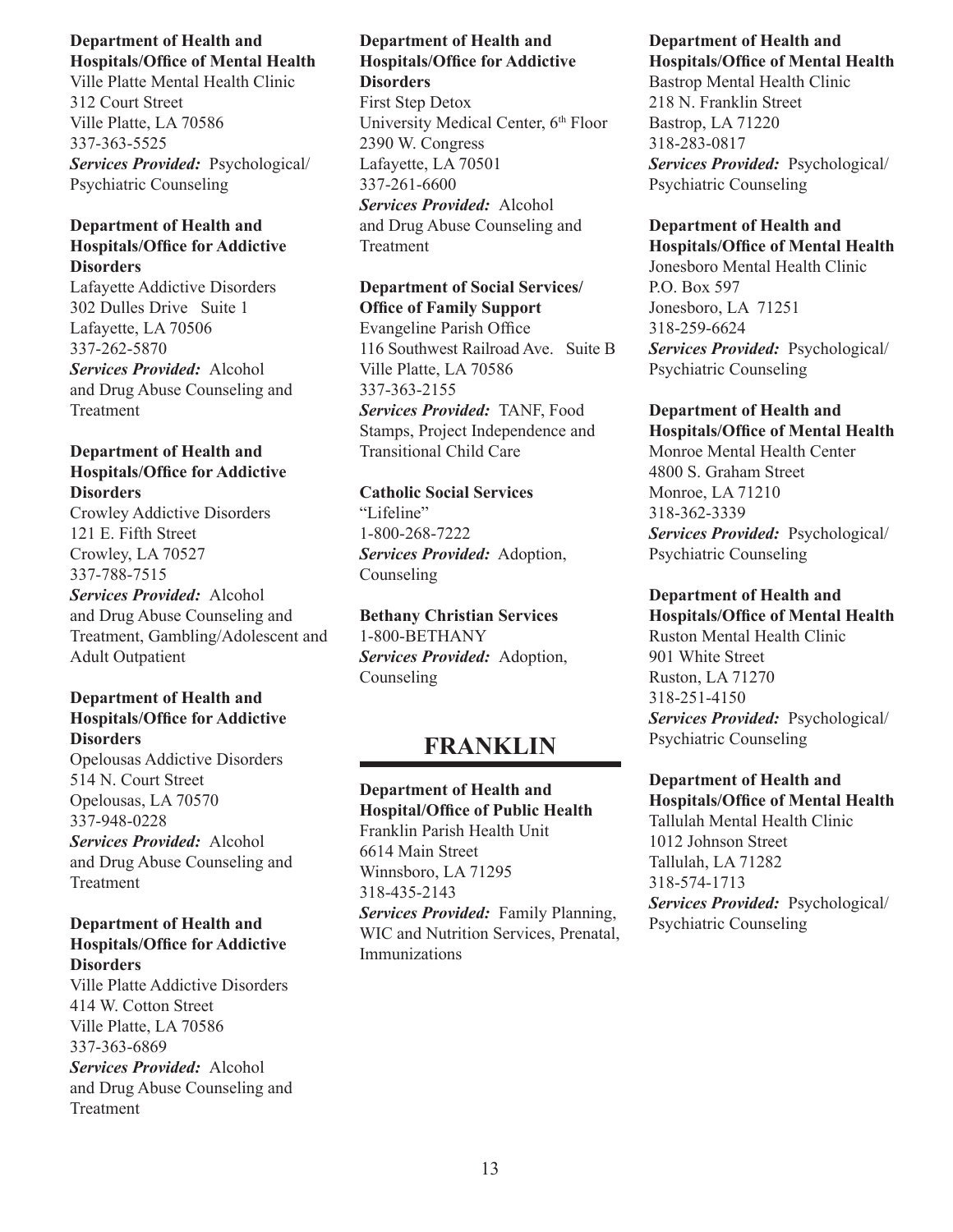Winnsboro Mental Health Clinic 1301 Landus Street Winnsboro, LA 71295 318-435-2146 *Services Provided:* Psychological/ Psychiatric Counseling

### **Department of Health and Hospitals/Office for Addictive Disorders**

Monroe Regional Office 2807 Evangeline Street Monroe, LA 71201 318-362-3270 *Services Provided:* Alcohol and Drug Abuse Counseling and Treatment

## **Department of Health and Hospitals/Office for Addictive Disorders**

Monroe Addictive Disorders 3200 Concordia Street Monroe, LA 71201 318-362-5188 *Services Provided:* Alcohol and Drug Abuse Counseling and Treatment

## **Department of Health and Hospitals/Office for Addictive Disorders**

Ruston Addictive Disorders 602 E. Georgia Ruston, LA 71270 318-251-4125 *Services Provided:* Alcohol and Drug Abuse Counseling and Treatment

### **Department of Health and Hospitals/Office for Addictive Disorders**

Bastrop Addictive Disorders 218 North Franklin Street Bastrop, LA 71220 318-283-0868 *Services Provided:* Alcohol and Drug Abuse Counseling and Treatment

### **Department of Health and Hospitals/Office for Addictive Disorders**

Southern Oaks Addiction/Recovery 4781 South Grand Street Monroe, LA 71202 318-362-5430 *Services Provided:* Alcohol and Drug Abuse Counseling and Treatment

## **Catholic Social Services**

"Lifeline" 1-800-268-7222 *Services Provided:* Adoption, Counseling

**Bethany Christian Services** 1-800-BETHANY *Services Provided:* Adoption, Counseling

## **GRANT**

## **Department of Health and**

**Hospitals/Medicaid** Grant Parish Office 100 8<sup>th</sup> Street Colfax, LA 71417 318-627-3116 *Services Provided:* Medical Expenses

## **Department of Health and Hospitals/Office of Public Health**

Grant Parish Health Unit 340-A Webb Smith Drive Colfax, LA 71417 318-627-3134 *Services Provided:* Family Planning, WIC and Nutrition Services, Prenatal, Immunizations

## **Department of Health and Hospitals/Office of Mental Health**

Central LA State Hospital 242 W. Shamrock Street Pineville, LA 71361 318-484-6200 *Services Provided:* Psychological/ Psychiatric Counseling

#### **Department of Health and Hospitals/Office of Mental Health**

Leesville Mental Health Clinic 105 Belview Road Leesville, LA 71446 337-238-6431 *Services Provided:* Psychological/ Psychiatric Counseling

## **Department of Health and Hospitals/Office for Addictive**

**Disorders** Alexandria/Pineville Addictive Disorders Monroe Highway and Rainbow Drive Alexandria, LA 71306 318-487-5191 *Services Provided:* Alcohol and Drug Abuse Counseling and Treatment

## **Department of Health and Hospitals/Office for Addictive Disorders**

Red River Treatment Center P.O. Box 7118 Alexandria, LA 71306 318-484-6888 *Services Provided:* Alcohol and Drug Abuse Counseling and Treatment

## **Catholic Social Services**

"Lifeline" 1-800-268-7222 *Services Provided:* Adoption, Counseling

**Bethany Christian Services** 1-800-BETHANY *Services Provided:* Adoption, **Counseling**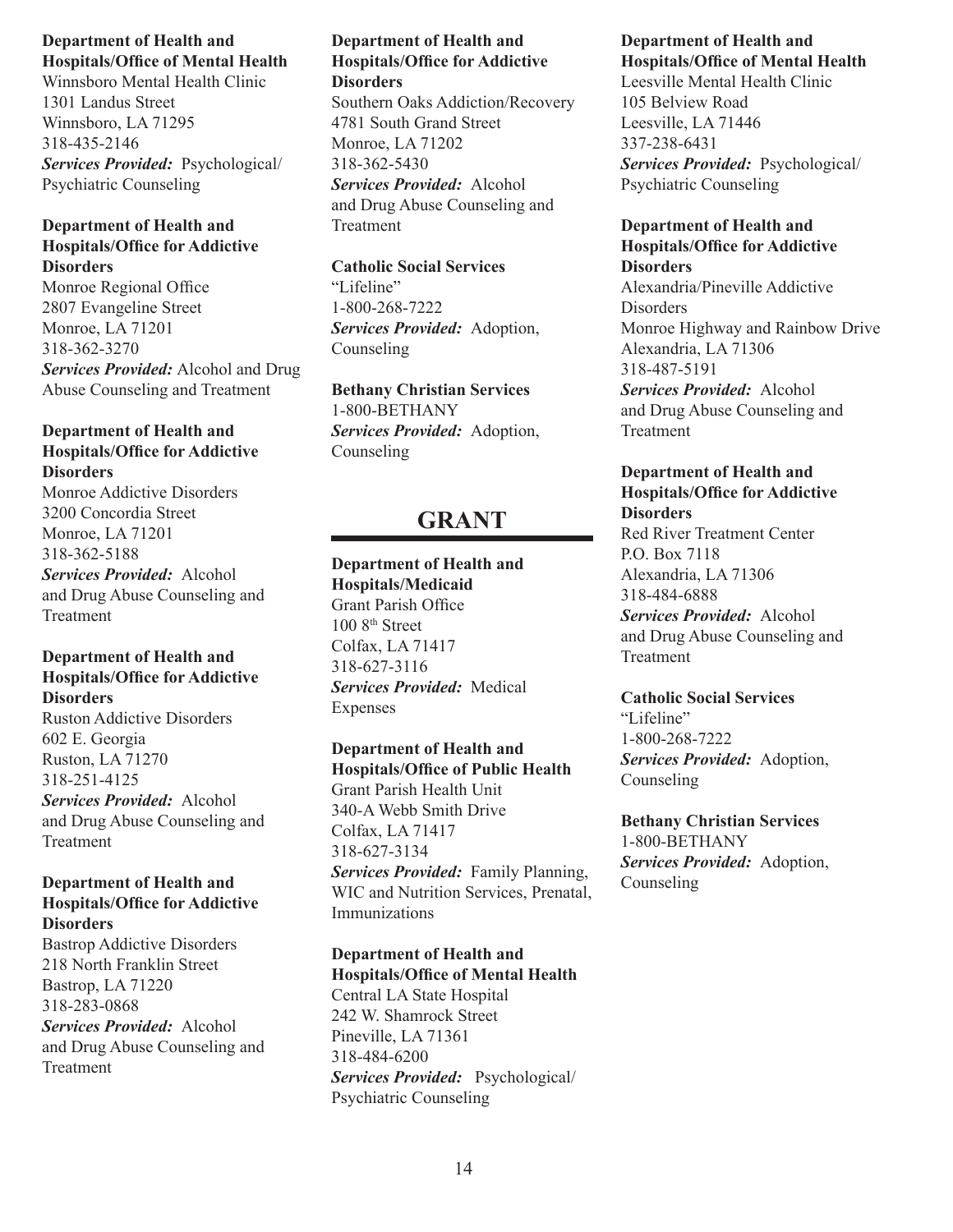## **IBERIA**

### **Department of Health and Hospitals/Office of Public Health** Iberia Parish Health Unit 121 West Pershing Street New Iberia, LA 70560 337-373-0021 *Services Provided:* Family Planning, WIC and Nutrition Services, Prenatal, Immunizations

### **Department of Health and Hospitals/Office of Mental Health**

Dr. Joseph Henry Tyler, Jr. Mental Health Center 302 Dulles Drive Lafayette, LA 70506 337-262-4100 *Services Provided:* Psychological/ Psychiatric Counseling

## **Department of Health and Hospitals/Office of Mental Health**

New Iberia Mental Health Clinic 611 West Admiral Doyle Drive New Iberia, LA 70560 337-373-0002 *Services Provided:* Psychological/ Psychiatric Counseling

## **Department of Health and Hospitals/Office of Mental Health**

Ville Platte Mental Health Clinic 312 Court Street Ville Platte, LA 70586 337-363-5525 *Services Provided:* Psychological/ Psychiatric Counseling

#### **Department of Health and Hospitals/Office for Addictive Disorders**

Lafayette Addictive Disorders 302 Dulles Drive Suite 1 Lafayette, LA 70506 337-262-5870 *Services Provided:* Alcohol

and Drug Abuse Counseling and **Treatment** 

## **Department of Health and Hospitals/Office for Addictive Disorders** Crowley Addictive Disorders 121 E. Fifth Street Crowley, LA 70527 337-788-7515 *Services Provided:* Alcohol

and Drug Abuse Counseling and Treatment

#### **Department of Health and Hospitals/Office for Addictive Disorders**

Opelousas Addictive Disorders 514 N. Court Street Opelousas, LA 70570 337-948-0228 *Services Provided:* Alcohol and Drug Abuse Counseling and **Treatment** 

### **Department of Health and Hospitals/Office for Addictive Disorders**

Ville Platte Addictive Disorders 414 W. Cotton Street Ville Platte, LA 70586 337-363-6869 *Services Provided:* Alcohol and Drug Abuse Counseling and Treatment

## **Department of Health and Hospitals/Office for Addictive Disorders**

First Step Detox University Medical Center, 6<sup>th</sup> Floor 2390 W. Congress Lafayette, LA 70501 337-261-6600 *Services Provided:* Alcohol and Drug Abuse Counseling and Treatment

**Catholic Social Services** "Lifeline" 1-800-268-7222 *Services Provided:* Adoption, Counseling

**Bethany Christian Services** 1-800-BETHANY *Services Provided:* Adoption, Counseling

## **IBERVILLE**

## **Department of Health and**

**Hospitals/Office of Public Health**

Iberville Parish Health Unit 24705 Plaza Drive Suite A Plaquemines, LA 70764 225-687-9021 *Services Provided:* Family Planning, WIC and Nutrition Services, Prenatal, Immunizations

#### **Department of Health and Hospitals/Office of Mental Health**

Center for Adult Behavior Health 4615 Government Street Building 2 Baton Rouge, LA 70821 225-925-1906 1-800-768-8824 *Services Provided:* Counseling and Psychiatric Medication Services/ Substance Abuse

## **Department of Health and Hospitals/Office of Mental Health**

Margaret Dumas Mental Health **Center** 3843 Harding Blvd. Baton Rouge, LA 70807 225-359-9315 *Services Provided:* Psychological/ Psychiatric Counseling

**Catholic Social Services** "Lifeline" 1-800-268-7222 *Services Provided:* Adoption, Counseling

**Bethany Christian Services** 1-800-BETHANY *Services Provided:* Adoption, Counseling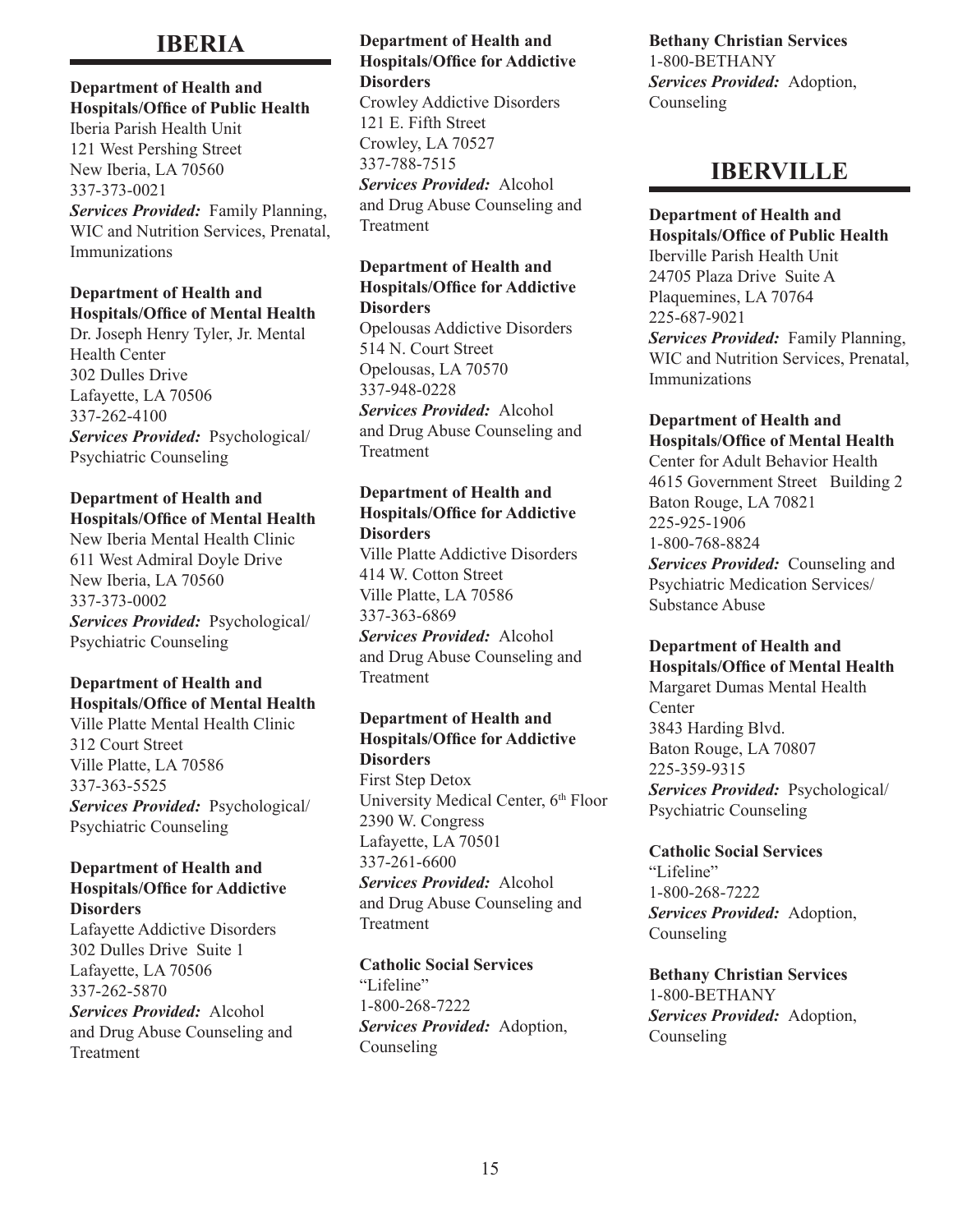## **JACKSON**

### **Department of Health and Hospitals/Office of Public Health** Jackson Parish Health Unit 228 Bond Street Post Office Box 87

Jonesboro, LA 71251-0087 318-259-6601 *Services Provided:* Family Planning, WIC and Nutrition Services, Prenatal, Immunizations

## **Department of Health and Hospitals/Office of Mental Health**

Bastrop Mental Health Clinic 218 N. Franklin Street Bastrop, LA 71220 318-283-0817 *Services Provided:* Psychological/ Psychiatric Counseling

## **Department of Health and Hospitals/Office of Mental Health**

Jonesboro Mental Health Clinic P.O. Box 597 Jonesboro, LA 71251 318-259-6624 *Services Provided:* Psychological/ Psychiatric Counseling

## **Department of Health and Hospitals/Office of Mental Health**

Monroe Mental Health Center 4800 S. Graham Street Monroe, LA 71210 318-362-3339 *Services Provided:* Psychological/ Psychiatric Counseling

## **Department of Health and Hospitals/Office of Mental Health**

Ruston Mental Health Clinic 901White Street Ruston, LA 71270 318-251-4150 *Services Provided:* Psychological/ Psychiatric Counseling

## **Department of Health and Hospitals/Office of Mental Health**

Tallulah Mental Health Clinic 1012 Johnson Street Tallulah, LA 71282 318-574-1713 *Services Provided:* Psychological/ Psychiatric Counseling

## **Department of Health and**

**Hospitals/Office of Mental Health** Winnsboro Mental Health Clinic 1301 Landus Street Winnsboro, LA 71295 318-435-2146 *Services Provided:* Psychological/ Psychiatric Counseling

## **Department of Health and Hospitals/Office for Addictive Disorders**

Monroe Regional Office 2807 Evangeline Street Monroe, LA 71201 318-362-3270 *Services Provided:* Alcohol and Drug Abuse Counseling and

Treatment

#### **Department of Health and Hospitals/Office for Addictive Disorders**

Monroe Addictive Disorders 3200 Concordia Street Monroe, LA 71201 318-362-5188 *Services Provided:* Alcohol and Drug Abuse Counseling and Treatment

### **Department of Health and Hospitals/Office for Addictive Disorders**

Ruston Addictive Disorders 602 E. Georgia Ruston, LA 71270 318-251-4125 *Services Provided:* Alcohol and Drug Abuse Counseling and Treatment

## **Department of Health and Hospitals/Office for Addictive Disorders**

Bastrop Addictive Disorders 218 N. Franklin Street Bastrop, LA 71220 318-283-0868 *Services Provided:* Alcohol and Drug Abuse Counseling and Treatment

### **Department of Health and Hospitals/Office for Addictive Disorders**

Southern Oaks Addiction/Recovery 4781 South Grand Street Monroe, LA 71202 318-362-5430 *Services Provided:* Alcohol and Drug Abuse Counseling and **Treatment** 

## **Catholic Social Services** "Lifeline" 1-800-268-7222 *Services Provided:* Adoption, Counseling

**Bethany Christian Services** 1-800-BETHANY *Services Provided:* Adoption, Counseling

## **JEFFERSON**

Jefferson East Bank Community Action Program 1121 S. Causeway Blvd. Jefferson, LA 70121 504-838-4277 *Services Provided:* Medical Expenses

## **Department of Health and Hospitals/Medicaid** Jefferson West Bank

Community Action Program 1501 Estalote Street Harvey, LA 70058 504-227-1221 *Services Provided:* Medical Expenses, Transportation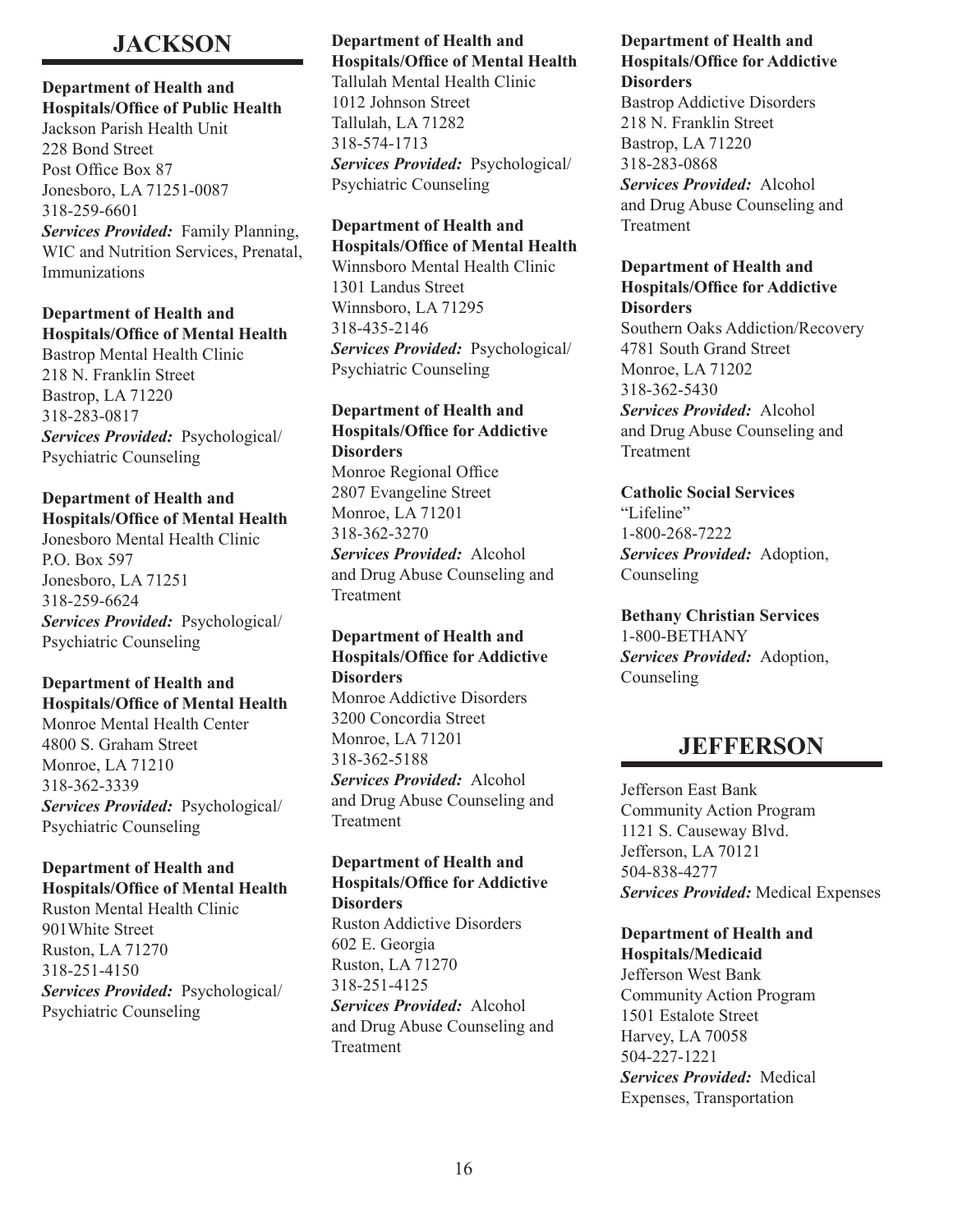### **Department of Health and Hospitals/Office of Public Health Marrero:**

Jefferson Parish Health Unit 1855 Ames Blvd. Marrero, LA 70072 504-349-8802 *Services Provided:* Family Planning and WIC

## **Metairie:**

Jefferson Parish Health Unit 111 N. Causeway Blvd. Metairie, LA 70001 504-838-5100 *Services Provided:* Family Planning and WIC

## **Catholic Social Services**

"Lifeline" 1-800-268-7222 *Services Provided:* Adoption, Counseling

**Bethany Christian Center** 1-800-BETHANY *Services Provided:* Adoption, Counseling

## **Access Pregnancy and Referral Center**

1510 Veterans Blvd. Metairie, LA 70005 504-832-1503 **And** 920 Avenue C Marrero, LA 70072 504-340-1944 **And** 200 West Esplanade Ave. Suite 311

Kenner, LA 70065 504-469-9996 *Services Provided:* Free Pregnancy Testing and Counseling

## **JEFFERSON DAVIS**

#### **Department of Health and Hospitals/Medicaid**

Jefferson Davis Parish Office 742 E. Plaquemine Street Jennings, LA 70546 337-824-3694 *Services Provided:* Food Stamps & Welfare

## **Department of Health and Hospitals/Office of Public Health**

Jefferson Davis Parish Health Unit 403 Baker Street Jennings, LA 70546 337-824-2193 *Services Provided:* Family Planning, WIC and Nutrition Services, Prenatal, Immunizations

## **Department of Health and Hospitals/Office of Mental Health**

Lake Charles Mental Health Center 4105 Kirkman Street Lake Charles, LA 70605 337-475-8022 *Services Provided:* Psychological/ Psychiatric Services

## **Department of Health and Hospitals/Office of Mental Health**

Beauregard Mental Health Clinic 106 Port Street DeRidder, LA 70634 337-462-1641 *Services Provided:* Psychological/ Psychiatric Services

**Catholic Social Services** "Lifeline" 1-800-268-7222 *Services Provided:* Adoption, Counseling

**Bethany Christian Services** 1-800-BETHANY *Services Provided:* Adoption, Counseling

## **LAFAYETTE**

## **Department of Health and**

**Hospitals/Office of Public Health** 220 W. Willow Street Building A Lafayette, LA 70501 337-262-5616 *Services Provided:* Family Planning and WIC

#### **Department of Health and Hospitals/Office of Mental Health**

Dr. Joseph Henry Taylor, Jr. Mental Health Center 302 Dulles Drive Lafayette, LA 70506 337-262-4100 *Services Provided:* Psychological/ Psychiatric Counseling

#### **Department of Health and Hospitals/Office of Mental Health**

Crowley Mental Health Clinic West Highway 90 Post Office Drawer 1403 Crowley, LA 70527-1403 337-788-7511 *Services Provided:* Psychological/ Psychiatric Counseling

### **Department of Health and Hospitals/Office of Mental Health**

New Iberia Mental Health Clinic 611 West Admiral Doyle Drive New Iberia, LA 70560 337-373-0002 *Services Provided:* Psychological/ Psychiatric Counseling

## **Department of Health and Hospitals/Office of Mental Health**

Ville Platte Mental Health Clinic 312 Court Street Ville Platte, LA 70586 337-363-5525 *Services Provided:* Psychological/ Psychiatric Counseling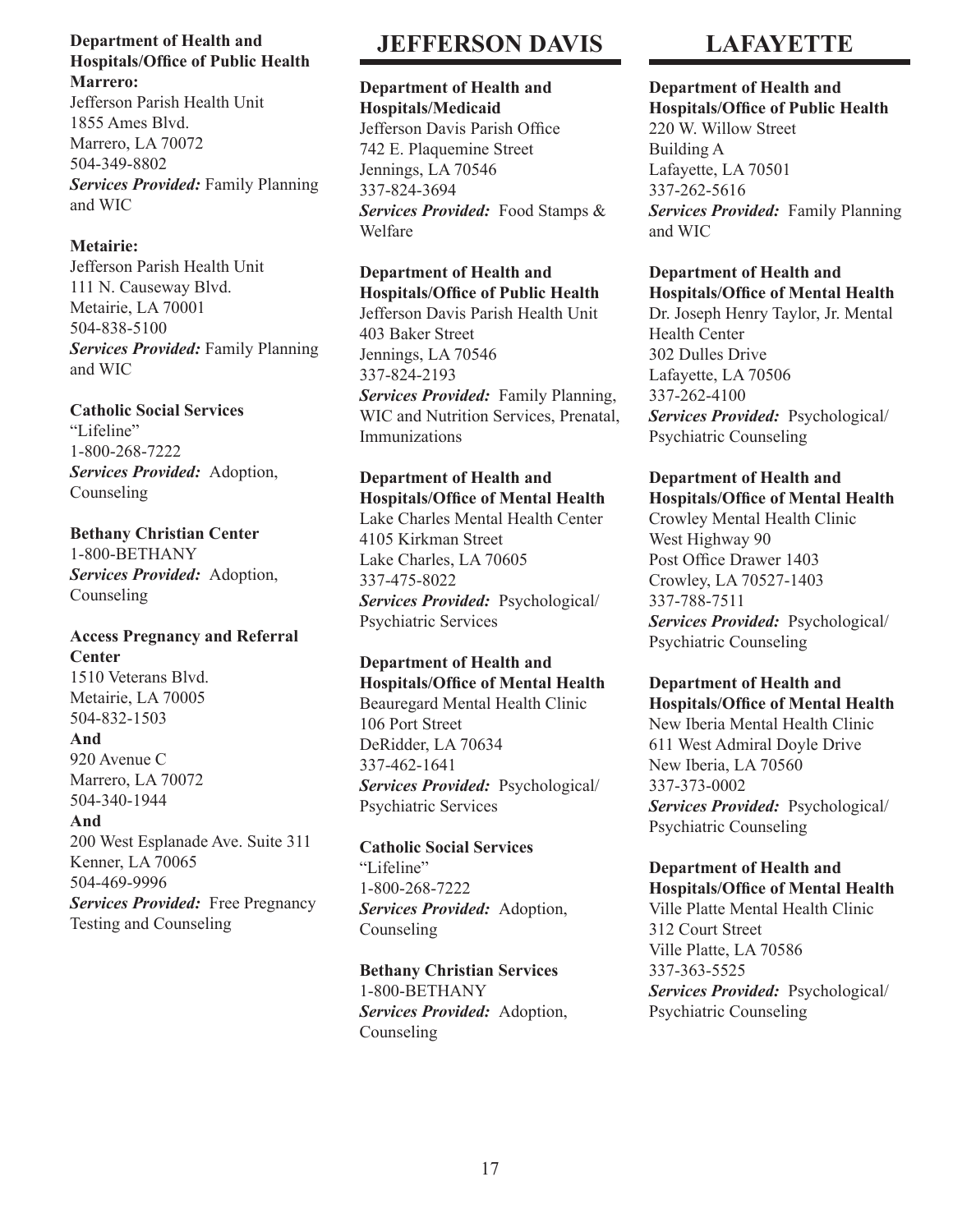Lafayette Addictive Disorders 302 Dulles Drive Suite 1 Lafayette, LA 70506 337-262-5870 *Services Provided:* Alcohol and Drug Abuse Counseling and Treatment

## **Department of Health and Hospitals/Office for Addictive Disorders**

Crowley Addictive Disorders 121 East Fifth Street Crowley, LA 70527 337-788-7515 *Services Provided:* Alcohol and Drug Abuse Counseling and Treatment/Gambling Adolescent and Adults Outpatient

## **Department of Health and Hospitals/Office for Addictive Disorders**

Opelousas Addictive Disorders 514 N. Court Street Opelousas, LA 70570 337-948-0228

*Services Provided:* Alcohol and Drug Abuse Counseling and Treatment

## **Department of Health and Hospitals/Office for Addictive Disorders**

Ville Platte Addictive Disorders 414 W. Cotton Street Ville Platte, LA 70586 337-363-6869 *Services Provided:* Alcohol

and Drug Abuse Counseling and Treatment

## **Department of Health and Hospitals/Office for Addictive Disorders**

First Step Detox University Medical Center, 6<sup>th</sup> Floor 2390 W. Congress Lafayette, LA 70501 337-261-6600 *Services Provided:* Alcohol and Drug Abuse Counseling and Treatment

## **Catholic Social Services** "Lifeline" 1-800-268-7222

*Services Provided:* Adoption, Counseling

## **Bethany Christian Services** 1-800-BETHANY *Services Provided:* Adoption,

Counseling

## **232-HELP\LA 211 Comprehensive Information &**

**Referral 211 Center** 439 Heymann Blvd. Lafayette, LA 70505 337-232-4357 *Services Provided:* Connect people to resources in the community

## **LAFOURCHE**

## **Department of Health and Hospitals/Office of Public Health Cutoff:** Lafourche Parish Health Unit 133 W. 112th Street Cutoff, LA 70345 985-632-5567 *Services Provided:* Family Planning and WIC

## **Thibodaux:**

Lafourche Parish Health Unit 2535 Veterans Blvd. Thibodaux, LA 70301 985-447-0921 *Services Provided:* Family Planning and WIC

#### **Department of Health and Hospitals/Office of Mental Health**

River Parishes Mental Health Clinic 1809 W. Airline Highway LaPlace, LA 70068 985-652-8444 *Services Provided:* Psychological/ Psychiatric Services

## **Department of Health and**

**Hospitals/Office of Mental Health** South Lafourche Mental Health Clinic 127 E. 123rd Street Galliano, LA 70354 985-632-2175 *Services Provided:* Psychological/ Psychiatric Services

## **Department of Health and**

**Hospitals/Office of Mental Health** St. Mary's Mental Health Clinic 500 Roderick Street Morgan City, LA 70380 985-395-6123 *Services Provided:* Psychological/ Psychiatric Services

#### **Department of Health and Hospitals/Office of Mental Health**

Terrebonne Mental Health Center 5599 Highway 311 Houma, LA 70364 985-857-3615 *Services Provided:* Psychological/ Psychiatric Services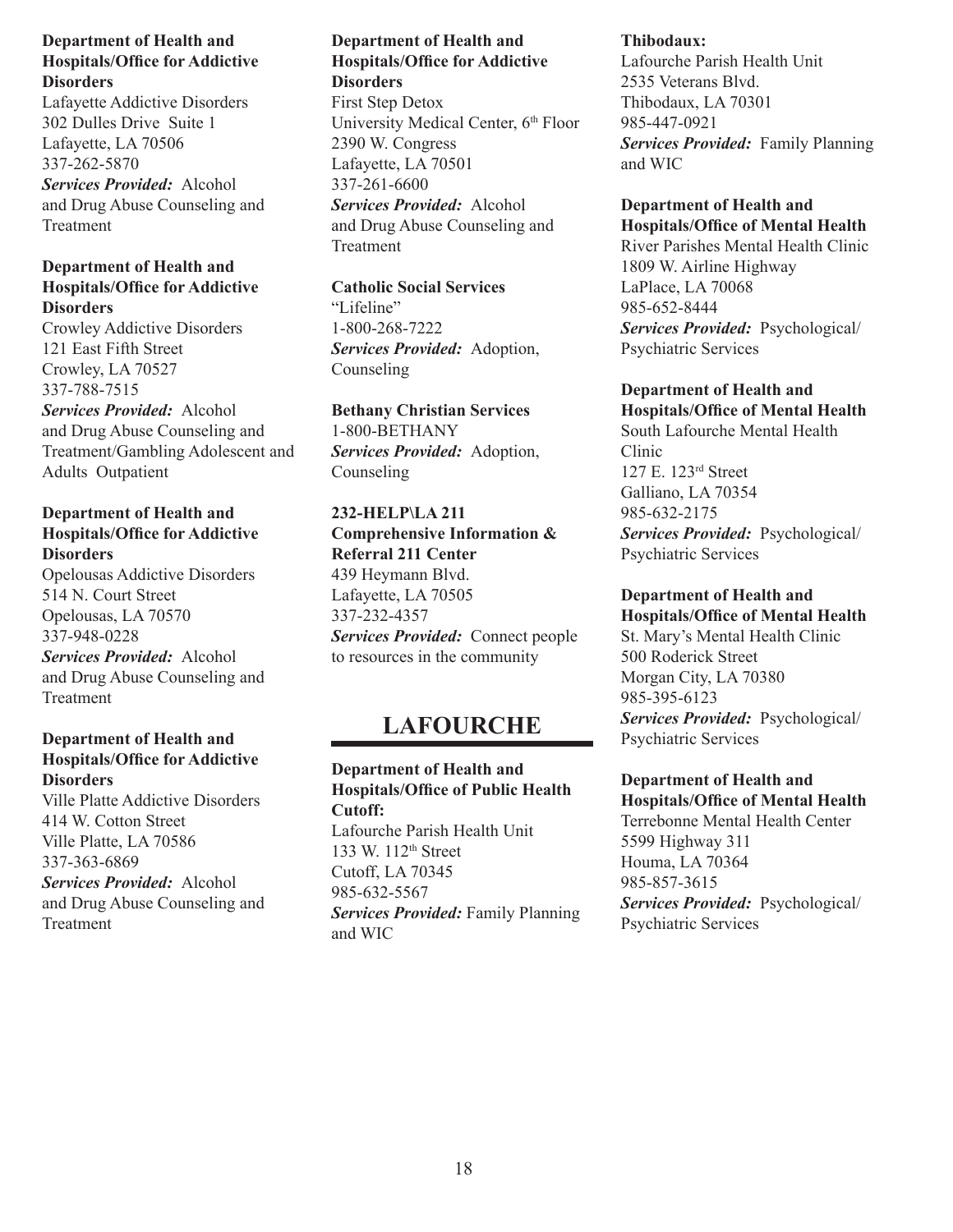Thibodaux Addictive Disorders 303 Hickory Street Thibodaux, LA 70301 985-447-0851 *Services Provided:* Alcohol and Drug Abuse Counseling and Treatment

## **Department of Health and Hospitals/Office of Family Support**

1000 B Plantation Road Thibodaux, LA 70302 985-447-0938 *Services Provided:* TANF, Food Stamps, Strategies to Empower People (STEP), Child Care Assistance

## **Catholic Social Services**

"Lifeline" 1-800-268-7222 *Services Provided:* Adoption, Counseling

## **Bethany Christian Services**

1-800-BETHANY *Services Provided:* Adoption, Counseling

## **Crossroads Pregnancy Center**

105 St. Louis Street Thibodaux, LA 70301 1-866-446-5004 *Services Provided:* Free pregnancy

resource information including abortion, adoption and parenting education. Self-Administered Pregnancy Testing. Referrals to Social Service Agency for community assistance. Post Abortion support and sexual integrity education. Free ultra sounds.

## **LASALLE**

## **Department of Health and**

**Hospitals/Office of Public Health** LaSalle Parish Health Unit 1673 North Second Street P.O. Box 17 Jena, LA 71342 318-992-4842 *Services Provided:* Family Planning and WIC

## **Department of Health and Hospitals/Office of Mental Health**

Central LA State Hospital 242 W. Shamrock Street Pineville, LA 71361 318-484-6200 *Services Provided:* Psychological/ Psychiatric Counseling

## **Department of Health and Hospitals/Office of Mental Health**

Leesville Mental Health Clinic 105 Belview Road Leesville, LA 71446 318-238-6431 *Services Provided:* Psychological/ Psychiatric Counseling

## **Department of Health and Hospitals/Office for Addictive Disorders**

Alexandria/Pineville Addictive **Disorders** Monroe Highway and Rainbow Drive Alexandria, LA 71306 318-487-5191 *Services Provided:* Alcohol and Drug Abuse Counseling and Treatment

#### **Department of Health and Hospitals/Office for Addictive Disorders**

Red River Treatment Center P.O. Box 7118 Alexandria, LA 71306 318-484-6888 *Services Provided:* Alcohol and Drug Abuse Counseling and **Treatment** 

## **Catholic Social Services** "Lifeline" 1-800-268-7222 *Services Provided:* Adoption, Counseling

**Bethany Christian Services** 1-800-BETHANY *Services Provided:* Adoption, Counseling

## **LINCOLN**

**Department of Health and Hospitals/Office of Public Health** Lincoln Parish Health Unit 405 East Georgia Ave. Ruston, LA 71270 318-251-4120 *Services Provided:* Family Planning and WIC

## **Department of Health and Hospitals/Office of Mental Health**

Bastrop Mental Health Clinic 218 N. Franklin Street Bastrop, LA 71220 318-283-0817 *Services Provided:* Psychological/ Psychiatric Counseling

#### **Department of Health and Hospitals/Office of Mental Health**

Jonesboro Mental Health Clinic P.O. Box 597 Jonesboro, LA 71251 318-259-6624 *Services Provided:* Psychological/ Psychiatric Counseling

#### **Department of Health and Hospitals/Office of Mental Health**

Monroe Mental Health Center 4800 S. Graham Street Monroe, LA 71210 318-362-3339 *Services Provided:* Psychological/ Psychiatric Counseling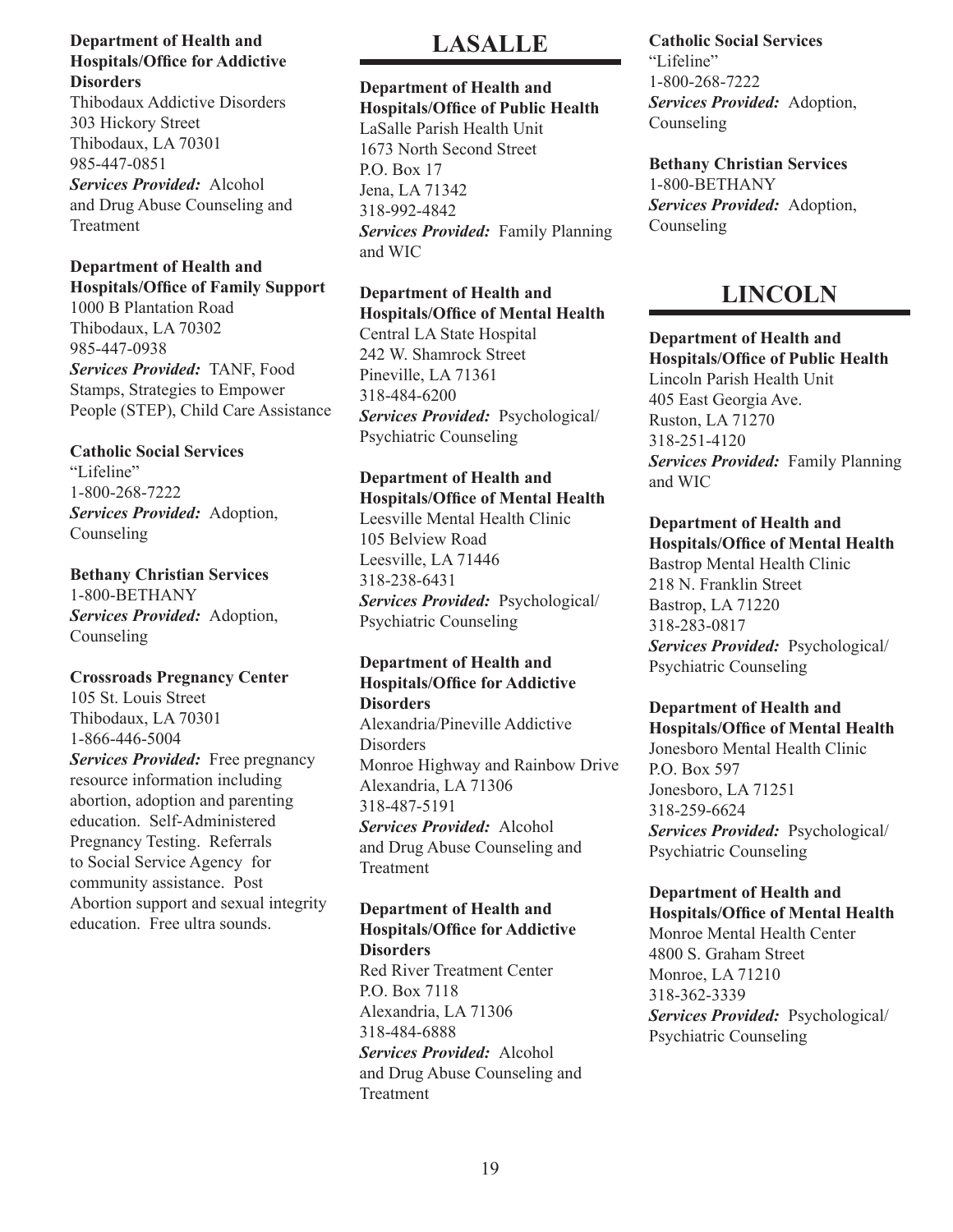Ruston Mental Health Clinic 901 White Street Ruston, LA 71270 318-251-4150 *Services Provided:* Psychological/ Psychiatric Counseling

## **Department of Health and Hospitals/Office of Mental Health**

Tallulah Mental Health Clinic 1012 Johnson Street Tallulah, LA 71282 318-574-1713 *Services Provided:* Psychological/ Psychiatric Counseling

## **Department of Health and Hospitals/Office of Mental Health**

Winnsboro Mental Health Clinic 1301 Landus Street Winnsboro, LA 71295 318-435-2146 *Services Provided:* Psychiatric Counseling

## **Department of Health and Hospitals/Office for Addictive Disorders**

Monroe Regional Office 2513 Ferrand Street Monroe, LA 71201 318-362-3270 *Services Provided:* Alcohol and Drug Abuse Counseling and Treatment

## **Department of Health and Hospitals/Office for Addictive Disorders**

Monroe Addictive Disorders 3200 Concordia Street Monroe, LA 71201 318-362-5188 *Services Provided:* Alcohol and Drug Abuse Counseling and **Treatment** 

## **Department of Health and Hospitals/Office for Addictive Disorders**

Ruston Addictive Disorders 602 E. Georgia Ruston, LA 71270 318-251-4125 *Services Provided:* Alcohol and Drug Abuse Counseling and Treatment

### **Department of Health and Hospitals/Office for Addictive Disorders**

Bastrop Addictive Disorders 320 S. Franklin Street Bastrop, LA 71220 318-283-0868 *Services Provided:* Alcohol and Drug Abuse Counseling and Treatment

## **Department of Health and Hospitals/Office for Addictive Disorders**

Southern Oaks Addiction/Recovery 4781 South Grand Street Monroe, LA 71202 318-362-5430 *Services Provided:* Alcohol and Drug Abuse Counseling and Treatment

## **Catholic Social Services** "Lifeline" 1-800-268-7222 *Services Provided:* Adoption, Counseling

**Bethany Christian Services** 1-800-BETHANY *Services Provided:* Adoption, Counseling

## **LIVINGSTON**

## **Department of Health and**

**Hospitals/Office of Public Health** Livingston Parish Health Unit Post Office Box 365 26291 Frost Road Livingston, LA 70754 225-686-7829 *Services Provided:* Family Planning, WIC and Nutrition Services, Prenatal, Immunizations, Preventive Health Services for Children, Health Education and Counseling, Sexuallytransmitted disease Screening and

## **Department of Health and**

Treatment

**Hospitals/Office of Mental Health** Bogalusa Mental Health Clinic 619 Willis Ave. Bogalusa, LA 70427 985-732-6610 *Services Provided:* Psychiatric **Counseling** 

## **Department of Health and Hospitals/Office of Mental Health**

East Louisiana State Hospital P.O. Box 198 Jackson, LA 70748 225-634-0679 *Services Provided:* Psychological/ Psychiatric Counseling

## **Department of Health and**

**Hospitals/Office of Mental Health** Lurline Smith Mental Health Center 900 Wilkinson Street Mandeville, LA 70448 985-624-4450 *Services Provided:* Psychological/ Psychiatric Counseling

## **Department of Health and Hospitals/Office of Mental Health** Roseblum Mental Health Clinic 15785 Medical Arch Plaza

Hammond, LA 70403 985-543-4080 *Services Provided:* Psychological/ Psychiatric Counseling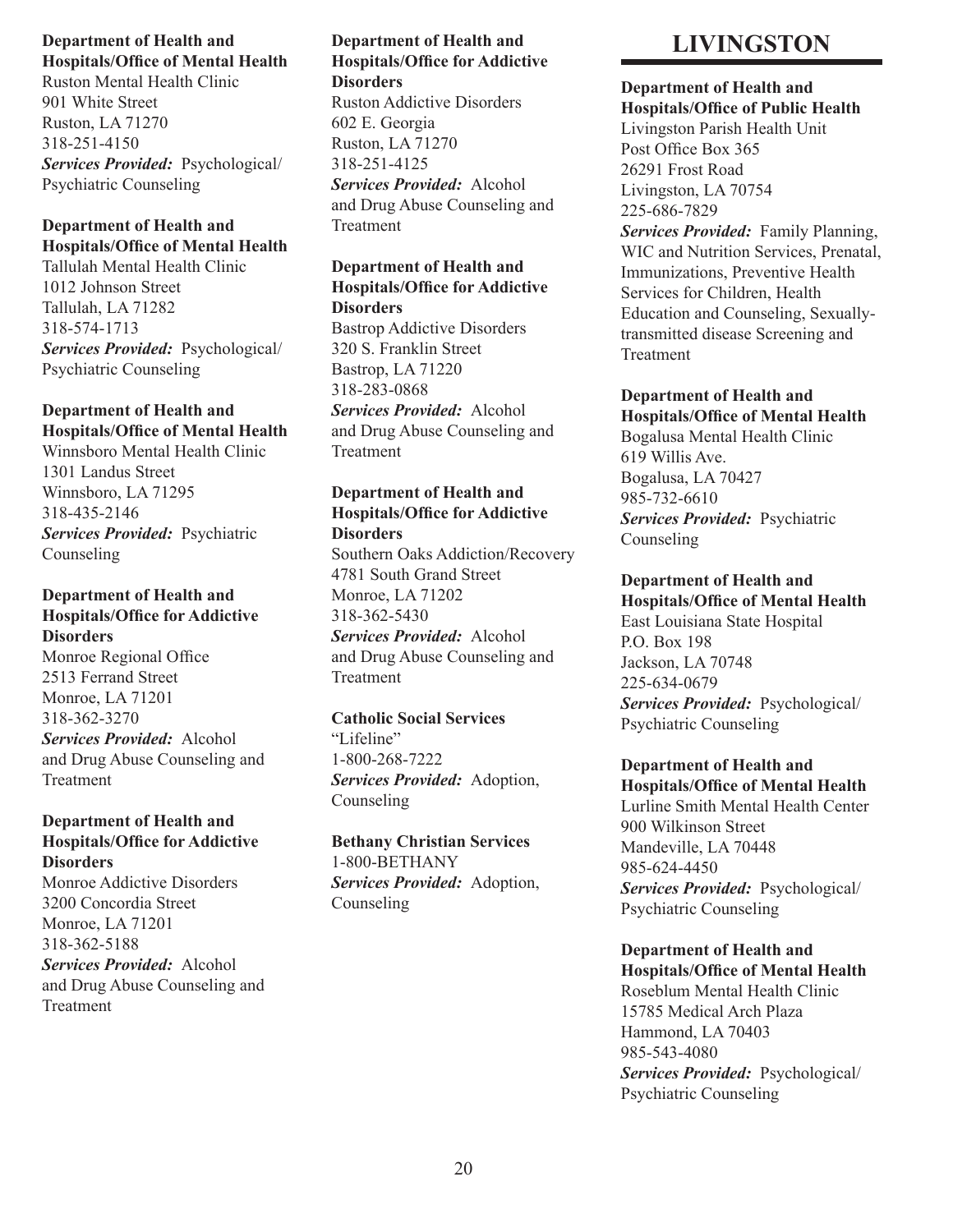Washington Parish Alcohol and Drug Abuse 2106 Avenue F Bogalusa, LA 70427 985-732-6655 *Services Provided:* Alcohol and Drug Abuse Counseling and Treatment

## **Department of Health and Hospitals/Office for Addictive Disorders**

Fountainebleau Treatment Center P.O. Box 37 Mandeville, LA 70470 985-624-4100 *Services Provided:* Alcohol and Drug Abuse Counseling and Treatment

### **Department of Health and Hospitals/Office for Addictive Disorders**

Hammond Addictive Disorders 403 Market Street Hammond, LA 70401 985-543-4070

*Services Provided:* Alcohol and Drug Abuse Counseling and Treatment, Gambling

## **Catholic Social Services**

"Lifeline" 1-800-268-7222 *Services Provided:* Adoption, Counseling

**Bethany Christian Services** 1-800-BETHANY *Services Provided:* Adoption, Counseling

## **St. Elizabeth Foundation**

8054 Summa Ave. Baton Rouge, LA 70809 225-769-8888 *Services Provided:* Adoption

## **MADISON**

## **Department of Health and Hospitals/Office of Public Health**

Madison Parish Health Unit 606 Depot Street Tallulah, LA 71282-3884 318-574-3311 *Services Provided:* Family Planning, WIC and Nutrition Services, Prenatal, Immunizations

## **Department of Health and Hospitals/Office of Mental Health**

Bastrop Mental Health Clinic 218 N. Franklin Street Bastrop, LA 71220 318-283-0817 *Services Provided:* Psychological/ Psychiatric Counseling

## **Department of Health and Hospitals/Office of Mental Health**

Jonesboro Mental Health Clinic P.O. Box 597 Jonesboro, LA 71251 318-259-6624 *Services Provided:* Psychological/ Psychiatric Counseling

## **Department of Health and Hospitals/Office of Mental Health**

Monroe Mental Health Clinic 4800 S. Graham Street Monroe, LA 71210 318-362-3339 *Services Provided:* Psychological/ Psychiatric Counseling

## **Department of Health and Hospitals/Office of Mental Health**

Ruston Mental Health Clinic 901 White Street Ruston, LA 71270 318-251-4150 *Services Provided:* Psychological/ Psychiatric Counseling

## **Department of Health and Hospitals/Office of Mental Health**

Tallulah Mental Health Clinic 1012 Johnson Street Tallulah, LA 71282 318-574-1713 *Services Provided:* Psychological/ Psychiatric Counseling

#### **Department of Health and Hospitals/Office of Mental Health**

Winnsboro Mental Health Clinic 1301 Landus Street Winnsboro, LA 71295 318-435-2146 *Services Provided:* Psychological/ Psychiatric Counseling

## **Department of Health and Hospitals/Office for Addictive Disorders**

Monroe Regional Office 2513 Ferrand Street Monroe, LA 71201 318-362-3270

*Services Provided:* Alcohol and Drug Abuse Counseling and Treatment

### **Department of Health and Hospitals/Office for Addictive Disorders**

Monroe Addictive Disorders 3208 Concordia Street Monroe, LA 71201 318-362-5188 *Services Provided:* Alcohol and Drug Abuse Counseling and Treatment

#### **Department of Health and Hospitals/Office for Addictive Disorders**

Ruston Addictive Disorders 602 E. Georgia Ruston, LA 71270 318-251-4125 *Services Provided:* Alcohol and Drug Abuse Counseling and Treatment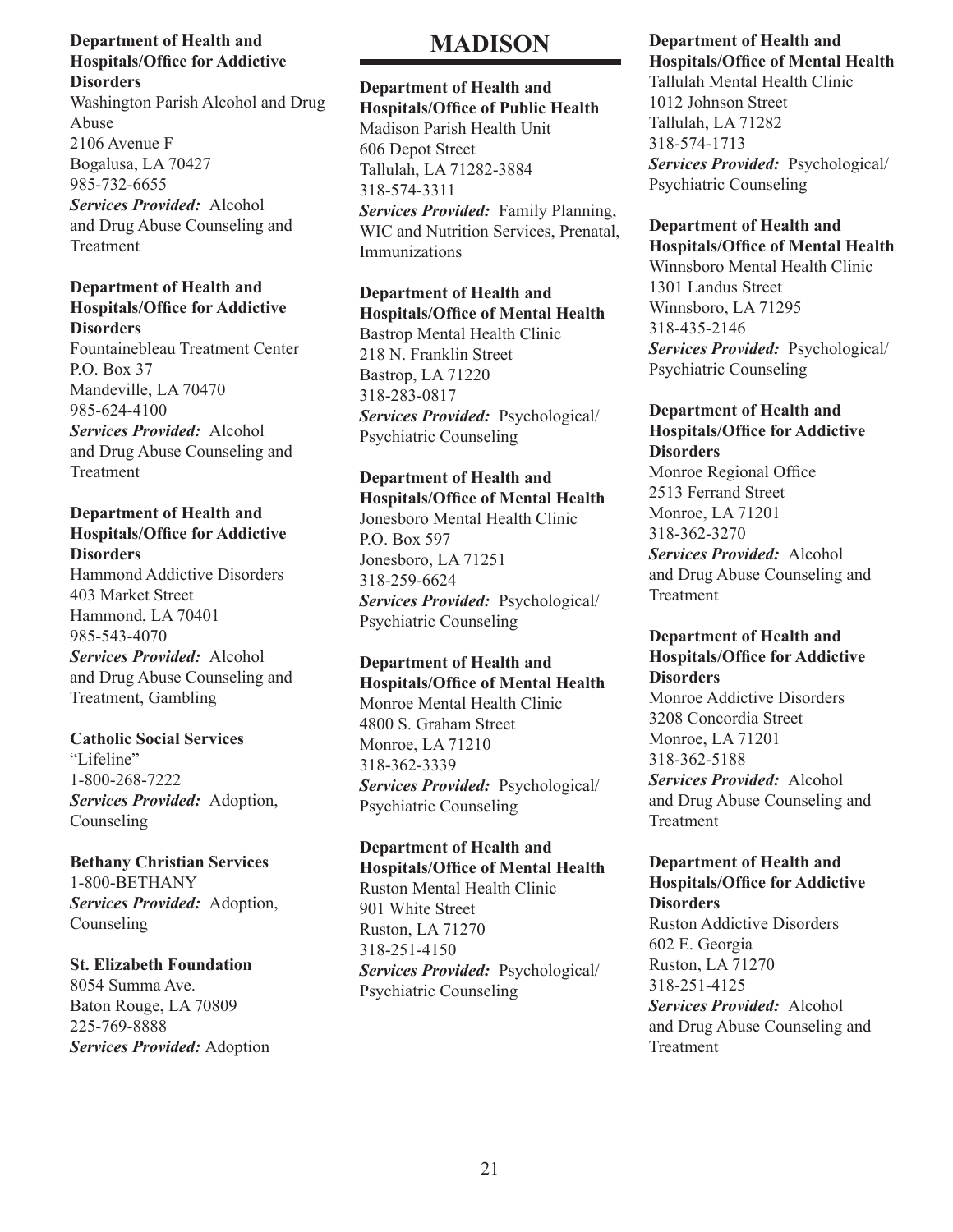Bastrop Addictive Disorders 320 S. Franklin Street Bastrop, LA 71220 318-283-0868 *Services Provided:* Alcohol and Drug Abuse Counseling and Treatment

### **Department of Health and Hospitals/Office for Addictive Disorders**

Southern Oaks Addiction/Recovery 4781 South Grand Street Monroe, LA 71202 318-362-5430 *Services Provided:* Alcohol and Drug Abuse Counseling and Treatment

**Life Choices Pregnancy Resource Center** 1500 Royal Ave. Monroe, LA 71201 318-332-5520 *Services Provided:* Pregnancy testing, Parenting classes, Counseling

**Catholic Social Services** "Lifeline" 1-800-268-7222 *Services Provided:* Adoption, Counseling

**Bethany Christian Services** 1-800-BETHANY *Services Provided:* Adoption, Counseling

## **MOREHOUSE**

## **Department of Health and Hospitals/Office of Public Health** Morehouse Parish Health Unit 650 School Road Bastrop, LA 71220 318-283-0806 *Services Provided:* Family Planning, WIC and Nutrition Services, Prenatal, Immunizations

## **Department of Health and Hospitals/Office of Mental Health**

Bastrop Mental Health Clinic 218 N. Franklin Street Bastrop, LA 71220 318-283-0817 *Services Provided:* Psychological/ Psychiatric Counseling

## **Department of Health and**

**Hospitals/Office of Mental Health** Jonesboro Mental Health Clinic P.O. Box 597 Jonesboro, LA 71251 318-259-6624 *Services Provided:* Psychological/ Psychiatric Counseling

#### **Department of Health and Hospitals/Office of Mental Health**

Monroe Mental Health Center 4800 S. Graham Street Monroe, LA 71210 318-362-3339 *Services Provided:* Psychological/ Psychiatric Counseling

**Department of Health and Hospitals/Office of Mental Health** Ruston Mental Health Clinic 901 White Street Ruston, LA 71270 318-251-4150 *Services Provided:* Psychological/ Psychiatric Counseling

**Department of Health and Hospitals/Office of Mental Health** Tallulah Mental Health Clinic 1012 Johnson Street Tallulah, LA 71282 318-574-1713 *Services Provided:* Psychological/ Psychiatric Counseling

#### **Department of Health and Hospitals/Office of Mental Health**

Winnsboro Mental Health Clinic 1301 Landus Street Winnsboro, LA 71295 318-435-2146 *Services Provided:* Psychological/ Psychiatric Counseling

## **Department of Health and Hospitals/Office for Addictive Disorders**

Monroe Regional Office 2513 Ferrand Street Monroe, LA 71201 318-362-3270 *Services Provided:* Alcohol and Drug Abuse Counseling and Treatment

## **Department of Health and Hospitals/Office for Addictive Disorders**

Monroe Addictive Disorders 3208 Concordia Street Monroe, LA 71201 318-362-5188 *Services Provided:* Alcohol and Drug Abuse Counseling and Treatment

## **Department of Health and Hospitals/Office for Addictive Disorders**

Ruston Addictive Disorders 602 E. Georgia Ruston, LA 71270 318-251-4125 *Services Provided:* Alcohol and Drug Abuse Counseling and Treatment

## **Department of Health and Hospitals/Office for Addictive Disorders**

Bastrop Addictive Disorders 320 S. Franklin Street Bastrop, LA 71220 318-283-0868 *Services Provided:* Alcohol and Drug Abuse Counseling and Treatment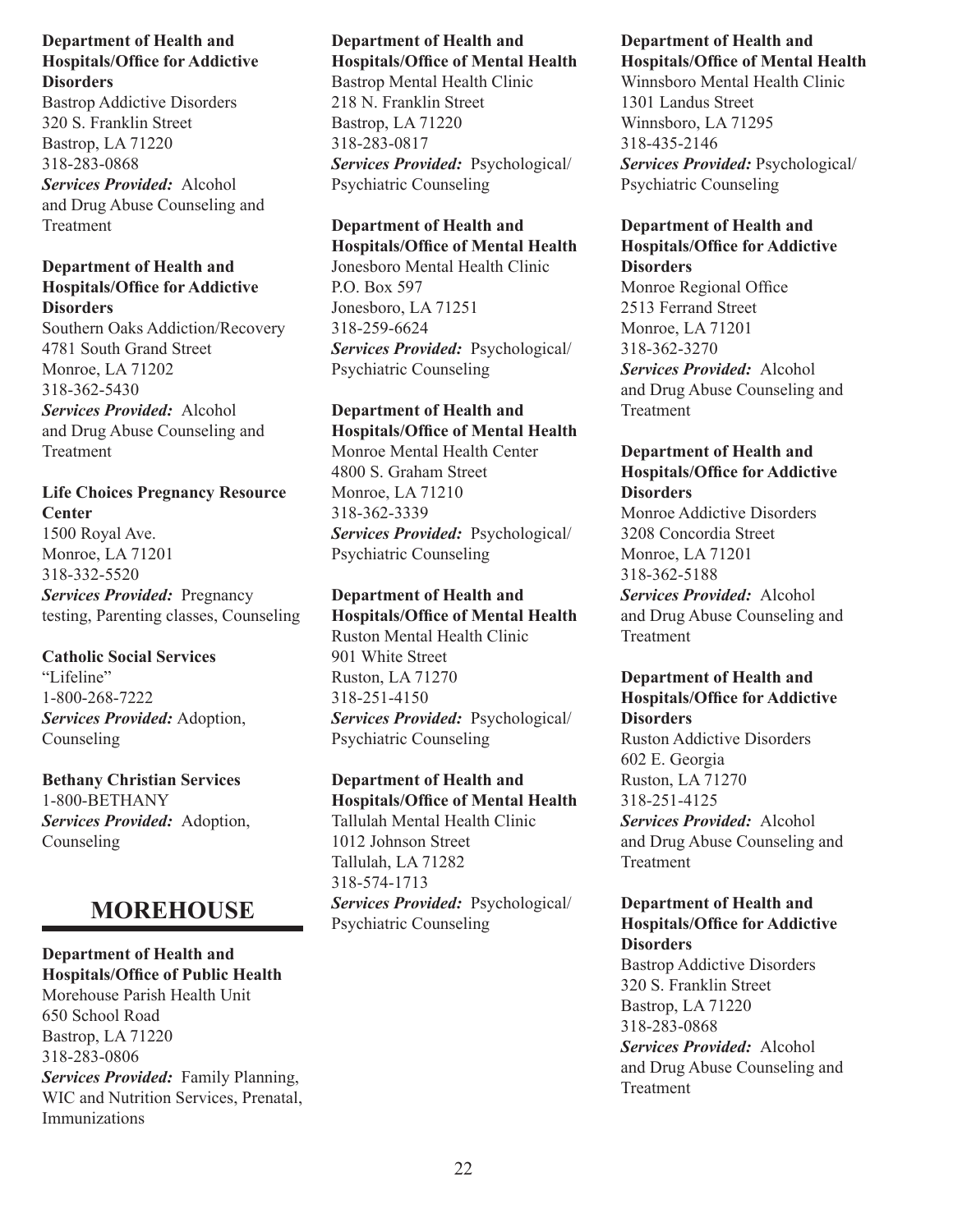Southern Oaks Addiction/Recovery 4781 South Grand Street Monroe, LA 71202 318-362-5430 *Services Provided:* Alcohol and Drug Abuse Counseling and Treatment

**Catholic Social Services** "Lifeline" 1-800-268-7222 *Services Provided:* Adoption, Counseling

**Bethany Christian Services** 1-800-BETHANY *Services Provided:* Adoption, Counseling

## **NATCHITOCHES**

**Department of Health and Hospitals/Office of Public Health** Natchitoches Parish Health Unit 625 Bienville Street-Extension Natchitoches, LA 71457 318-357-3132

*Services Provided:* Family Planning, WIC and Nutrition Services, Prenatal, Immunizations

## **Department of Health and Hospitals/Office of Mental Health**

Many Mental Health Clinic 265 Highland Drive Many, LA 71449 318-256-4119 *Services Provided:* Psychological/ Psychiatric Counseling

## **Department of Health and Hospitals/Office of Mental Health**

Minden Mental Health Clinic 421 Meadowview Drive Minden, LA 71055 318-371-3001 *Services Provided:* Psychological/ Psychiatric Counseling

## **Department of Health and Hospitals/Office of Mental Health**

Natchitoches Mental Health Clinic 210 Medical Drive Natchitoches, LA 71457 318-357-3122 *Services Provided:* Psychological/ Psychiatric Counseling

### **Department of Health and Hospitals/Office of Mental Health**

Red River Mental Health Clinic 1313 Ringo Ave. Coushatta, LA 71019 318-932-4029 *Services Provided:* Psychological/ Psychiatric Counseling

## **Department of Health and**

**Hospitals/Office of Mental Health** Shreveport Mental Health Clinic 1310 N. Hearne Ave. Shreveport, LA 71137 318-676-5111 *Services Provided:* Psychological/ Psychiatric Counseling

## **Department of Health and Hospitals/Office for Addictive Disorders**

Natchitoches Addictive Disorders 212 Medical Drive Natchitoches, LA 71456 318-357-3283 *Services Provided:* Alcohol and Drug Abuse Counseling and Treatment

### **Catholic Social Services** "Lifeline" 1-800-268-7222 *Services Provided:* Adoption, Counseling

**Bethany Christian Services** 1-800-BETHANY *Services Provided:* Adoption, Counseling

## **ORLEANS**

## **Department of Health and Hospitals/Medicaid**

Orleans Regional Parish Office 1010 Common Street 4th Floor New Orleans, LA 70112 504-599-0656 *Services Provided:* Medical Expenses

#### **Department of Health and Hospitals/Office of Mental Health**

St. Bernard Mental Health Clinic 7407 Suite A St. Bernard Highway Arabi, LA 70032 504-278-7401 *Services Provided:* Psychological/ Psychiatric Counseling

## **Access Pregnancy and Referral Center**

1510 Veterans Blvd. Metairie, LA 70005 504-832-1503 And 200 West Esplanade Ave. Suite 310 Kenner, LA 70065 504-469-9996 And 920 Avenue C Marrero, LA 70072 504-340-1944 *Services Provided:* Pregnancy Support and Adoption Referral

## **The Women's New Life Center**

3032 Ridgelake Drive 1st Floor Metairie, LA 70002 504-831-3117 *Services Provided:* Pregnancy Test, Ultra Sound (limited), Professional Counseling for pregnancy and surrounding issues

## **Catholic Social Services**

"Lifeline" 1-800-268-7222 *Services Provided:* Adoption, Counseling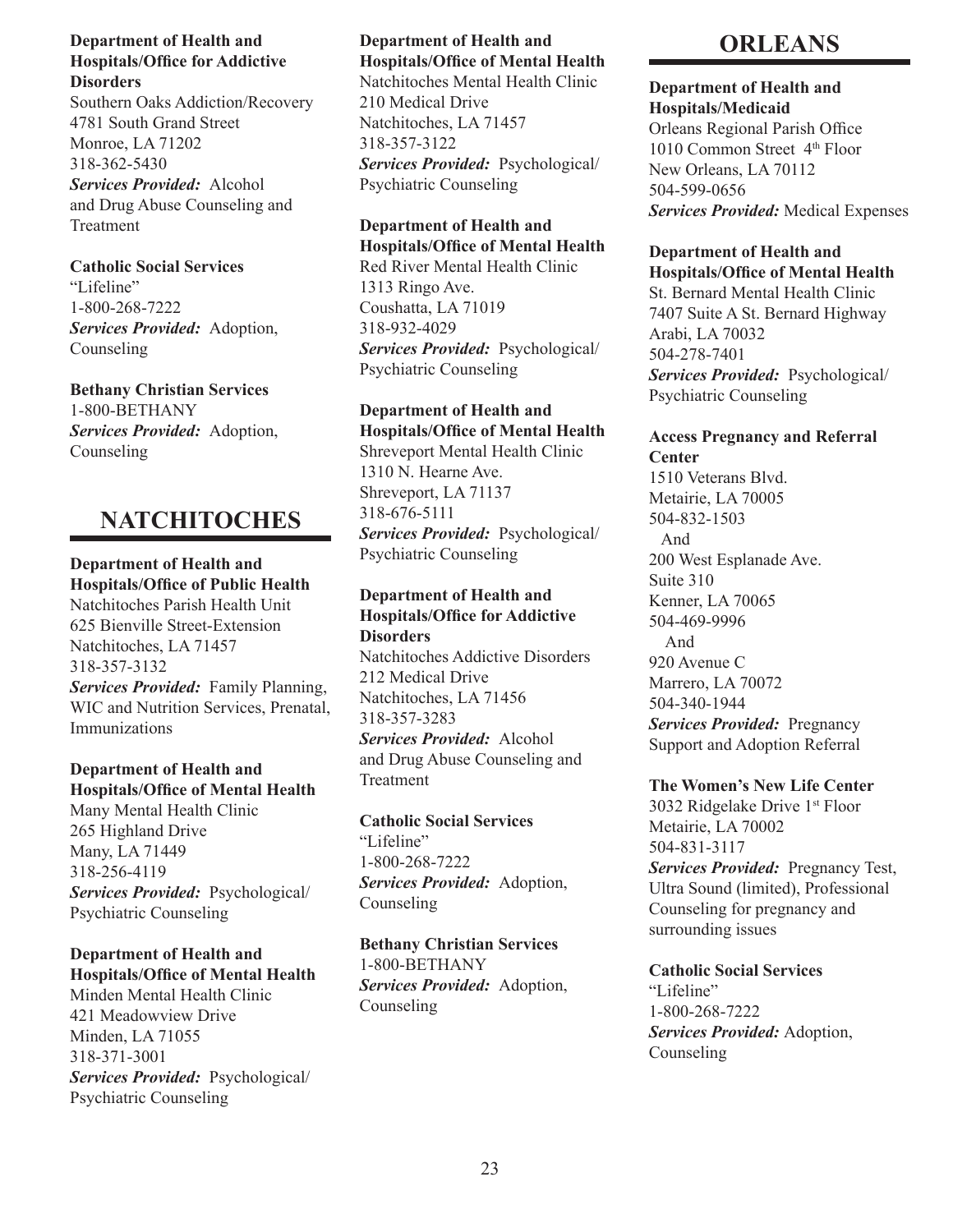**Bethany Christian Services** 1-800-BETHANY *Services Provided:* Adoption, Counseling

## **OUACHITA**

## **Department of Health and Hospitals/Office of Public Health**

Ouachita Parish Health Unit 1650 Desiard Street Monroe, LA 71201 318-361-7370 *Services Provided:* Family Planning, WIC and Nutrition Services, Prenatal, Immunizations

## **Department of Health and Hospitals/Office of Mental Health**

Bastrop Mental Health Clinic 218 N. Franklin Street Bastrop, LA 71220 318-283-0817 *Services Provided:* Psychological/ Psychiatric Counseling

### **Department of Health and Hospitals/Office of Mental Health**

Jonesboro Mental Health Clinic P.O. Box 597 Jonesboro, LA 71251 318-259-6624 *Services Provided:* Psychological/ Psychiatric Counseling

## **Department of Health and Hospitals/Office of Mental Health**

Monroe Mental Health Center 4800 S. Graham Street Monroe, LA 71210 318-362-3339 *Services Provided:* Psychological/ Psychiatric Counseling

## **Department of Health and Hospitals/Office Mental Health**

Ruston Mental Health Clinic 901 White Street Ruston, LA 71270 318-251-4150 *Services Provided:* Psychological/ Psychiatric Counseling

#### **Department of Health and Hospitals/Office Mental Health**

Tallulah Mental Health Clinic 1012 Johnson Street Tallulah, LA 71282 318-574-1713 *Services Provided:* Psychological/ Psychiatric Counseling

### **Department of Health and Hospitals/Office of Mental Health**

Winnsboro Mental Health Clinic 1301 Landus Street Winnsboro, LA 71295 318-435-2146 *Services Provided:* Psychological/ Psychiatric Counseling

## **Department of Health and Hospitals/Office for Addictive Disorders**

Monroe Regional Office 2513 Ferrand Street Monroe, LA 71201 318-362-3270 *Services Provided:* Alcohol and Drug Abuse Counseling and Treatment

#### **Department of Health and Hospitals/Office for Addictive Disorders**

Monroe Addictive Disorders 3208 Concordia Ave Monroe, LA 71201 318-362-5188 *Services Provided:* Alcohol and Drug Abuse Counseling and Treatment

#### **Department of Health and Hospitals/Office for Addictive Disorders**

Ruston Addictive Disorders 602 E. Georgia Ruston, LA 71270 318-251-4125 *Services Provided:* Alcohol and Drug Abuse Counseling and Treatment

#### **Department of Health and Hospitals/Office for Addictive Disorders**

Bastrop Addictive Disorders 320 South Franklin Street Bastrop, LA 71220 318-283-0868 *Services Provided:* Alcohol and Drug Abuse Counseling and Treatment

### **Department of Health and Hospitals/Office for Addictive Disorders**

Southern Oaks Addiction/Recovery 4781 South Grand Street Monroe, LA 71202 318-362-5430 *Services Provided:* Alcohol and Drug Abuse Counseling and Treatment

## **Department of Social Services/ Office of Family Support** Ouachita Parish Office 1306 North 19th Street Monroe, LA 71210 318-362-5333 *Services Provided:* Supplemental Nutrition Assistance Program (SNAP), Strategies to Empower People (STEP), and Transitional Child Care and Low Income Child Care

## **Life Choices Pregnancy Resource Center**  1500 Royal Ave. Monroe, LA 71201

318-322-5520 *Services Provided:* Pregnancy testing, Parenting Classes, and Counseling

## **Catholic Social Services** "Lifeline" 1-800-268-7222 *Services Provided:* Adoption,

Counseling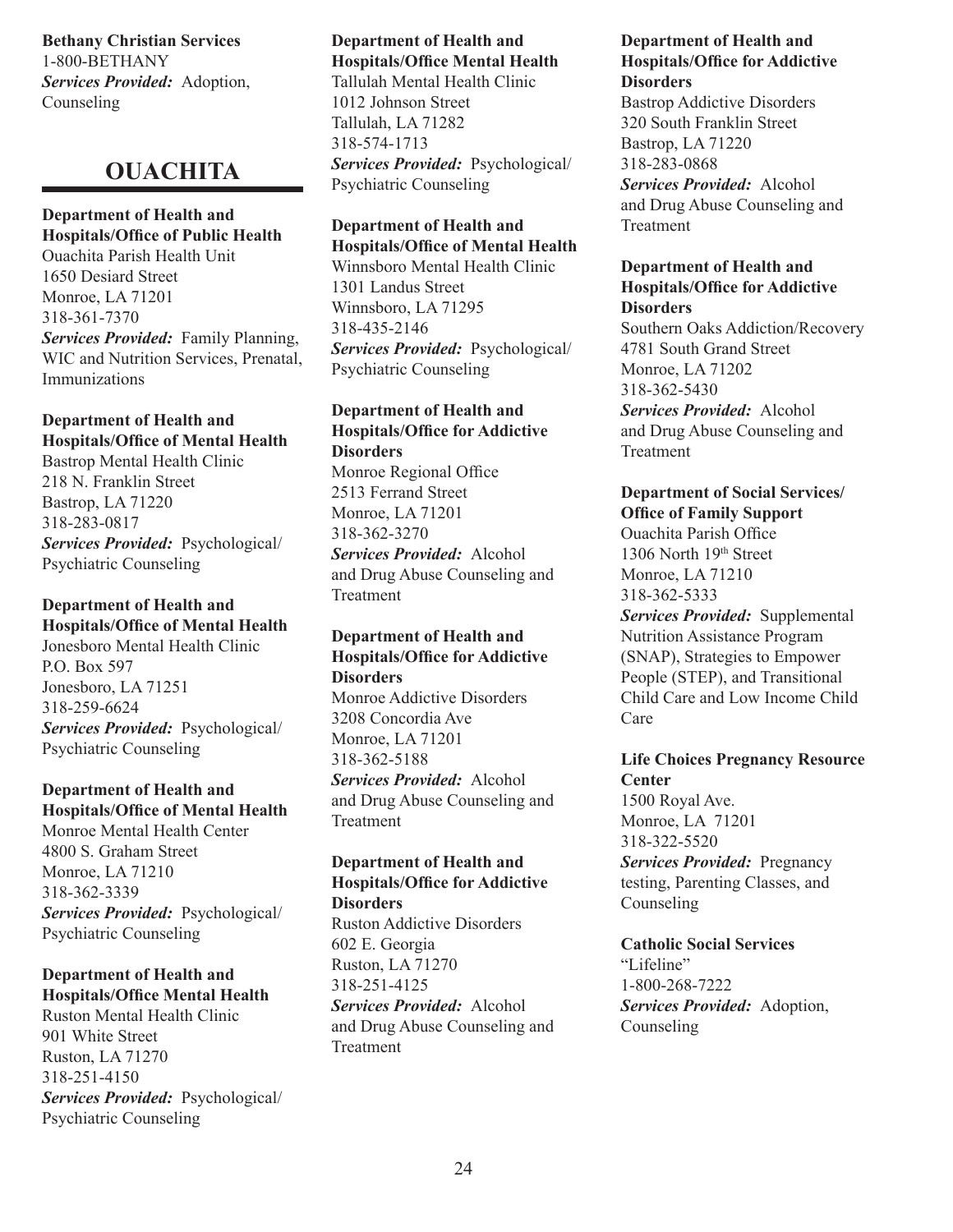**Bethany Christian Services** 1-800-BETHANY *Services Provided:* Adoption, Counseling

## **PLAQUEMINES**

## **Plaquemines Parish Health Department**

3706 Main Street Belle Chasse, LA 70037 504-394-3510 *Services Provided:* Pregnancy testing, WIC, TB testing, and Immunizations

### **Department of Health and Hospitals/Office of Mental Health**

St. Bernard Mental Health Clinic 7404 Suite A St. Bernard Highway Arabi, LA 70032 504-278-7401 *Services Provided:* Psychological/ Psychiatric Counseling

#### **Department of Social Services/ Office of Family Support**

Plaquemines Parish Office 9567 Highway 23 Belle Chasse, LA 70037 504-393-5618 *Services Provided:* TANF, Food Stamp Assistance, Project Independence and Transitional Child Care

## **Catholic Social Services**

"Lifeline" 1-800-268-7222 *Services Provided:* Adoption, Counseling

**Bethany Christian Services** 1-800-BETHANY *Services Provided:* Adoption, Counseling

## **POINTE COUPEE**

### **Department of Health and Hospitals/Office of Public Health**

Pointe Coupee Parish Health Unit 282-B Hospital Road New Roads, LA 70760 225-638-7320 *Services Provided:* Family Planning, WIC and Nutrition Services, Prenatal, Immunizations

#### **Department of Health and Hospitals/Office of Mental Health**

Center for Adult Behavior Health 4615 Government Street Bldg. 2 Baton Rouge, LA 70806 225-925-1906 *Services Provided:* Psychological/ Psychiatric Counseling

## **Department of Health and Hospitals/Office of Mental Health**

Margaret Dumas Mental Health **Center** 3843 Harding Blvd. Baton Rouge, LA 70807 225-359-9315 *Services Provided:* Psychological/ Psychiatric Counseling

## **Department of Social Services/ Office of Family Support**

Pointe Coupee Parish Office 120 Alamo Street New Roads, LA 70760 225-638-3741 *Services Provided:* TANF, Food Stamp Assistance, FIND Work and Transitional Child Care

## **Catholic Social Services**

"Lifeline" 1-800-268-7222 *Services Provided:* Adoption, Counseling

### **Bethany Christian Services** 1-800-BETHANY *Services Provided:* Adoption, Counseling

## **RAPIDES**

#### **Department of Health and Hospitals/Medicaid**

Rapides Parish Office 1505 Washington Street Alexandria, LA 71301 318-487-5670 *Services Provided:* Medical Expenses

## **Department of Health and Hospitals/Office of Public Health**

Rapides Parish Health Unit 5604 "A" Coliseum Blvd. Alexandria, LA 71303 318-487-5282 *Services Provided:* Family Planning,

WIC and Nutrition Services, Prenatal, Immunizations

## **Department of Health and Hospitals/Office of Mental Health**

Central LA State Hospital 242 W. Shamrock Street Pineville, LA 71361 318-484-6200 *Services Provided:* Psychological/ Psychiatric Counseling

## **Department of Health and Hospitals/Office of Mental Health**

Leesville Mental Health Clinic 105 Belview Road Leesville, LA 71446 318-238-6431 *Services Provided:* Psychological/ Psychiatric Counseling

#### **Department of Health and Hospitals/Office for Addictive Disorders**

Alexandria/Pineville Addictive Disorders Monroe Highway and Rainbow Drive Alexandria, LA 71306 318-487-5191 *Services Provided:* Alcohol and Drug Abuse Counseling and Treatment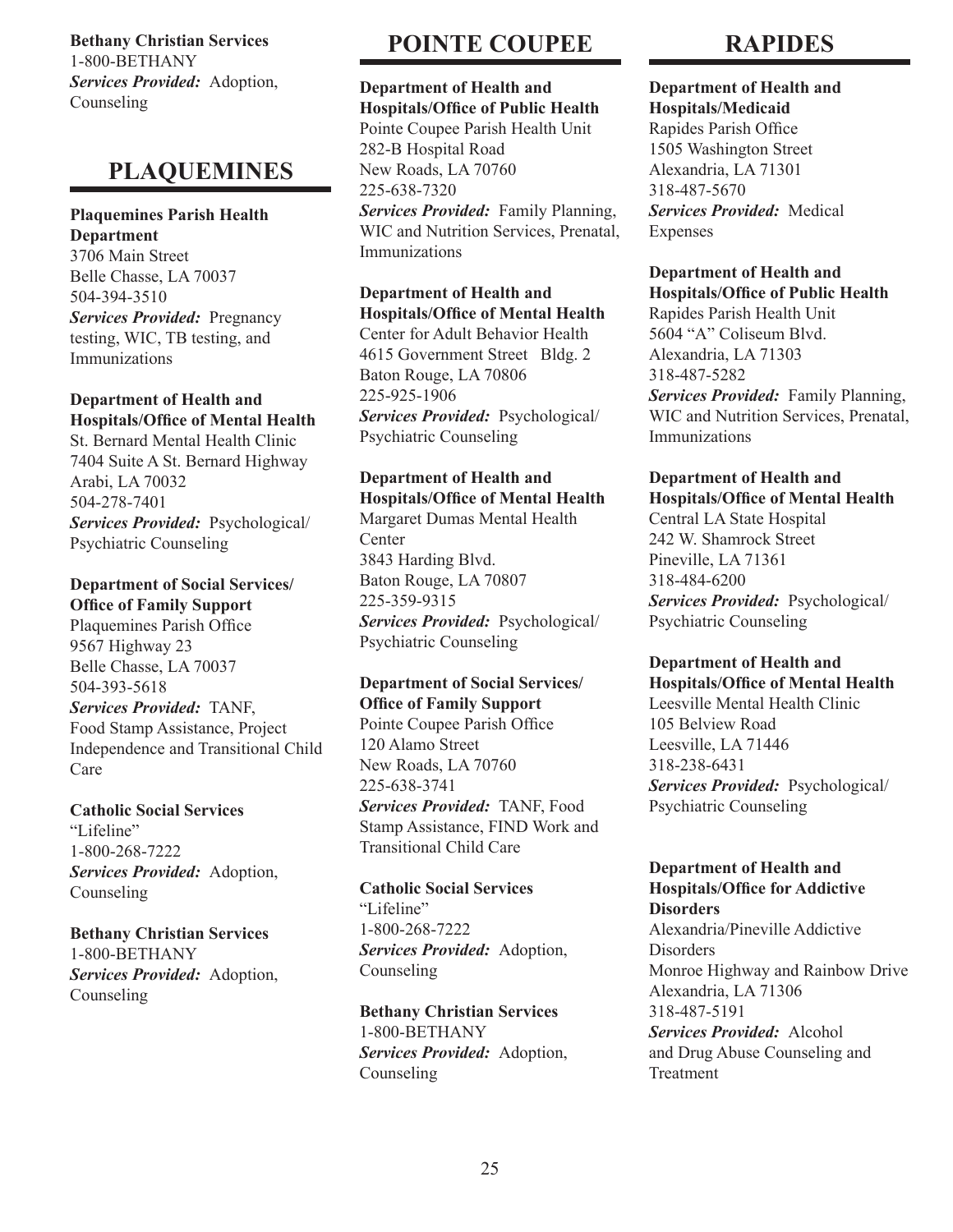Red River Treatment Center P.O. Box 7118 Alexandria, LA 71306 318-484-6888 *Services Provided:* Alcohol and Drug Abuse Counseling and Treatment

## **Department of Social Services/ Office of Family Support**

Rapides Parish Office 900 Murray Street, Room K200 Alexandria, LA 71309 318-487-5101 *Services Provided:* TANF, Food Stamp Assistance, Project Independence and Transitional Child Care

**Catholic Social Services** "Lifeline" 1-800-268-7222 *Services Provided:* Adoption, Counseling

**Bethany Christian Services** 1-800-BETHANY *Services Provided:* Adoption, Counseling

**Shepherd Center** 1400 Jackson Street Alexandria, LA 71301 318-448-3752 *Services Provided:* General Financial Assistance

## **RED RIVER**

**Department of Health and Hospitals/Office of Public Health** Red River Parish Health Unit 2015 Red Oak Road Coushatta, LA 71019 318-932-4087 *Services Provided:* Family Planning, WIC and Nutrition Services, Prenatal, Immunizations

## **Department of Health and Hospitals/Office of Mental Health**

Many Mental Health Clinic 265 Highland Drive Many, LA 71449 318-256-4119 *Services Provided:* Psychological/ Psychiatric Counseling

## **Department of Health and Hospitals/Office of Mental Health**

Minden Mental Health Clinic 421 Meadowview Drive Minden, LA 71055 318-371-3001 *Services Provided:* Psychological/ Psychiatric Counseling

## **Department of Health and**

**Hospitals/Office of Mental Health** Natchitoches Mental Health Clinic 210 Medical Drive Natchitoches, LA 71457 318-357-3122 *Services Provided:* Psychological/ Psychiatric Counseling

**Department of Health and Hospitals/Office of Mental Health** Red River Mental Health Clinic 1313 Ringo Ave. Coushatta, LA 71019 318-932-4029 *Services Provided:* Psychological/ Psychiatric Counseling

**Department of Health and Hospitals/Office of Mental Health** Shreveport Mental Health Center 1310 N. Hearne Ave. Shreveport, LA 71137 318-676-5111 *Services Provided:* Psychological/ Psychiatric Counseling

## **Department of Health and Hospitals/Office for Addictive Disorders**

Natchitoches Addictive Disorders 212 Medical Drive Natchitoches, LA 71456 318-357-3283 *Services Provided:* Alcohol and Drug Abuse Counseling and Treatment

## **Department of Social Services/ Office of Family Support**

Red River Parish Office 5040 Cut Off Road Coushatta, LA 71019 318-932-5715 *Services Provided:* TANF, Food Stamp Assistance, Project Independence and Transitional Child Care

**Catholic Social Services** "Lifeline" 1-800-268-7222 *Services Provided:* Adoption, Counseling

**Bethany Christian Services** 1-800-BETHANY *Services Provided:* Adoption, Counseling

## **RICHLAND**

**Department of Health and Hospitals/Office of Public Health** Richland Parish Health Unit 21 Lynn Gayle Robertson Road Rayville, LA 71269 318-728-4441 *Services Provided:* Family Planning, WIC and Nutrition Services, Prenatal, Immunizations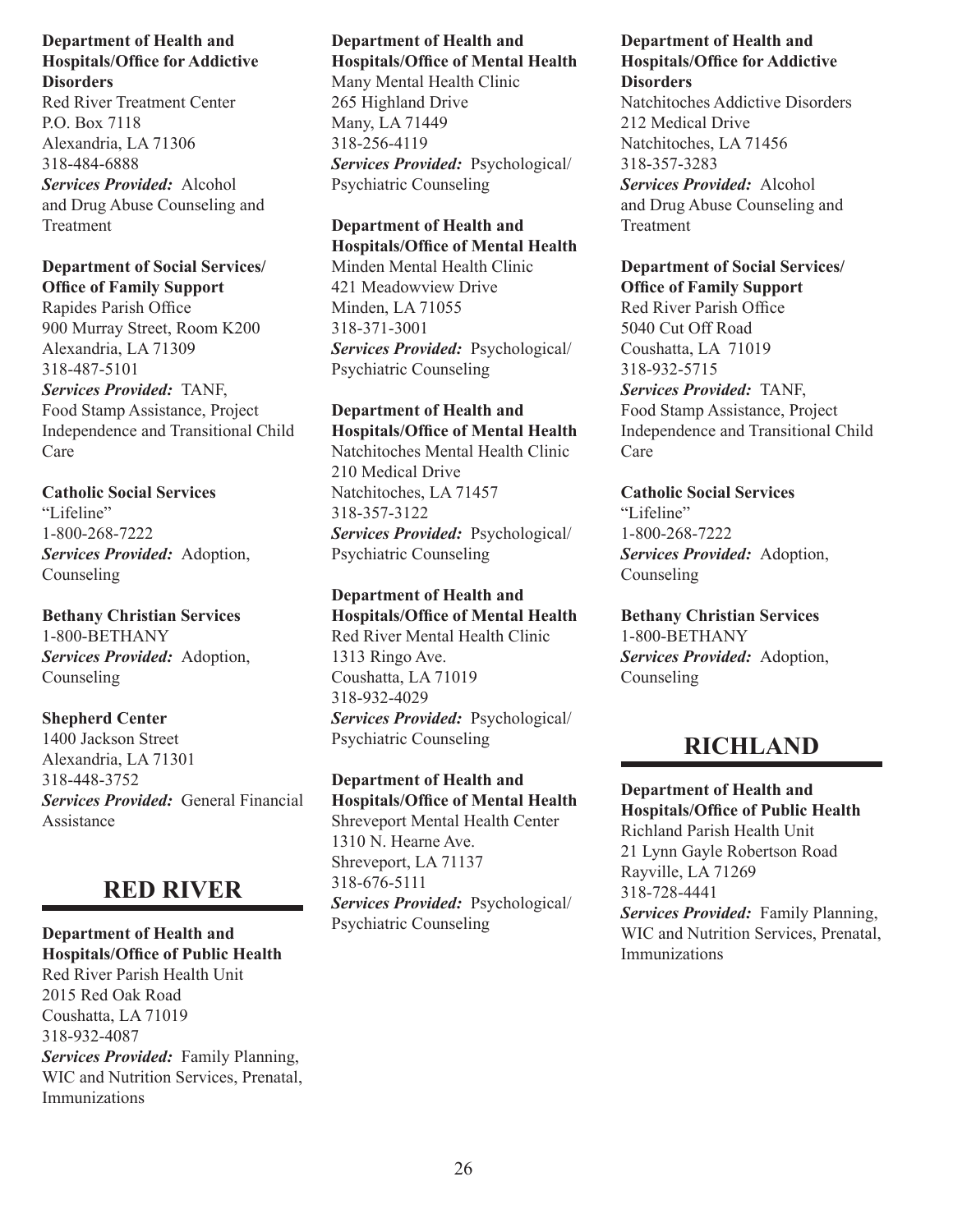Bastrop Mental Health Clinic 218 N. Franklin Street Bastrop, LA 71220 318-283-0817 *Services Provided:* Psychological/ Psychiatric Counseling

#### **Department of Health and Hospitals/Office of Mental Health**

Jonesboro Mental Health Clinic P.O. Box 597 Jonesboro, LA 71251 318-259-6624 *Services Provided:* Psychological/ Psychiatric Counseling

## **Department of Health and Hospitals/Office of Mental Health**

Monroe Mental Health Center 4800 S. Graham Street Monroe, LA 71210 318-362-3339 *Services Provided:* Psychological/ Psychiatric Counseling

## **Department of Health and**

**Hospitals/Office of Mental Health** Ruston Mental Health Clinic 901 White Street Ruston, LA 71270 318-251-4150 *Services Provided:* Psychological/ Psychiatric Counseling

## **Department of Health and Hospitals/Office of Mental Health**

Tallulah Mental Health Clinic 1012 Johnson Street Tallulah, LA 71282 318-574-1713 *Services Provided:* Psychological/ Psychiatric Counseling

## **Department of Health and Hospitals/Office of Mental Health**

Winnsboro Mental Health Clinic 1301 Landus Street Winnsboro, LA 71295 318-435-2146 *Services Provided:* Psychological/ Psychiatric Counseling

## **Department of Health and Hospitals/Office for Addictive Disorders** Monroe Regional Office 2513 Ferrand Street Monroe, LA 71201

318-362-3270 *Services Provided:* Alcohol and Drug Abuse Counseling and Treatment

## **Department of Health and Hospitals/Office for Addictive Disorders**

Monroe Addictive Disorders 3208 Concordia Street Monroe, LA 71201 318-362-5188 *Services Provided:* Alcohol and Drug Abuse Counseling and Treatment

## **Department of Health and Hospitals/Office for Addictive Disorders**

Ruston Addictive Disorders 602 E. Georgia Ruston, LA 71270 318-251-4125 *Services Provided:* Alcohol and Drug Abuse Counseling and Treatment

## **Department of Health and Hospitals/Office for Addictive Disorders**

Bastrop Addictive Disorders 320 South Franklin Street Bastrop, LA 71220 318-283-0868

*Services Provided:*Alcohol and Drug Abuse Counseling and Treatment

## **Department of Health and Hospitals/Office for Addictive Disorders**

Southern Oaks Addiction/Recovery 4781 South Grand Street Monroe, LA 71202 318-362-5430 *Services Provided:* Alcohol and Drug Abuse Counseling and Treatment

## **Department of Social Services/ Office of Family Support**

Richland Parish Office 117 Ellington Drive Rayville, LA 71269 318-728-3253 *Services Provided:* TANF, Food Stamp Assistance, Strategies to Empower People (STEP) and Child Care Assistance Program

## **Catholic Social Services**

"Lifeline" 1-800-268-7222 *Services Provided:* Adoption, Counseling

**Bethany Christian Services** 1-800-BETHANY *Services Provided:* Adoption, Counseling

## **SABINE**

**Department of Health and Hospitals/Office of Public Health** Sabine Parish Health Unit 1230 W. Louisiana Ave. Many, LA 71449 318-256-4105 *Services Provided:* Family Planning, WIC and Nutrition, Prenatal, Immunizations

**Department of Health and Hospitals/Office of Mental Health** Many Mental Health Clinic 265 Highland Drive Many, LA 71449

318-256-4119 *Services Provided:* Psychological/ Psychiatric Counseling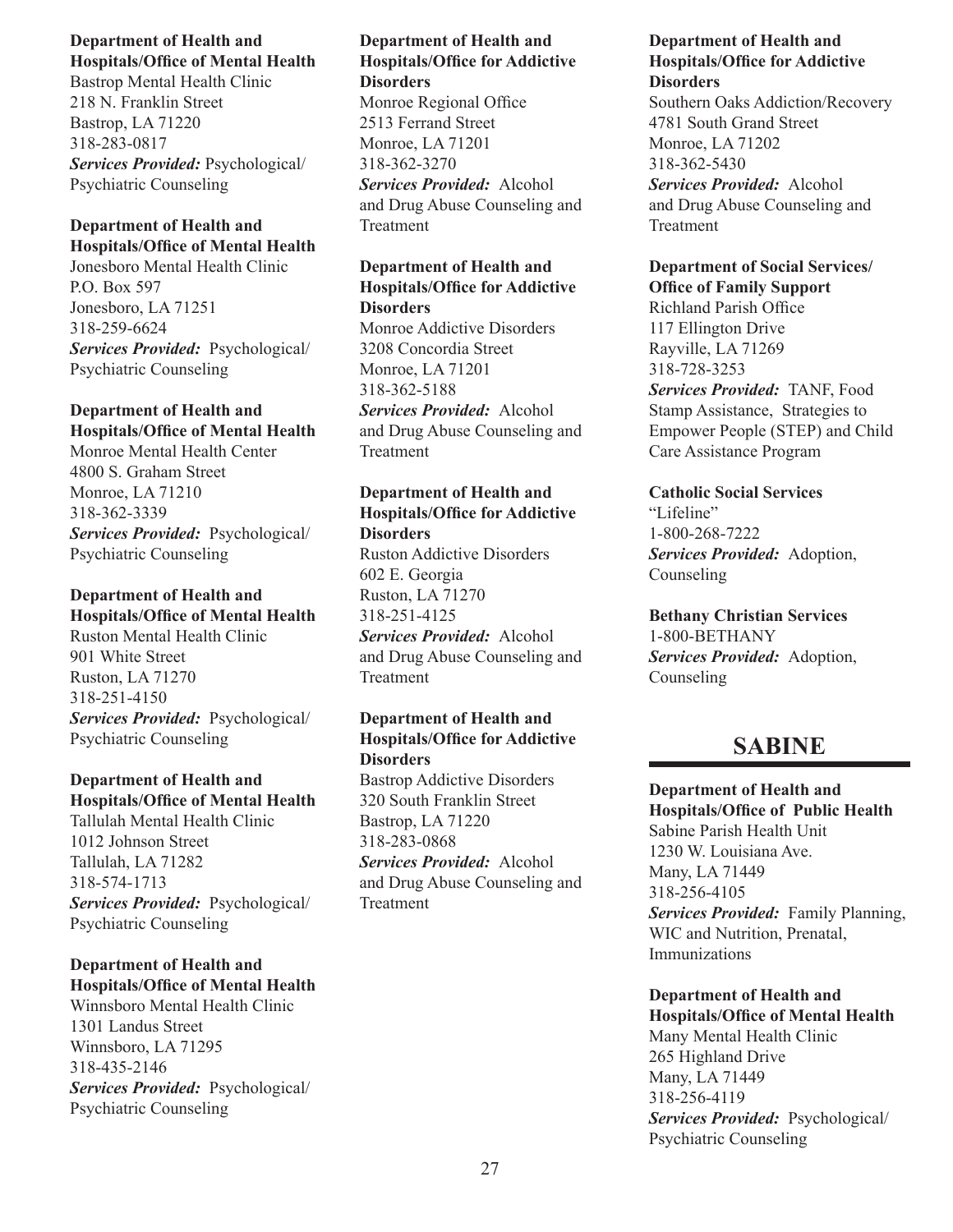Minden Mental Health Clinic 421 Meadowview Drive Minden, LA 71055 318-371-3001 *Services Provided:* Psychological/ Psychiatric Counseling

### **Department of Health and Hospitals/Office of Mental Health**

Natchitoches Mental Health Clinic 210 Medical Drive Natchitoches, LA 71457 318-357-3122 *Services Provided:* Psychological/ Psychiatric Counseling

## **Department of Health and Hospitals/Office of Public Health**

Red River Mental Health Clinic 1313 Ringo Ave. Coushatta, LA 71019 318-932-4029 *Services Provided:* Psychological/ Psychiatric Counseling

## **Department of Health and Hospitals/Office of Mental Health**

Shreveport Mental Health Center 1310 N. Hearne Ave. Shreveport, LA 71137 318-676-5111 *Services Provided:* Psychological/ Psychiatric Counseling

## **Department of Health and Hospitals/Office for Addictive Disorders**

Natchitoches Addictive Disorders 212 Medical Drive Natchitoches, LA 71456 318-357-3283 *Services Provided:* Alcohol and Drug Abuse Counseling and Treatment

## **Neighborhood Place**

910 West Mississippi Ave. South Many, LA 71449 318-256-4121 *Services Provided:* TANF, Food Stamp Assistance, Project Independence and Transitional Child Care

## **Catholic Social Services**

"Lifeline" 1-800-268-7222 *Services Provided:* Adoption, Counseling

## **Bethany Christian Services** 1-800-BETHANY *Services Provided:* Adoption,

Counseling

## **ST. BERNARD**

#### **Department of Health and Hospitals/Office of Public Health**

St. Bernard Parish Health Unit 8201 West Judge Perez Suite C Chalmette, LA 70043 504-278-7410 *Services Provided:* Family Planning, WIC and Nutrition Services, Prenatal, Immunizations

## **Department of Health and Hospitals/Office of Mental Health**

St. Bernard Behavior Health Center 7407 St. Bernard Highway Arabi, LA 70032 504-278-7401 *Services Provided:* Psychological/ Psychiatric Counseling

## **Catholic Social Services**

"Lifeline" 1-800-268-7222 *Services Provided:* Adoption, Counseling

**Bethany Christian Services** 1-800-BETHANY *Services Provided:* Adoption, Counseling

## **ST. CHARLES**

**St. Charles Community Health Center** 843 Milling Ave. Luling, LA 70070

985-785-5800

*Services Provided:* Family Planning, WIC and Nutrition Services, Prenatal, Immunizations, Primary Medical Care, Dental and Behavior Health

## **Department of Health and**

**Hospitals/Office of Mental Health** River Parishes Mental Health Clinic 1809 W. Airline Highway LaPlace, LA 70068 985-652-8444 *Services Provided:* Psychological/ Psychiatric Counseling

### **Department of Health and Hospitals/Office of Mental Health**

South Lafourche Mental Health Clinic 127 E. 123rd Street Galliano, LA 70354 985-632-2175 *Services Provided:* Psychological/ Psychiatric Counseling

## **Department of Health and**

**Hospitals/Office of Mental Health** St. Mary's Mental Health Clinic 500 Roderick Street Morgan City, LA 70380 985-395-6123 *Services Provided:* Psychological/ Psychiatric Counseling

#### **Department of Health and Hospitals/Office of Mental Health**

Terrebonne Mental Health Center 5599 Highway 311 Houma, LA 70364 985-857-3615 *Services Provided:* Psychological/ Psychiatric Services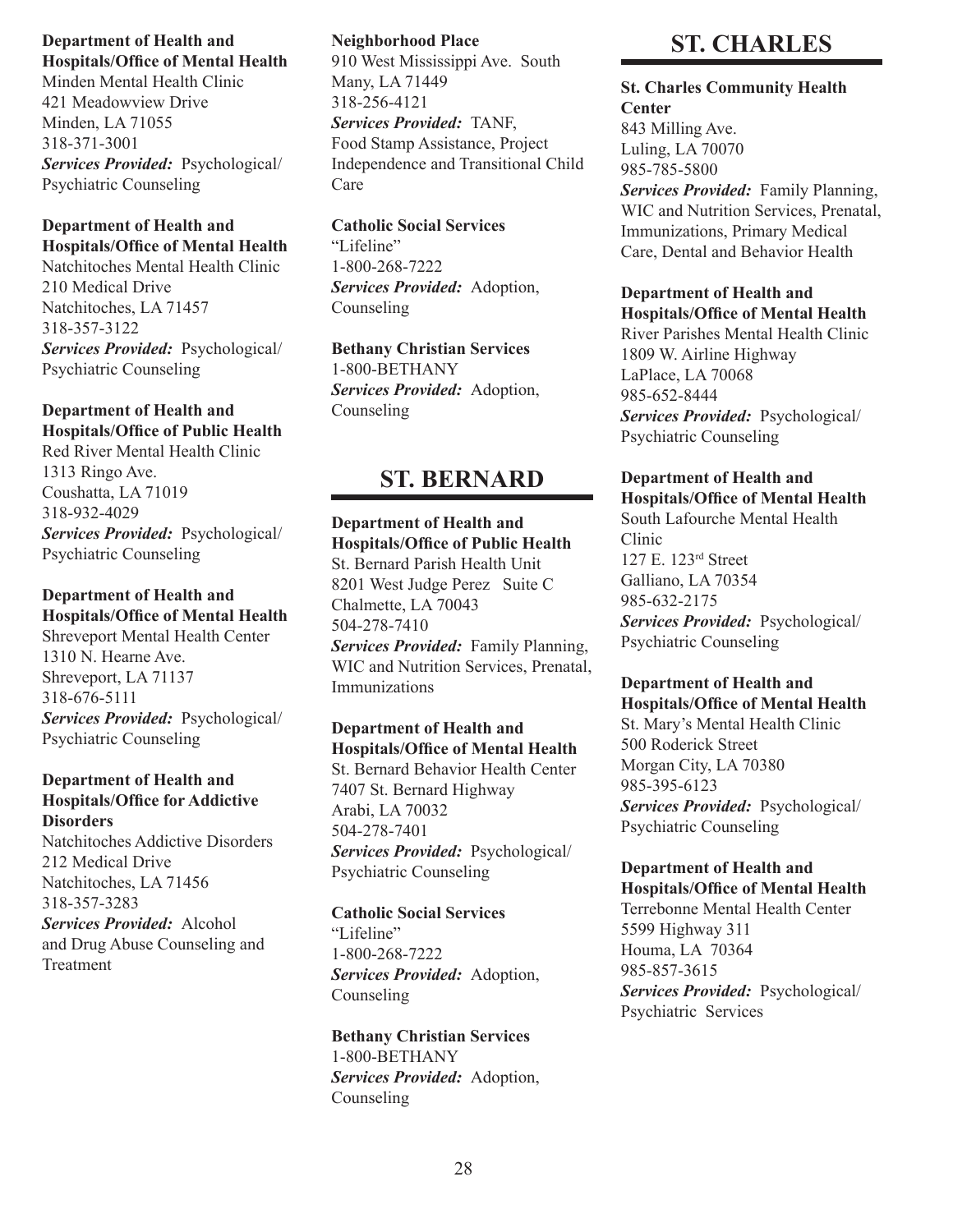Thibodaux Addictive Disorders 303 Hickory Street Thibodaux, L A70301 985-447-0851 *Services Provided:* Alcohol and Drug Abuse Counseling and Treatment

**Catholic Social Services** "Lifeline" 1-800-268-7222 *Services Provided:* Adoption, Counseling

**Bethany Christian Services** 1-800-BETHANY *Services Provided:* Adoption, Counseling

## **ST. HELENA**

## **Department of Health and**

**Hospitals/Office of Public Health** St. Helena Parish Health Unit 53 N. Second Street Greenburg, LA 70441 225-222-6176

*Services Provided:* Family Planning, WIC and Nutrition Services, Prenatal, Immunizations

## **Department of Health and Hospitals/Office of Mental Health**

Bogalusa Mental Health Clinic 619 Willis Ave. Bogalusa, LA 70427 985-732-6610 *Services Provided:* Psychiatric Counseling

## **Department of Health and Hospitals/Office of Mental Health**

East Louisiana State Hospital P.O. Box 198 Jackson, LA 70748 225-634-0679 *Services Provided:* Psychological/ Psychiatric Counseling

## **Department of Health and Hospitals/Office of Mental Health**

Lurline Smith Mental Health Center 900 Wilkinson Street Mandeville, LA 70448 985-624-4450 *Services Provided:* Psychological/ Psychiatric Counseling

## **Department of Health and Hospitals/Office of Mental Health**

Roseblum Mental Health Clinic 15785 Medical Arch Plaza Hammond, LA 70403 985-543-4080 *Services Provided:* Psychological/ Psychiatric Counseling

## **Department of Health and Hospitals/Office for Addictive Disorders**

Washington Parish Alcohol and Drug Abuse 2106 Avenue F Bogalusa, LA 70427 985-732-6655 *Services Provided:* Alcohol and Drug Abuse Counseling and Treatment

## **Department of Health and Hospitals/Office for Addictive Disorders**

Fountainebleau Treatment Center P.O. Box 37 Mandeville, LA 70470 985-624-4100 *Services Provided:* Alcohol and Drug Abuse Counseling and Treatment

#### **Department of Health and Hospitals/Office for Addictive Disorders**

Hammond Addictive Disorders 403 Market Street Hammond, LA 70401 985-543-4070 *Services Provided:* Alcohol and Drug Abuse Counseling and Treatment and Gambling

## **Department of Social Services/ Office of Family Support**

St. Helena Parish Office 33 Church Street Greensburg, LA 70441 225-222-6155

*Services Provided:* TANF, Food Stamp Assistance, Project Independence and Transitional Child Care

## **Catholic Social Services**

"Lifeline" 1-800-268-7222 *Services Provided:* Adoption, Counseling

**Bethany Christian Services** 1-800-BETHANY *Services Provided:* Adoption, Counseling

## **ST. JAMES**

**Department of Health and Hospitals/Office of Public Health** St. James Parish Health Unit 2471 Louisiana Ave. Lutcher, LA 70071 225-869-3005 *Services Provided:* Family Planning, WIC and Nutrition Services, Prenatal, Immunizations

**Department of Health and Hospitals/Office of Mental Health** River Parishes Mental Health Clinic 1809 W. Airline Highway LaPlace, LA 70068 985-652-8444 *Services Provided:* Psychological/ Psychiatric Counseling

## **Department of Health and Hospitals/Office of Mental Health**

South Lafourche Mental Health Clinic 127 E. 123rd Street Galliano, LA 70354 985-632-2175 *Services Provided:* Psychological/ Psychiatric Services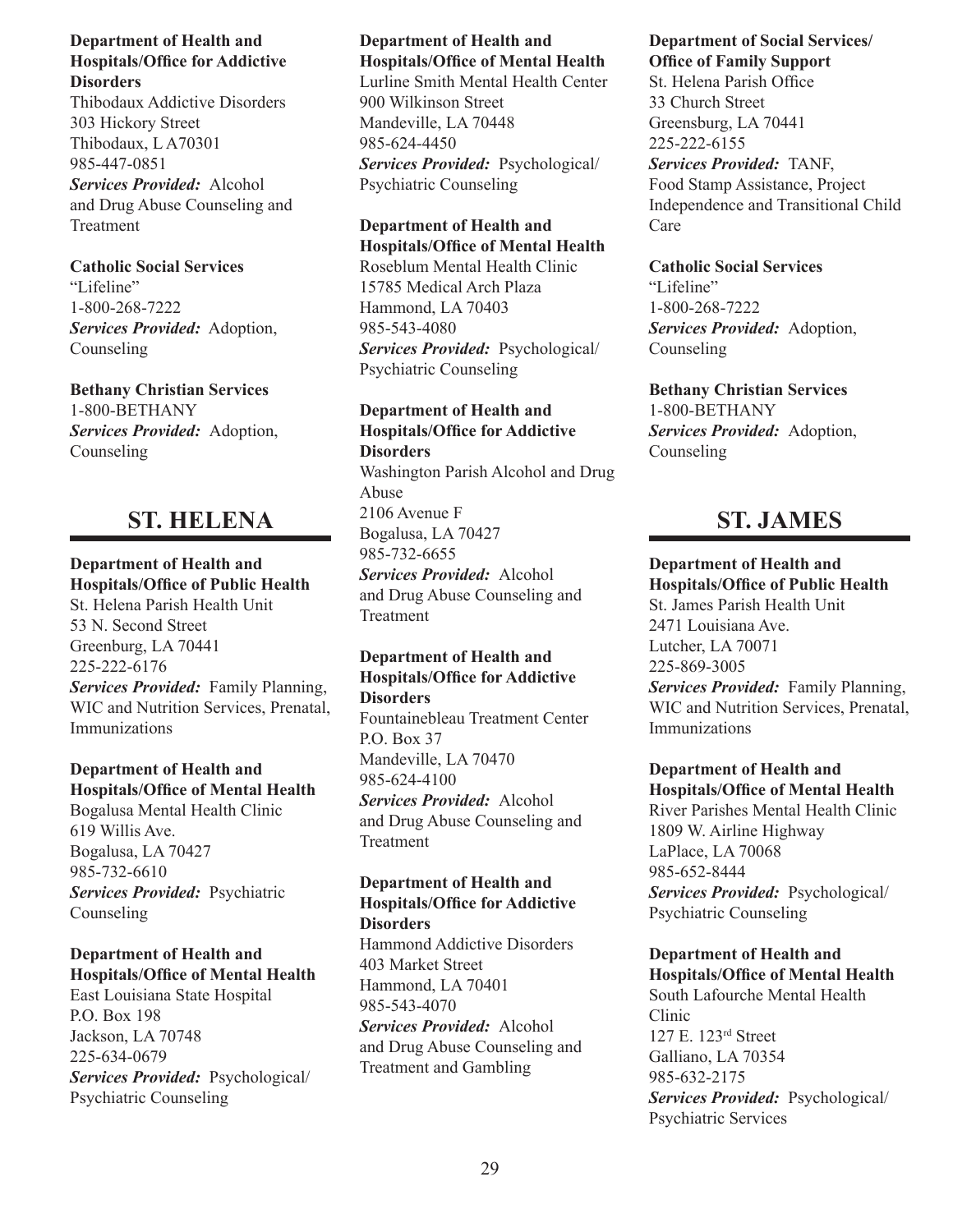St. Mary's Mental Health Clinic 500 Roderick Street Morgan City, LA 70380 985-395-6123 *Services Provided:* Psychological/ Psychiatric Services

## **Department of Health and Hospitals/Office of Mental Health**

Terrebonne Mental Health Center 5599 Highway 311 Houma, LA 70364 985-857-3615 *Services Provided:* Psychological/ Psychiatric Services

## **Department of Health and Hospitals/Office for Addictive Disorders**

Thibodaux Addictive Disorders 303 Hickory Street Thibodaux, LA 70301 985-447-0851 *Services Provided:* Alcohol and Drug Abuse Counseling and Treatment

## **Department of Social Services/ Office of Family Support**

St. James Parish Office 1611 Lutcher Ave. Lutcher, LA 70071 225-869-5371 *Services Provided:* TANF, Food Stamp Assistance, Project Independence and Child Care

## **Catholic Social Services**

"Lifeline" 1-800-268-7222 *Services Provided:* Adoption, Counseling

## **Bethany Christian Services** 1-800-BETHANY

*Services Provided:* Adoption, Counseling

## **Crossroads Pregnancy Center**

105 St. Louis Street Thibodaux, LA 70301 1-866-446-5004

*Services Provided:* Free pregnancy resource information including abortion, adoption and parenting education. Self-Administered Pregnancy Testing. Referrals to Social Service Agency for community assistance. Post Abortion support and sexual integrity education. Free ultra sounds.

## **ST. JOHN**

## **Department of Health and Hospitals/Office of Public Health** St. John Parish Health Unit 473 Central Ave. Reserve, LA 70084 985-536-2172

*Services Provided:* Family Planning, WIC and Nutrition Services, Prenatal, Immunizations

#### **Department of Health and Hospitals/Office of Mental Health** River Parishes Mental Health Clinic

1809 W. Airline Highway LaPlace, LA 70068 985-652-8444 *Services Provided:* Psychological/ Psychiatric Services

## **Department of Health and Hospitals/Office of Mental Health**

South Lafourche Mental Health Clinic 127 E. 123rd Street Galliano, LA 70354 985-632-2175 *Services Provided:* Psychological/ Psychiatric Services

#### **Department of Health and Hospitals/Office of Mental Health**

St. Mary's Mental Health Clinic 500 Roderick Street Morgan City, LA 70380 985-380-2460 *Services Provided:* Psychological/ Psychiatric Services

## **Department of Health and**

**Hospitals/Office of Mental Health** Terrebonne Mental Health Center 5599 Highway 311 Houma, LA 70364 985-857-3615 *Services Provided:* Psychological/ Psychiatric Services

## **Department of Health and Hospitals/Office for Addictive Disorders**

Thibodaux Addictive Disorders 303 Hickory Street Thibodaux, LA 70301 985-447-0851

*Services Provided:* Alcohol and Drug Abuse Counseling and Treatment

## **Department of Social Services/ Office of Family Support**

425 W. Airline Highway Suite C LaPlace, LA 70068 985-651-2984 *Services Provided:* TANF, Food Stamp Assistance, Project Independence Child Care

## **Catholic Social Services**

"Lifeline" 1-800-268-7222 *Services Provided:* Adoption, Counseling

**Bethany Christian Services** 1-800-BETHANY *Services Provided:* Adoption, Counseling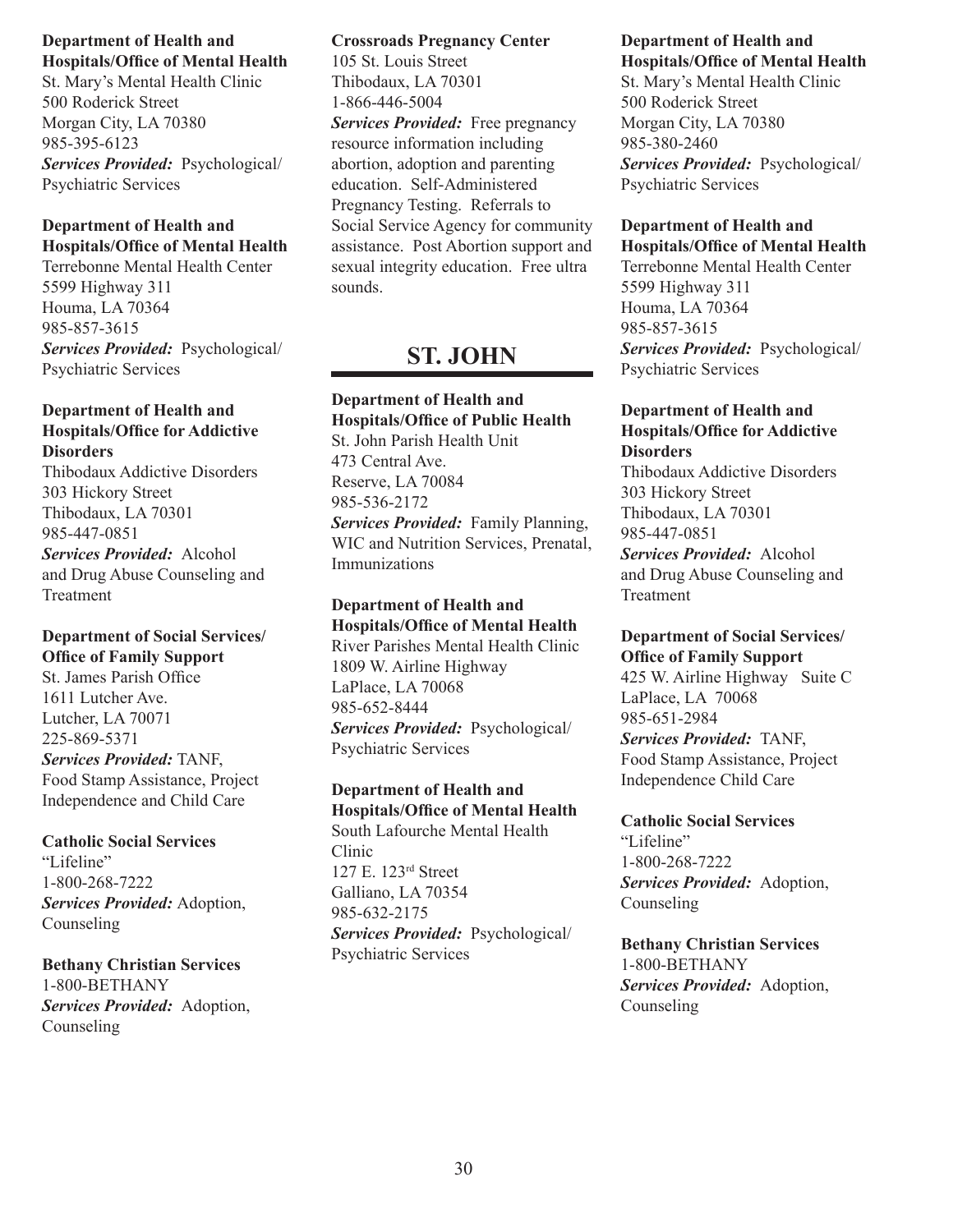## **ST. LANDRY**

#### **Department of Health and Hospitals/Office of Public Health**

St. Landry Parish Health Unit P.O. Box 1557 308 W. Block Street Opelousas, LA 70751 337-948-0223 *Services Provided:* Family Planning, WIC and Nutrition Services, Prenatal, Immunizations

## **Department of Health and Hospitals/Office of Mental Health**

Dr. Joseph Henry Tyler, Jr. Mental Health Center 302 Dulles Drive Lafayette, LA 70506 337-262-4100 *Services Provided:* Psychological/ Psychiatric Counseling

## **Department of Health and Hospitals/Office of Mental Health**

Crowley Mental Health Clinic West Highway 90 Post Office Drawer 1403 Crowley, LA 70527-1403 *Services Provided:* Psychological/ Psychiatric Counseling

### **Department of Health and Hospitals/Office of Mental Health**

New Iberia Mental Health Clinic 611 West Admiral Doyle Drive New Iberia, LA 70560 337-373-0002 *Services Provided:* Psychological/ Psychiatric Counseling

### **Department of Health and Hospitals/Office of Mental Health**

Ville Platte Mental Health Clinic 312 Court Street Ville Platte, LA 70586 337-363-5525 *Services Provided:* Psychological/ Psychiatric Counseling

## **Department of Health and Hospitals/Office for Addictive Disorders**

Lafayette Addictive Disorders 302 Dulles Drive Suite 1 Lafayette, LA 70506-3008 337-262-5870 *Services Provided:* Alcohol and Drug Abuse Counseling and Treatment, Gambling

### **Department of Health and Hospitals/Office for Addictive Disorders**

Crowley Addictive Disorders 121 East Fifth Street Crowley, LA 70527 337-788-7515 *Services Provided:* Alcohol and Drug Abuse Counseling and Treatment/Gambling, Adolescent and Adults Outpatient

## **Department of Health and Hospitals/Office for Addictive Disorders**

Opelousas Addictive Disorders 514 N. Court Street Opelousas, LA 70570 337-948-0228

*Services Provided:* Alcohol and Drug Abuse Counseling and Treatment

## **Department of Health and Hospitals/Office for Addictive Disorders**

Ville Platte Addictive Disorders 414 W. Cotton Street Ville Platte, LA 70586 337-363-6869

*Services Provided:* Alcohol and Drug Abuse Counseling and Treatment

## **Department of Health and Hospitals/Office for Addictive Disorders**

First Step Detox University Medical Center, 6<sup>th</sup> Floor 2390 W. Congress Lafayette, LA 70501 337-261-6600 *Services Provided:* Alcohol and Drug Abuse Counseling and Treatment

## **Catholic Social Services** "Lifeline" 1-800-268-7222 *Services Provided:* Adoption, Counseling

**Bethany Christian Services** 1-800-BETHANY *Services Provided:* Adoption, Counseling

## **ST. MARTIN**

## **Department of Health and**

**Hospitals/Office of Public Health** St. Martin Parish Health Unit 303 W. Port Street St. Martinville, LA 70582 337-394-3097 *Services Provided:* Family Planning, WIC and Nutrition Services, Prenatal, Immunizations

### **Department of Health and Hospitals/Office of Mental Health**

Dr. Joseph Henry Tyler, Jr. Mental Health Center 302 Dulles Drive Lafayette, LA 70506 337-262-4100 *Services Provided:* Psychological/ Psychiatric Counseling

#### **Department of Health and Hospitals/Office of Mental Health**

Crowley Mental Health Clinic West Highway 90 Post Office Drawer 1403 Crowley, LA 70527-1403 337-788-7511 *Services Provided:* Psychological/ Psychiatric Counseling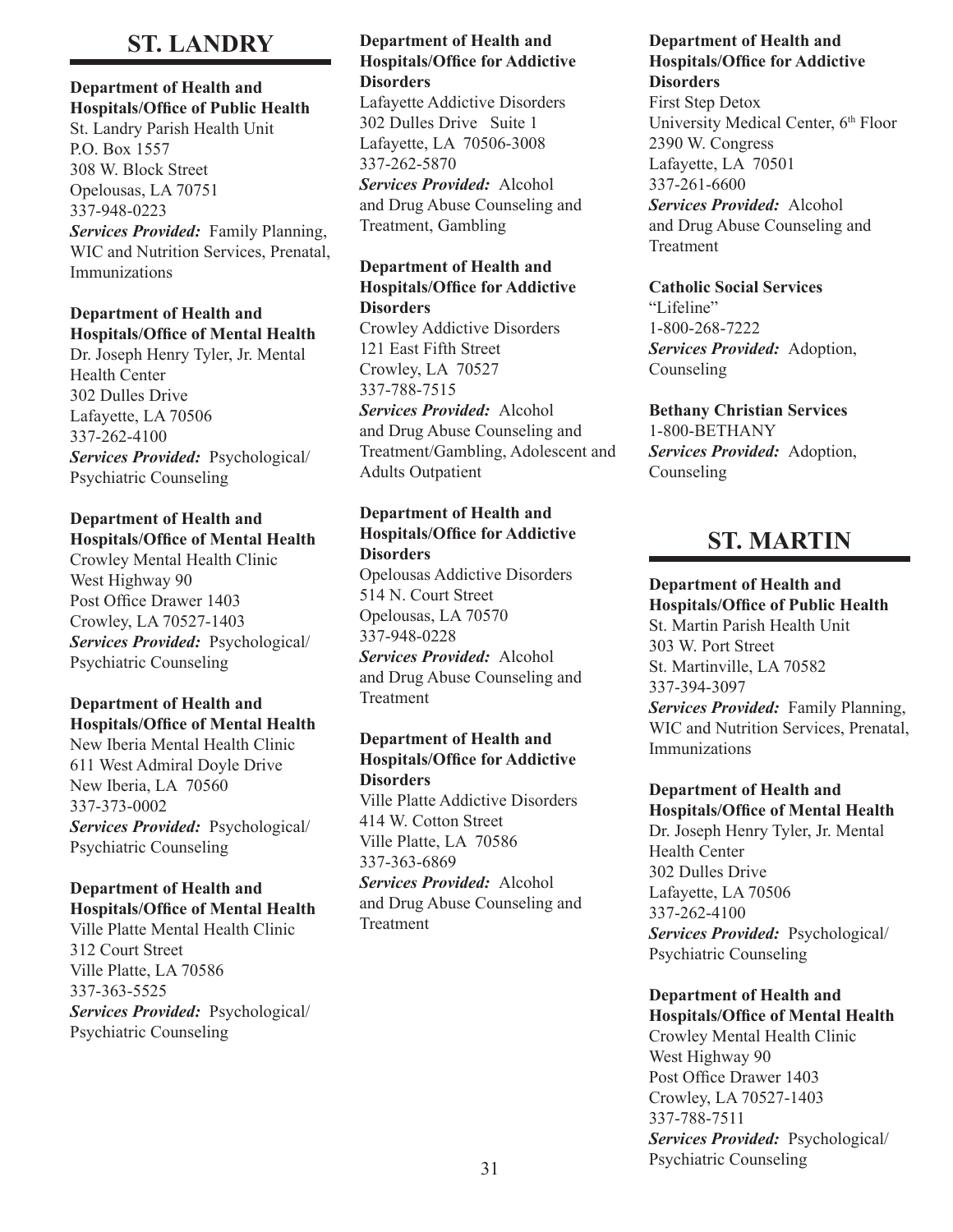New Iberia Mental Health Clinic 611 West Admiral Doyle Drive New Iberia, LA 70506 337-373-0002 *Services Provided:* Psychological/ Psychiatric Counseling

## **Department of Health and Hospitals/Office of Mental Health**

Ville Platte Mental Health Clinic 312 Court Street Ville Platte, LA 70586 337-363-5525 *Services Provided:* Psychological/ Psychiatric Counseling

## **Department of Health and Hospitals/Office for Addictive Disorders**

Lafayette Addictive Disorders 302 Dulles Drive Suite 1 Lafayette, LA 70506-3008 337-262-5870

*Services Provided:* Alcohol and Drug Abuse Counseling and Treatment, Gambling

## **Department of Health and Hospitals/Office for Addictive Disorders**

Crowley Addictive Disorders 121 East Fifth Street Crowley, LA 70527 337-788-7515 *Services Provided:* Alcohol and Drug Abuse Counseling and Treatment/Gambling, Adolescent and Adults Outpatient

## **Department of Health and Hospitals/Office for Addictive Disorders**

Opelousas Addictive Disorders 514 N. Court Street Opelousas, LA 70570 337-948-0228 *Services Provided:* Alcohol and Drug Abuse Counseling and Treatment

### **Department of Health and Hospitals/Office for Addictive Disorders**

Ville Platte Addictive Disorders 414 W. Cotton Street Ville Platte, LA 70586 337-363-6869 *Services Provided:* Alcohol and Drug Abuse Counseling and Treatment

## **Department of Health and Hospitals/Office for Addictive Disorders**

First Step Detox University Medical Center, 6<sup>th</sup> Floor 2390 W. Congress Lafayette, LA 70501 337-261-6600 *Services Provided:* Alcohol and Drug Abuse Counseling and Treatment

## **Catholic Social Services** "Lifeline" 1-800-268-7222 *Services Provided:* Adoption, Counseling

**Bethany Christian Services** 1-800-BETHANY *Services Provided:* Adoption, Counseling

## **ST. MARY**

**Department of Health and Hospitals/Office of Public Health** St. Mary Parish Health Unit 1200 David Drive Morgan City, LA 70380 985-380-2441 *Services Provided:* Family Planning, WIC and Nutrition Services, Prenatal, Immunizations

#### **Department of Health and Hospitals/Office of Mental Health**

River Parishes Mental Health Clinic 1809 W. Airline Highway LaPlace, LA 70068 985-652-8444 *Services Provided:* Psychological/ Psychiatric Services

## **Department of Health and**

**Hospitals/Office of Mental Health** South Lafourche Mental Health Clinic 127 E. 123rd Street Galliano, LA 70354 985-632-2175 *Services Provided:* Psychological/ Psychiatric Services

## **Department of Health and Hospitals/Office of Mental Health**

St. Mary's Mental Health Clinic 500 Roderick Street Morgan City, LA 70380 985-380-2460 *Services Provided:* Psychological/ Psychiatric Services

## **Department of Health and**

**Hospitals/Office of Mental Health** Terrebonne Mental Health Center 5599 Highway 311 Houma, LA 70364 985-857-3615 *Services Provided:* Psychological/ Psychiatric Services

## **Department of Health and Hospitals/Office for Addictive Disorders**

Thibodaux Addictive Disorders 303 Hickory Street Thibodaux, LA 70301 985-447-0851 *Services Provided:* Alcohol and Drug Abuse Counseling and Treatment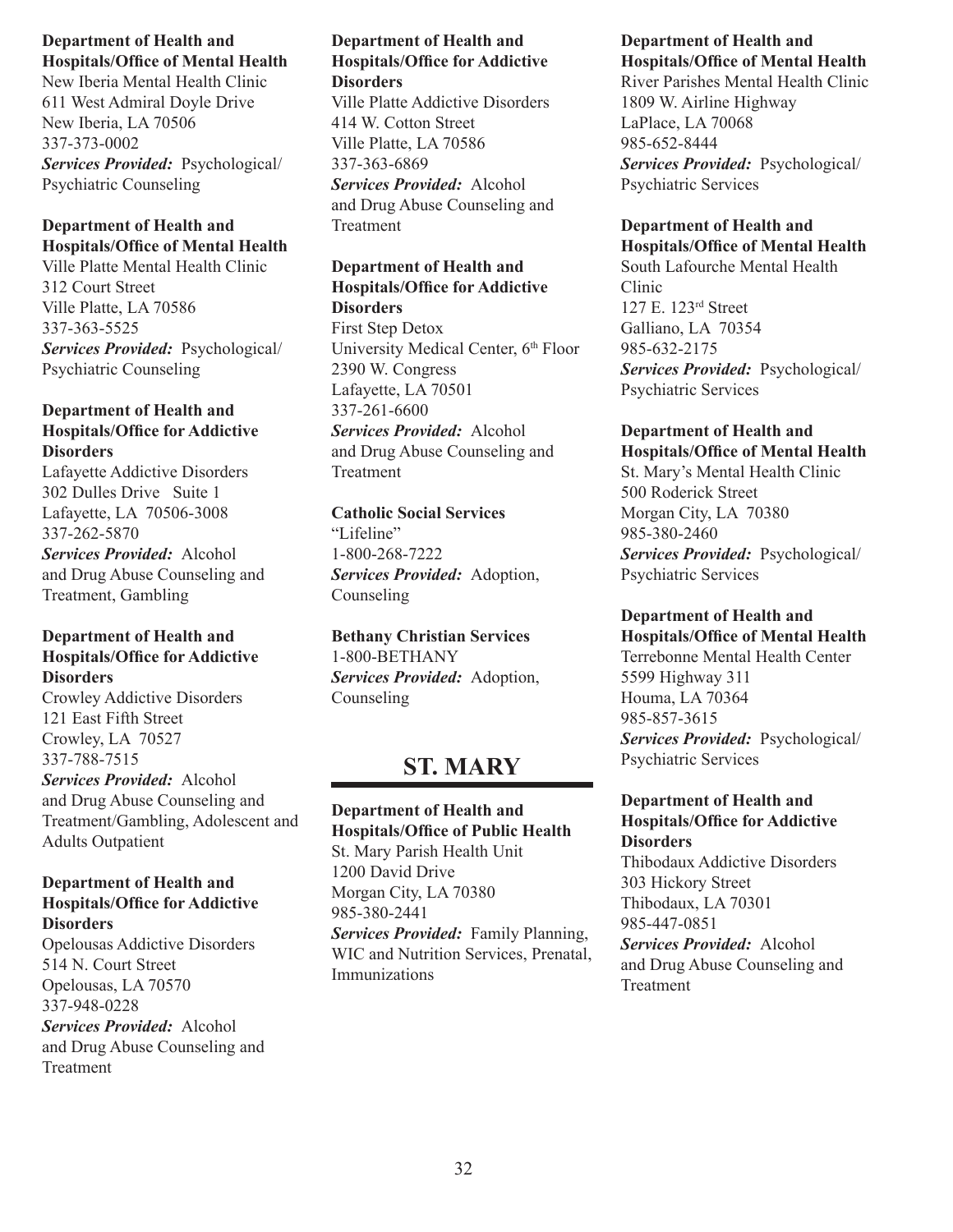## **Department of Social Services/ Office of Family Support**

St. Mary Parish Office 604 Second Street Franklin, LA 70538 337-828-0310 *Services Provided:* TANF, Food Stamp Assistance, Transitional Child Care

**Catholic Social Services** "Lifeline" 1-800-256-7222 *Services Provided:* Adoption, Counseling

**Bethany Christian Services** 1-800-BETHANY *Services Provided:* Adoption, Counseling

## **ST. TAMMANY**

## **Department of Health and Hospitals/Office of Public Health**

St. Tammany Parish Health Unit 105 Medical Center Drive Suite 101 Slidell, LA 70461 985-646-6445

*Services Provided:* Family Planning, WIC and Nutrition Services, Prenatal, Immunizations

## **Department of Health and Hospitals/Office of Mental Health** Bogalusa Mental Health Clinic

619 Willis Avenue Bogalusa, LA 70427 985-732-6610 *Services Provided:* Psychiatric Counseling

## **Department of Health and Hospitals/Office of Mental Health**

East Louisiana State Hospital P.O. Box 198 Jackson, LA 70748 225-634-0679 *Services Provided:* Psychological/ Psychiatric Counseling

## **Department of Health and Hospitals/Office of Mental Health**

Lurline Smith Mental Health Center 900 Wilkinson Street Mandeville, LA 70448 985-624-4450 *Services Provided:* Psychological/ Psychiatric Counseling

## **Department of Health and Hospitals/Office of Mental Health**

Roseblum Mental Health Clinic 15785 Medical Arch Plaza Hammond, LA 70403 985-543-4080 *Services Provided:* Psychological/

Psychiatric Counseling

## **Department of Health and Hospitals/Office for Addictive Disorders**

Washington Parish Alcohol and Drug Abuse 2106 Avenue F Bogalusa, LA 70427 985-732-6655 *Services Provided:* Alcohol and Drug Abuse Counseling and Treatment

## **Department of Health and Hospitals/Office for Addictive Disorders**

Fountainebleau Treatment Center P.O. Box 37 Mandeville, LA 70470 985-624-4100 *Services Provided:* Alcohol and Drug Abuse Counseling and Treatment

#### **Department of Health and Hospitals/Office for Addictive Disorders**

Hammond Addictive Disorders 403 Market Street Hammond, LA 70401 985-543-4070 *Services Provided:* Alcohol and Drug Abuse Counseling and Treatment, Gambling

#### **Catholic Social Services** "Lifeline"

1-800-268-7222 *Services Provided:* Adoption, Counseling

## **Bethany Christian Services**

1-800-BETHANY *Services Provided:* Adoption, Counseling

## **Northlake Crisis Pregnancy Center**

814 West 21st Avenue Covington, LA 70433 985-893-4281

*Services Provided:* Free pregnancy testing, Free limited STD testing, Free professional counseling, Free counseling for abortion recovery, material aid

**Pregnancy Help Center of Slidell** 550 Gause Blvd. Suite 2 Slidell, LA 70458 985-643-4357 *Services Provided:* Pregnancy Counseling and Education, Free

Pregnancy Testing, Maternity, Maternity Clothing, Baby Clothing

## **TANGIPAHOA**

## **Department of Health and Hospitals/Office of Public Health Amite:**

Tangipahoa Parish Health Unit 330 W. Oak Street Amite, LA 70422 985-748-2020

*Services Provided:* Family Planning, WIC and Nutrition Services, Prenatal, Immunizations

## **Hammond:**

Tangipahoa Parish Health Unit 15481 W. Club Deluxe Road Hammond, LA 70403 985-543-4165 *Services Provided:* Family Planning, WIC and Nutrition Services, Prenatal, Immunizations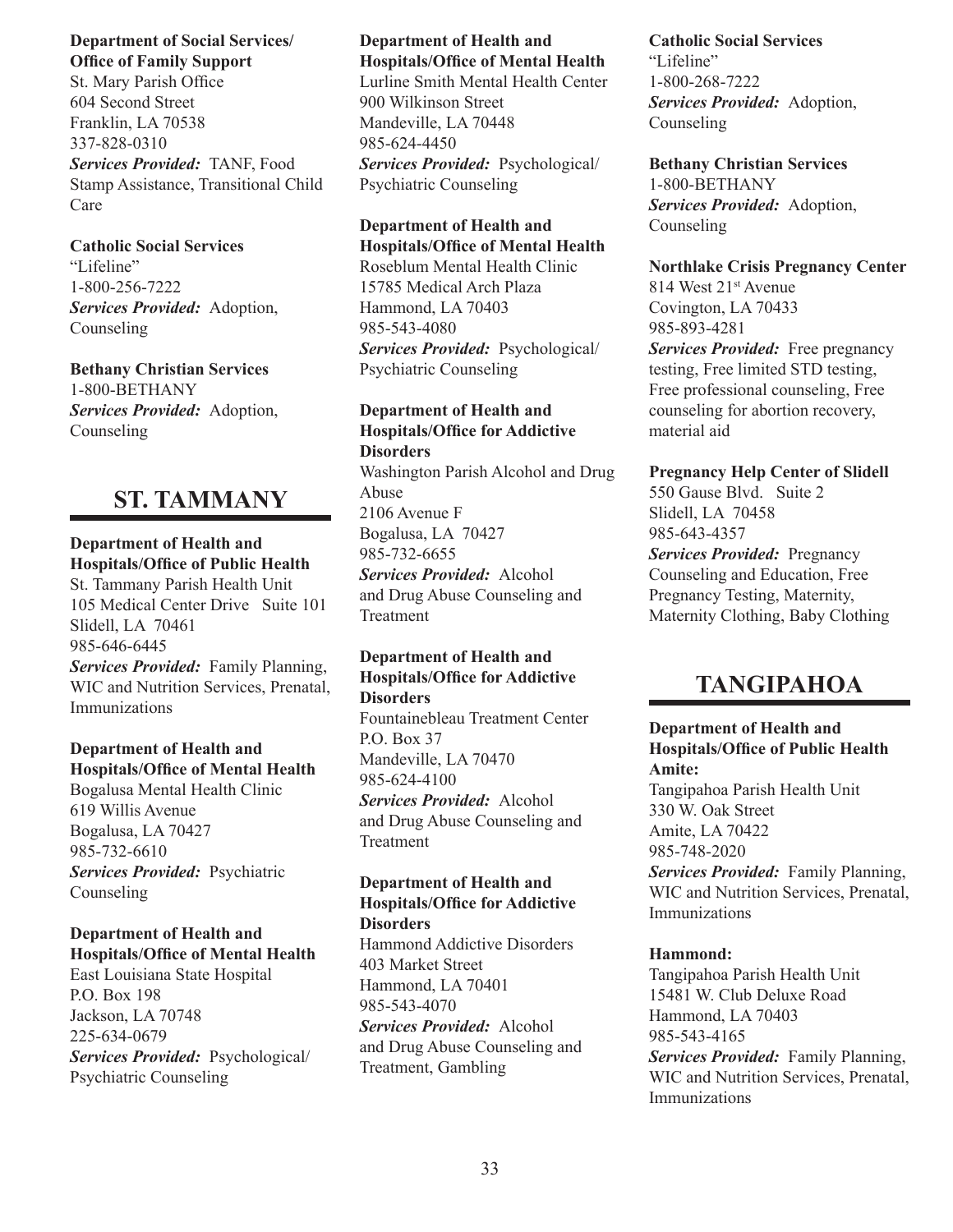Bogalusa Mental Health Clinic 619 Willis Avenue Bogalusa, LA 70427 985-732-6610 *Services Provided:* Psychiatric Counseling

## **Department of Health and Hospitals/Office of Mental Health**

East Louisiana State Hospital P.O. Box 198 Jackson, LA 70748 225-634-0679 *Services Provided:* Psychological/ Psychiatric Counseling

## **Department of Health and Hospitals/Office of Mental Health**

Lurline Smith Mental Health Center 900 Wilkinson Street Mandeville, LA 70448 985-624-4450 *Services Provided:* Psychological/ Psychiatric Counseling

## **Department of Health and Hospitals/Office of Mental Health**

Roseblum Mental Health Clinic 15785 Medical Arch Plaza Hammond, LA 70403 985-543-4080 *Services Provided:* Psychological/ Psychiatric Counseling

## **Department of Health and Hospitals/Office for Addictive**

**Disorders** Washington Parish Alcohol and Drug Abuse 2106 Avenue F Bogalusa, LA 70427 985-732-6655 *Services Provided:* Alcohol and Drug Abuse Counseling and Treatment

## **Department of Health and Hospitals/Office for Addictive Disorders**

Fountainebleau Treatment Center P.O. Box 37 Mandeville, LA 70470 985-624-4100 *Services Provided:* Alcohol and Drug Abuse Counseling and Treatment

### **Department of Health and Hospitals/Office for Addictive Disorders**

Hammond Addictive Disorders 403 Market Street Hammond, LA 70401 985-543-4070 *Services Provided:* Alcohol and Drug Abuse Counseling and Treatment, and Gambling

## **Catholic Social Services**

"Lifeline" 1-800-268-7222 *Services Provided:* Adoption, Counseling

## **Crisis Pregnancy and Restoration House**

101 S. Spruce Street Hammond, LA 70403 985-542-0492 *Services Provided:* Counseling and Education, Free Pregnancy Test and Post-Abortion Counseling

**Bethany Christian Services** 1-800-BETHANY *Services Provided:* Adoption, Counseling

## **TENSAS**

## **Department of Health and**

**Hospitals/Office of Public Health** Tensas Parish Health Unit 1115 Levee Street St. Joseph, LA 71366 318-766-3515 *Services Provided:* Family Planning, WIC and Nutrition Services, Prenatal, Immunizations

## **Department of Health and**

**Hospitals/Office of Mental Health** Bastrop Mental Health Clinic 218 N. Franklin Street Bastrop, LA 71220 318-283-0817 *Services Provided:* Psychological/ Psychiatric Counseling

## **Department of Health and**

**Hospitals/Office of Mental Health** Jonesboro Mental Health Clinic P.O. Box 597 Jonesboro, LA 71251 318-259-6624 *Services Provided:* Psychological/ Psychiatric Counseling

#### **Department of Health and Hospitals/Office of Mental Health**

Monroe Mental Health Center 4800 S. Graham Street Monroe, LA 71210 318-362-3339 *Services Provided:* Psychological/ Psychiatric Counseling

#### **Department of Health and Hospitals/Office of Mental Health**

Ruston Mental Health Clinic 901 White Street Ruston, LA 71270 318-251-4150 *Services Provided:* Psychological/ Psychiatric Counseling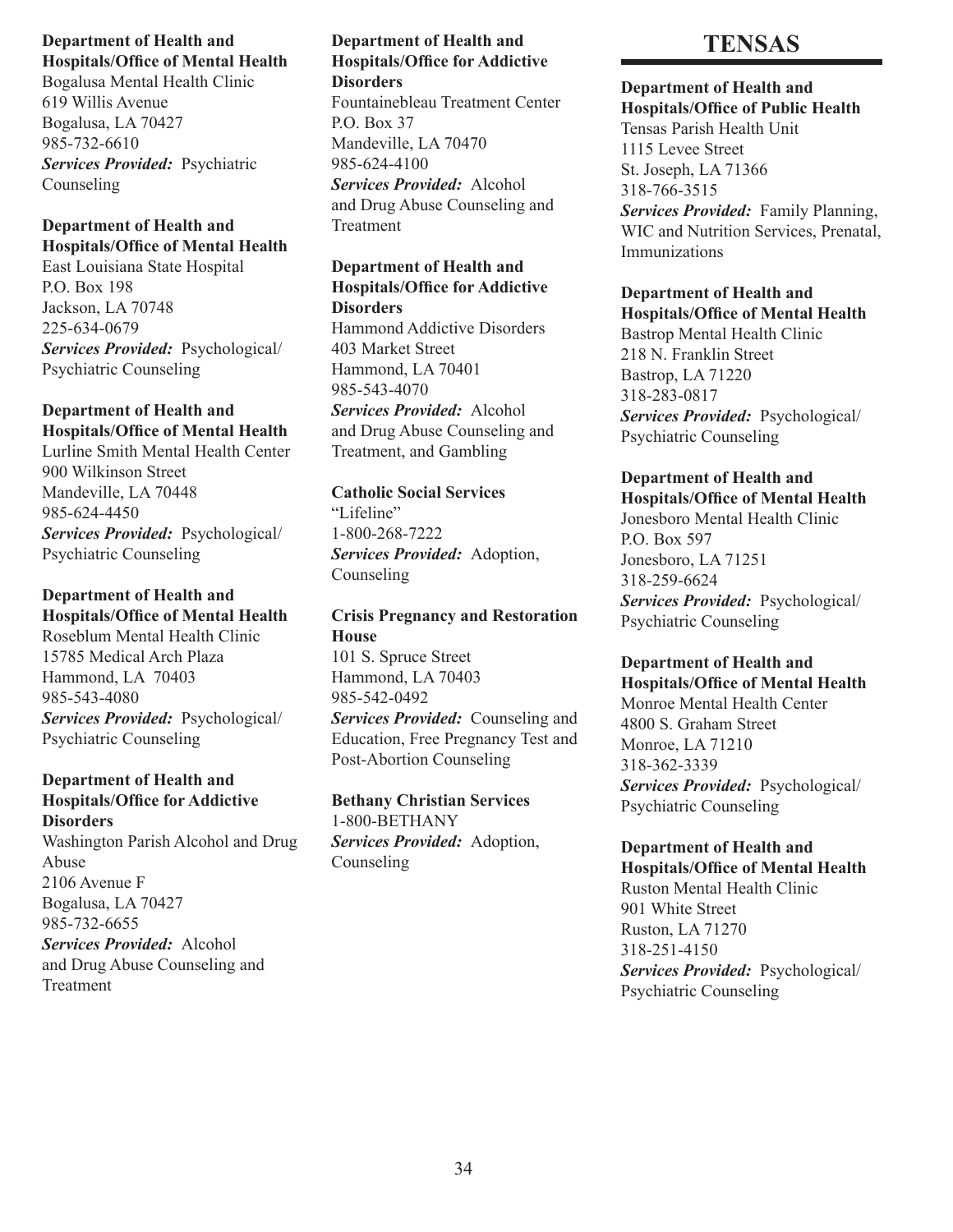Tallulah Mental Health Clinic 1012 Johnson Street Tallulah, LA 71282 318-574-1713 *Services Provided:* Psychological/ Psychiatric Counseling

## **Department of Health and Hospitals/Office of Mental Health**

Winnsboro Mental Health Clinic 1301 Landus Street Winnsboro, LA 71295 318-435-2146 *Services Provided:* Psychological/ Psychiatric Counseling

## **Department of Health and Hospitals/Office for Addictive Disorders**

Monroe Regional Office 2513 Ferrand Street Monroe, LA 71201 318-362-3270 *Services Provided:* Alcohol and Drug Abuse Counseling and Treatment

## **Department of Health and Hospitals/Office for Addictive Disorders**

Monroe Addictive Disorders 3208 Concordia Street Monroe, LA 71201 318-362-5188 *Services Provided:* Alcohol and Drug Abuse Counseling and Treatment

#### **Department of Health and Hospitals/Office for Addictive Disorders**

Ruston Addictive Disorders 602 E. Georgia Ruston, LA 71270 318-251-4125 *Services Provided:* Alcohol and Drug Abuse Counseling and Treatment

## **Department of Health and Hospitals/Office for Addictive Disorders**

Bastrop Addictive Disorders 320 S. Franklin Street Bastrop, LA 71220 318-283-0868 *Services Provided:* Alcohol and Drug Abuse Counseling and Treatment

## **Department of Health and Hospitals/Office for Addictive Disorders**

Southern Oaks Addiction/Recovery 4781 South Grand Street Monroe, LA 71202 318-362-5430 *Services Provided:* Alcohol and Drug Abuse Counseling and **Treatment** 

## **Department of Social Services/**

**Office of Family Support** Tensas Parish Office  $205$  12<sup>th</sup> Street St. Joseph, LA 71366 318-766-9040 *Services Provided:* TANF, Food Stamp Assistance, Project independence and Transitional Care, and Kinship Care

## **Life Choices**

1500 Royal Ave. Monroe, LA 71201 318-322-5520 *Services Provided:* Pregnancy testing, Parenting class, and Counseling

**Catholic Social Services** "Lifeline" 1-800-268-7222 *Services Provided:* Adoption, Counseling

**Bethany Christian Services** 1-800-BETHANY *Services Provided:* Adoption, Counseling

## **TERREBONNE**

#### **Department of Health and Hospitals/Office of Public Health**

Terrebonne Parish Health Unit 600 Polk Street Houma, LA 70360 985-857-3601 *Services Provided:* Family Planning, WIC and Nutrition Services, Prenatal, Immunizations

## **Department of Health and Hospitals/Office of Mental Health**

River Parishes Mental Health Clinic 1809 W. Airline Highway LaPlace, LA 70068 985-652-8444 *Services Provided:* Psychological/ Psychiatric Services

### **Department of Health and Hospitals/Office of Mental Health**

South Lafourche Mental Health Clinic 127 E. 123rd Street Galliano, LA 70354 985-632-2175 *Services Provided:* Psychological/ Psychiatric Services

### **Department of Health and Hospitals/Office of Mental Health**

St. Mary's Mental Health Clinic 500 Roderick Street Morgan City, LA 70380 985-380-2460 *Services Provided:* Psychological/ Psychiatric Services

## **Department of Health and Hospitals/Office of Mental Health**

Terrebonne Mental Health Center 5599 Highway 311 Houma, LA 70364 985-857-3615 *Services Provided:* Psychological/ Psychiatric Services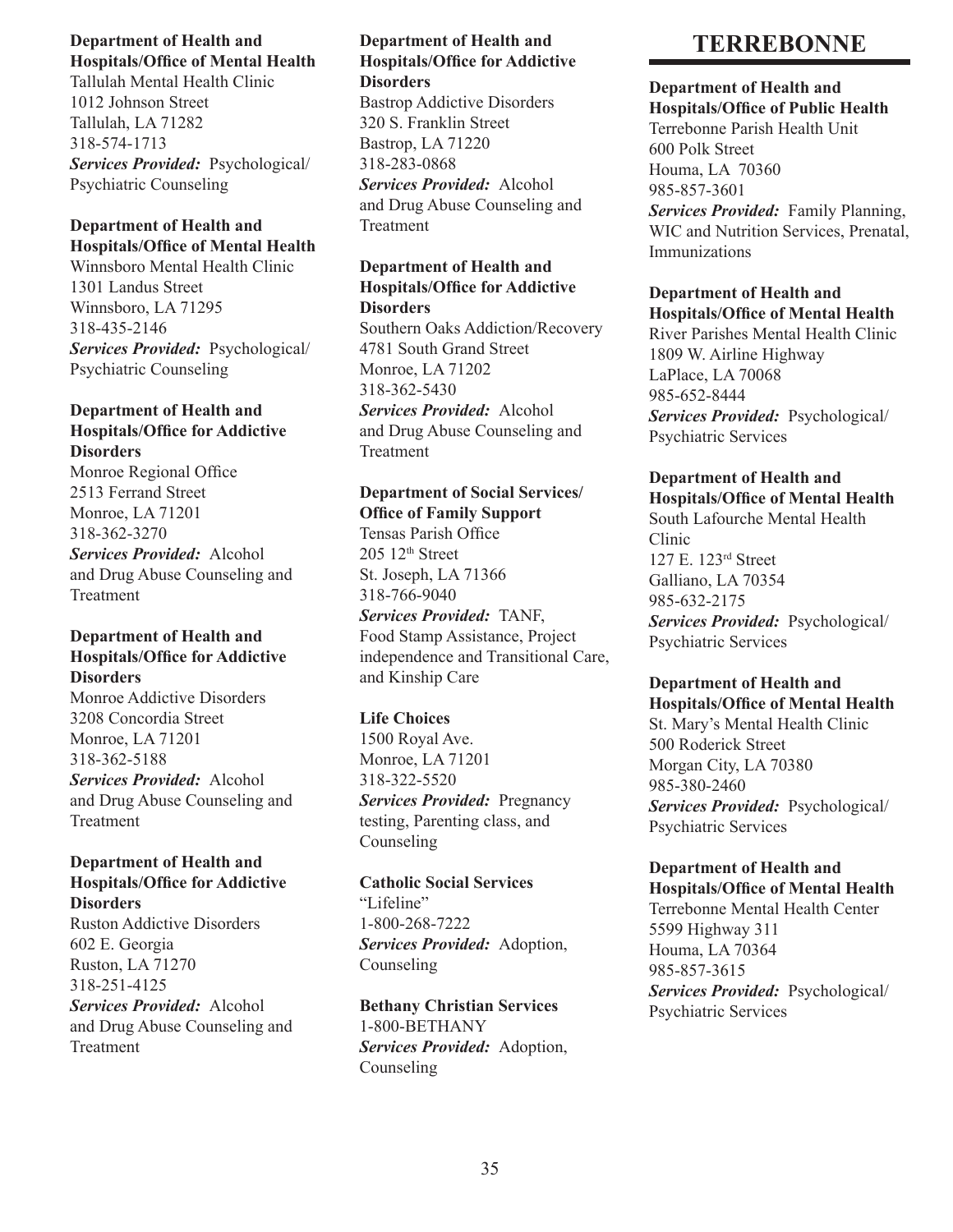Thibodaux Addictive Disorders 303 Hickory Street Thibodaux, LA 70301 985-447-0851 *Services Provided:* Alcohol and Drug Abuse Counseling and Treatment

## **Catholic Social Services**

"Lifeline" 1-800-268-7222 *Services Provided:* Adoption, Counseling

**Bethany Christian Services** 1-800-BETHANY *Services Provided:* Adoption, Counseling

**Crossroads Pregnancy Center** 105 St. Louis Street Thibodaux, LA 70301

1-866-446-5004 *Services Provided:* Free pregnancy resource information including abortion, adoption and parenting education. Self-Administered Pregnancy Testing. Referrals to Social Services Agency for community assistance. Post Abortion support and sexual integrity education. Free ultra sounds.

## **UNION**

**Department of Health and Hospitals/Office of Public Health** Union Parish Health Unit 1002 Marion Highway Farmerville, LA 71241 318-368-3157 *Services Provided:* Family Planning, WIC and Nutrition Services, Prenatal, Immunizations

## **Department of Health and Hospitals/Office of Mental Health**

Bastrop Mental Health Clinic 218 N. Franklin Street Bastrop, LA 71220 318-283-0817 *Services Provided:* Psychological/ Psychiatric Counseling

## **Department of Health and**

**Hospitals/Office of Mental Health** Jonesboro Mental Health Clinic P.O. Box 597 Jonesboro, LA 71251 318-259-6624 *Services Provided:* Psychological/ Psychiatric Counseling

#### **Department of Health and Hospitals/Office of Mental Health**

Monroe Mental Health Center 4800 S. Graham Street Monroe, LA 71210 318-362-3339 *Services Provided:* Psychological/ Psychiatric Counseling

**Department of Health and Hospitals/Office of Mental Health** Ruston Mental Health Clinic 901 White Street Ruston, LA 71270 318-251-4150 *Services Provided:* Psychological/ Psychiatric Counseling

**Department of Health and Hospitals/Office of Mental Health** Tallulah Mental Health Clinic 1012 Johnson Street Tallulah, LA 71282 318-574-1713 *Services Provided:* Psychological/ Psychiatric Counseling

### **Department of Health and Hospitals/Office of Mental Health**

Winnsboro Mental Health Clinic 1301 Landus Street Winnsboro, LA 71295 318-435-2146 *Services Provided:* Psychological/ Psychiatric Counseling

## **Department of Health and Hospitals/Office for Addictive Disorders**

Monroe Regional Office 2807 Evangeline Street Monroe, LA 71201 318-362-3270 *Services Provided:* Alcohol and Drug Abuse Counseling and Treatment

## **Department of Health and Hospitals/Office for Addictive Disorders**

Monroe Addictive Disorders 3208 Concordia Street Monroe, LA 71201 318-362-5188 *Services Provided:* Alcohol and Drug Abuse Counseling and Treatment

## **Department of Health and Hospitals/Office for Addictive Disorders**

Ruston Addictive Disorders 602 E. Georgia Ruston, LA 71270 318-251-4125 *Services Provided:* Alcohol and Drug Abuse Counseling and Treatment

## **Department of Health and Hospitals/Office for Addictive Disorders**

Bastrop Addictive Disorders 218 N. Franklin Street Bastrop, LA 71220 318-283-0868 *Services Provided:* Alcohol and Drug Abuse Counseling and Treatment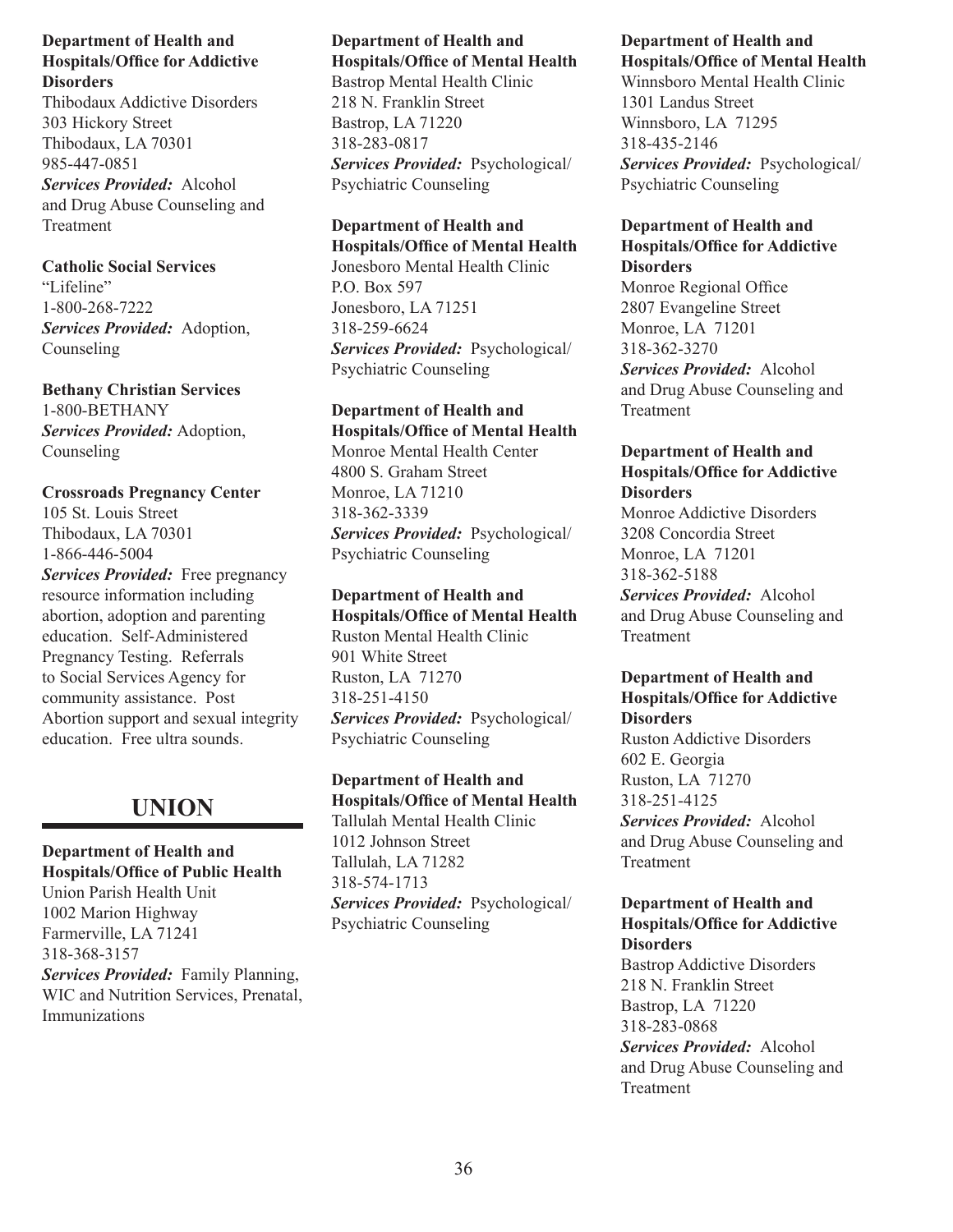Southern Oaks Addiction/Recovery 4781 South Grand Street Monroe, LA 71202 318-362-5430 *Services Provided:* Alcohol and Drug Abuse Counseling and Treatment

## **Department of Social Services/ Office of Family Support**

Union Parish Office 108 Hill Street Farmerville, LA 71241 318-368-3166 *Services Provided:* TANF, Food Stamp Assistance, Project Independence and Transitional Child Care, and SNAP

## **Catholic Social Services**

"Lifeline" 1-800-268-7222 *Services Provided:* Adoption, Counseling

## **Bethany Christian Services** 1-800-BETHANY *Services Provided:* Adoption, Counseling

## **VERMILION**

**Department of Health and Hospitals/Medicaid Office** Vermilion Parish Office 2501 Charity Street Abbeville, LA 70510 337-898-2988 *Services Provided:* Medical Expenses

## **Department of Health and Hospitals/Office of Public Health**

Vermilion Parish Health Unit 401 South St. Charles Street Abbeville, LA 70510 337-893-1443

*Services Provided:* Family Planning, WIC and Nutrition Services, Prenatal, Immunizations

## **Department of Health and Hospitals/Office of Mental Health**

Dr. Joseph Henry Tyler, Jr. Mental Health Center 302 Dulles Drive Lafayette, LA 70506 337-262-4100 *Services Provided:* Psychological/ Psychiatric Counseling

## **Department of Health and Hospitals/Office of Mental Health**

Crowley Mental Health Clinic West Highway 90 Post Office Drawer 1403 Crowley, LA 70527-1403 337-788-7511 *Services Provided:* Psychological/ Psychiatric Counseling

## **Department of Health and Hospitals/Office of Mental Health**

New Iberia Mental Health Clinic 611 West Admiral Doyle Drive New Iberia, LA 70560 337-373-0002 *Services Provided:* Psychological/ Psychiatric Counseling

## **Department of Health and Hospitals/Office of Mental Health**

Ville Platte Mental Health Clinic 312 Court Street Ville Platte, LA 70586 337-363-5525 *Services Provided:* Psychological/ Psychiatric Counseling

## **Department of Health and Hospitals/Office for Addictive Disorders**

Lafayette Addictive Disorders 302 Dulles Drive Suite 1 Lafayette, LA 70506-3008 337-262-5870

*Services Provided:* Alcohol and Drug Abuse Counseling and **Treatment** 

### **Department of Health and Hospitals/Office for Addictive Disorders**

Crowley Addictive Disorders 121 East Fifth Street Crowley, LA 70527 337-788-7515 *Services Provided:* Alcohol and Drug Abuse Counseling and Treatment

## **Department of Health and Hospitals/Office for Addictive Disorders**

Opelousas Addictive Disorders 514 N. Court Street Opelousas, LA 70570 337-948-0228 *Services Provided:* Alcohol and Drug Abuse Counseling and Treatment

## **Department of Health and Hospitals/Office for Addictive Disorders**

Ville Platte Addictive Disorders 414 W. Cotton Street Ville Platte, LA 70586 337-363-6869 *Services Provided:* Alcohol

and Drug Abuse Counseling and Treatment

## **Department of Health and Hospitals/Office for Addictive Disorders**

First Step Detox University Medical Center, 6<sup>th</sup> Floor 2390 W. Congress Lafayette, LA 70501 337-261-6600

*Services Provided:* Alcohol and Drug Abuse Counseling and Treatment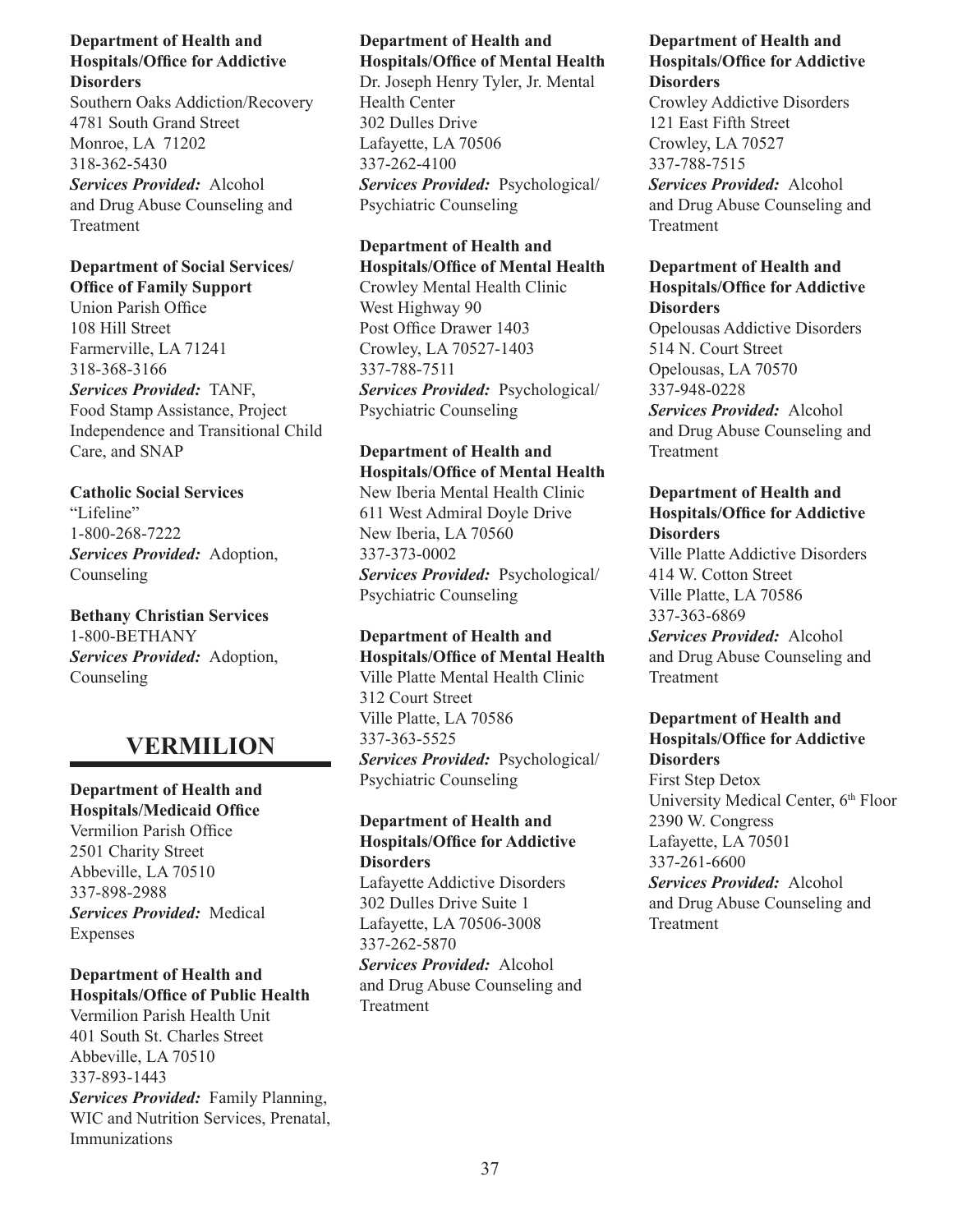### **Department of Social Services/ Office of Family Support**

Vermilion Parish Office 300 East First Street Crowley, LA 337-788-7540

*Services Provided:* TANF, Supplemental Nutrition Assistance Program (SNAP), Strategies To Empower People (STEP), Kinship Care, Family Independence Temporary Assistance Program (Welfare), Transitional Child Care Assistance

## **Catholic Social Services**

"Lifeline" 1-800-268-7222 *Services Provided:* Adoption, Counseling

## **Bethany Christian Services**

1-800-BETHANY *Services Provided:* Adoption, Counseling

## **VERNON**

**Department of Health and Hospitals/Office of Public Health** Vernon Parish Health Unit P.O. Box 1471 406 W. Fertitta Blvd. Leesville, LA 71496 318-238-6410 *Services Provided:* Family Planning, WIC and Nutrition Services, Prenatal, Immunizations

## **Department of Health and Hospitals/Office of Mental Health**

Central LA State Hospital 242 W. Shamrock Street Pineville, LA 71361 318-484-6200 *Services Provided:* Psychological/ Psychiatric Counseling

#### **Department of Health and Hospitals/Office of Mental Health**

Leesville Mental Health Clinic 105 Belview Road Leesville, LA 71446 318-238-6431 *Services Provided:* Psychological/ Psychiatric Counseling

#### **Department of Health and Hospitals/Office for Addictive Disorders**

Alexandria/Pineville Addictive Disorders Monroe Highway and Rainbow Drive Alexandria, LA 71306 318-487-5191 *Services Provided:* Alcohol and Drug Abuse Counseling and Treatment

#### **Department of Health and Hospitals/Office for Addictive Disorders**

Red River Treatment Center P.O. Box 7118 Alexandria, LA 71306 318-484-6888 *Services Provided:* Alcohol and Drug Abuse Counseling and Treatment

## **Department of Social Services/ Office of Family Support** Vernon Parish Office 300 Vernon Street

New Llano, LA 71461 337-238-6414 *Services Provided:* Supplemental Nutrition Assistance Program (SNAP), Independence Temporary Assistance Program, Kinship, Child Care Assistance

## **Beauregard & Vernon Crisis Pregnancy Center** 1889 Highway 190 West DeRidder, LA 70634 337-463-9500 *Services Provided:* Counseling

**Catholic Social Services** "Lifeline" 1-800-268-7222 *Services Provided:* Adoption, Counseling

**Bethany Christian Services** 1-800-BETHANY *Services Provided:* Adoption, Counseling

## **WASHINGTON**

## **Department of Health and Hospitals/Office of Public Health Franklinton:**

Washington Parish Health Unit 1104 Bene Street Franklinton, LA 70438 985-839-5646 *Services Provided:* Family Planning, WIC and Nutrition Services, Prenatal, Immunizations

## **Bogalusa:**

Washington Parish Health Unit 626 Carolina Ave. Bogalusa, LA 70427 985-732-6615 *Services Provided:* Family Planning, WIC and Nutrition Services, Prenatal, Immunizations

## **Department of Health and**

**Hospitals/Office of Mental Health** Bogalusa Mental Health Clinic 619 Willis Ave. Bogalusa, LA 70427 985-732-6610 *Services Provided:* Psychological/ Psychiatric Counseling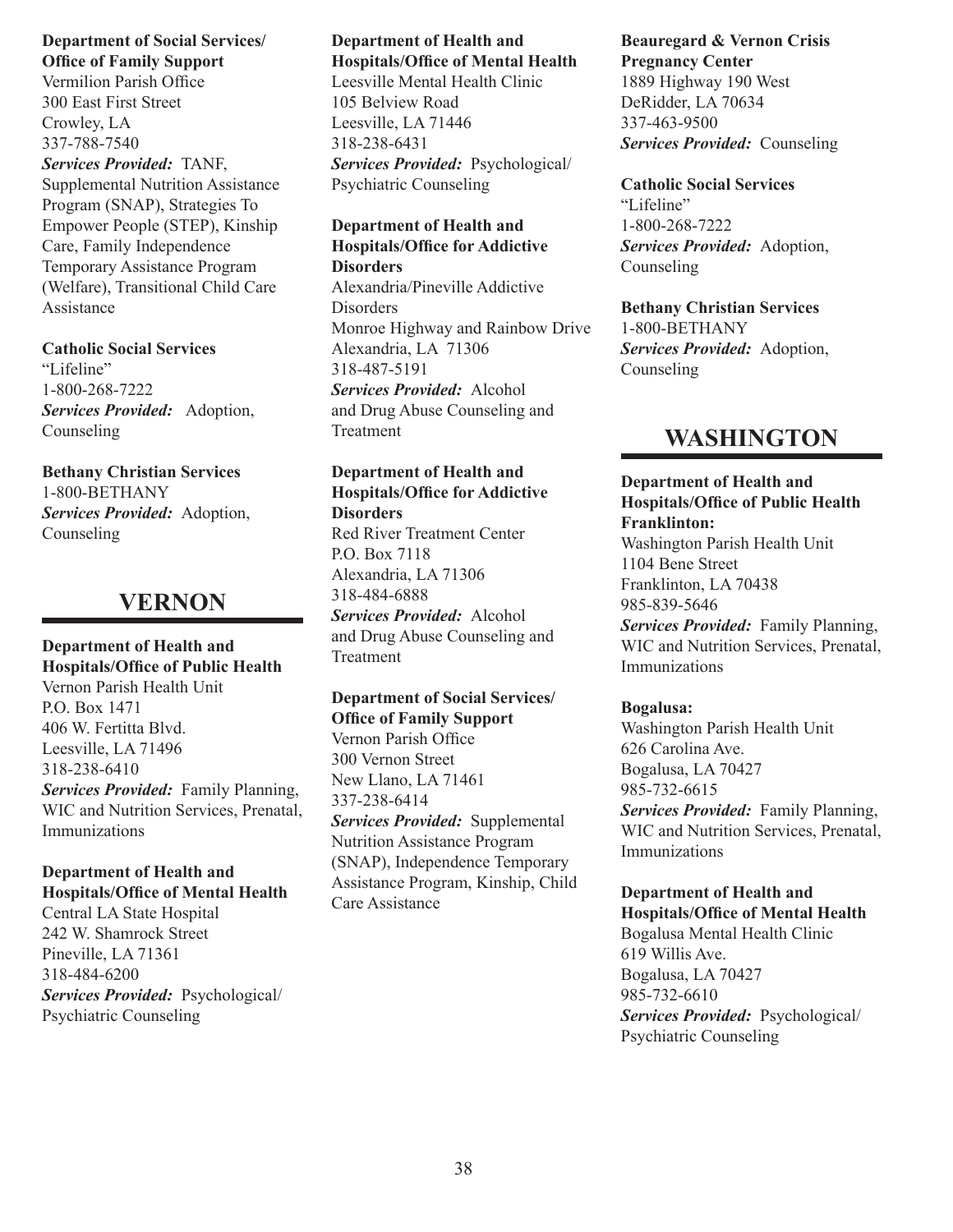East Louisiana State Hospital P.O. Box 198 Jackson, LA 70748 225-634-0679 *Services Provided:* Psychological/ Psychiatric Counseling

## **Department of Health and Hospitals/Office of Mental Health**

Lurline Smith Mental Health Center 900 Wilkinson Street Mandeville, LA 70448 985-624-4450 *Services Provided:* Psychological/ Psychiatric Counseling

## **Department of Health and Hospitals/Office of Mental Health**

Roseblum Mental Health Clinic 15785 Medical Arch Plaza Hammond, LA 70403 985-543-4080 *Services Provided:* Psychological/ Psychiatric Counseling

## **Department of Health and Hospitals/Office for Addictive Disorders**

Washington Parish Alcohol and Drug Abuse 2106 Avenue F Bogalusa, LA 70427 985-732-6655 *Services Provided:* Alcohol and Drug Abuse Counseling and Treatment

## **Department of Health and Hospitals/Office for Addictive Disorders**

Fountainebleau Treatment Center P.O. Box 37 Mandeville, LA 70470 985-624-4100 *Services Provided:* Alcohol and Drug Abuse Counseling and Treatment

## **Department of Health and Hospitals/Office for Addictive Disorders**

Hammond Addictive Disorders 403 Market Street Hammond, LA 70401 985-543-4070 *Services Provided:* Alcohol and Drug Abuse Counseling and Treatment, Gambling

## **Department of Social Services/ Office of Family Support**

Washington Parish Office 302 Mississippi Ave. Bogalusa, LA 70427 985-732-6622 *Services Provided:* TANF, Food Stamp Assistance, Project Independence and Transitional Child Care

## **Catholic Social Services** "Lifeline" 1-800-268-7222 *Services Provided:* Adoption, Counseling

**Bethany Christian Services** 1-800-BETHANY *Services Provided:* Adoption, Counseling

## **WEBSTER**

**Department of Health and Hospitals/Office of Public Health Minden:** Webster Parish Health Unit 1200 Homer Road Minden, LA 71055 318-371-3030 *Services Provided:* Family Planning, WIC and Nutrition Services, Prenatal, Immunizations

## **Springhill:**

Webster Parish Health Unit 110 June Anthony Springhill, LA 71075 318-539-4314 *Services Provided:* Family Planning,

WIC and Nutrition Services, Prenatal, Immunizations

### **Department of Health and Hospitals/Office of Mental Health**

Many Mental Health Clinic 265 Highland Drive Many, LA 71449 318-256-4119 *Services Provided:* Psychological/ Psychiatric Counseling

## **Department of Health and**

**Hospitals/Office of Mental Health** Minden Mental Health Clinic 421 Meadowview Drive Minden, LA 71055 318-371-3001 *Services Provided:* Psychological/ Psychiatric Counseling

## **Department of Health and**

**Hospitals/Office of Mental Health** Natchitoches Mental Health Clinic 210 Medical Drive Natchitoches, LA 71457 318-357-3122 *Services Provided:* Psychological/ Psychiatric Counseling

## **Department of Health and**

**Hospitals/Office of Mental Health** Red River Mental Health Clinic 1313 Ringo Ave. Coushatta, LA 71019 318-932-4029 *Services Provided:* Psychological/ Psychiatric Counseling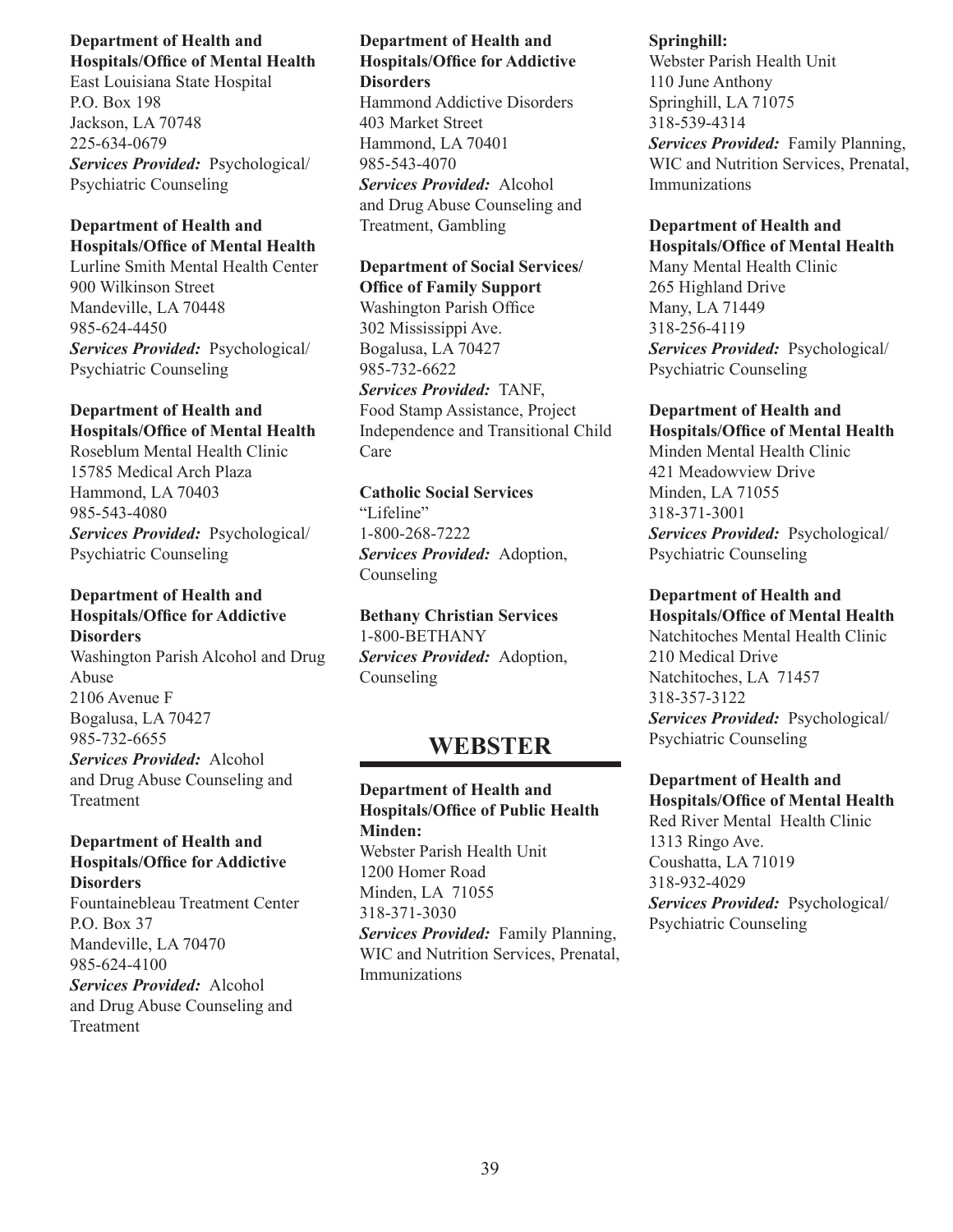Shreveport Mental Health Center 1310 N. Hearne Ave Shreveport, LA 71137 318-676-5111 *Services Provided:* Psychological/ Psychiatric Counseling

### **Department of Health and Hospitals/Office for Addictive Disorders**

Natchitoches Addictive Disorders 212 Medical Drive Natchitoches, LA 71456 318-357-3283 *Services Provided:* Alcohol and Drug Abuse Counseling and Treatment

## **Department of Social Services/ Office of Family Support**

Webster Parish Office 223 Pine Street Minden, LA 71058 318-371-3012

*Services Provided:* TANF, Food Stamp Assistance, Project Independence and Transitional Child Care

## **Catholic Social Services** "Lifeline" 1-800-268-7222 *Services Provided:* Adoption, Counseling

**Bethany Christian Services** 1-800-BETHANY *Services Provided:* Adoption, Counseling

## **Pregnancy Aid Center**

202 Miller Street Minden, LA 71055 318-377-4175 *Services Provided:* Counseling, Free Pregnancy Testing and Referrals

## **WEST BATON ROUGE**

## **Department of Health and Hospitals/Office of Public Health**

West Baton Rouge Parish Health Unit 685 Louisiana Ave. Port Allen, LA 70767 225-342-7525 *Services Provided:* Family Planning, WIC and Nutrition Services, Prenatal, Immunizations

#### **Department of Health and Hospitals/Office of Mental Health**

Center for Adult Behavior Health 4615 Government Street Building 2 Baton Rouge, LA 70806 225-925-1906 800-768-8824 *Services Provided:* Counseling & Psychiatric Medication Services/ Substance Abuse Services

## **Department of Health and**

**Hospitals/Office of Mental Health** Margaret Dumas Mental Health Center 3843 Harding Blvd. Baton Rouge, LA 70807 225-359-9315 *Services Provided:* Psychological/ Psychiatric Counseling

## **Catholic Social Services** "Lifeline" 1-800-268-7222

*Services Provided:* Adoption, Counseling

**Bethany Christian Services** 1-800-BETHANY *Services Provided:* Adoption, Counseling

## **WEST CARROLL**

#### **Department of Health and Hospitals/Office of Public Health**

West Carroll Parish Health Unit 402 Beale Street Oak Grove, LA 71263 318-428-9361 *Services Provided:* Family Planning, WIC and Nutrition Services, Prenatal, Immunizations

## **Department of Health and**

**Hospitals/Office of Mental Health** Bastrop Mental Health Clinic 218 N. Franklin Street Bastrop, LA 71220 318-283-0817 *Services Provided:* Psychological/ Psychiatric Counseling

## **Department of Health and**

**Hospitals/Office of Mental Health** Jonesboro Mental Health Clinic P.O. Box 597 Jonesboro, LA 71251 318-259-6624 *Services Provided:* Psychological/ Psychiatric Counseling

### **Department of Health and Hospitals/Office of Mental Health**

Monroe Mental Health Center 4800 S. Graham Street Monroe, LA 71210 318-362-3339 *Services Provided:* Psychological/ Psychiatric Counseling

#### **Department of Health and Hospitals/Office of Mental Health**

Ruston Mental Health Clinic 901 White Street Ruston, LA 71270 318-251-4150 *Services Provided:* Psychological/ Psychiatric Counseling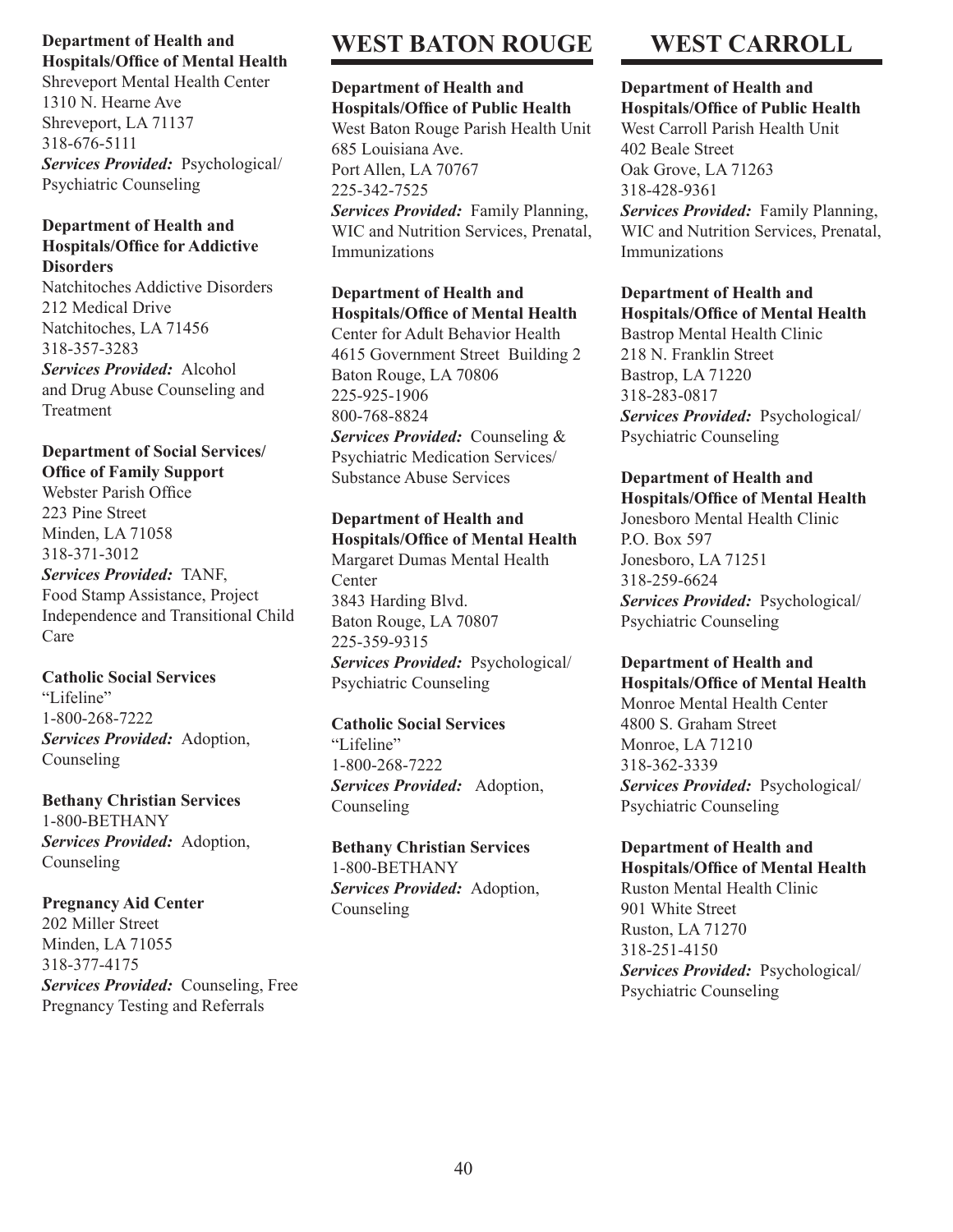Tallulah Mental Health Clinic 1012 Johnson Street Tallulah, LA 71282 318-574-1713 *Services Provided:* Psychological/ Psychiatric Counseling

## **Department of Health and Hospitals/Office of Mental Health**

Winnsboro Mental Health Clinic 1301 Landus Street Winnsboro, LA 71295 318-435-2146 *Services Provided:* Psychological/ Psychiatric Counseling

## **Department of Health and Hospitals/Office for Addictive Disorders**

Monroe Regional Office 2513 Ferrand Street Monroe, LA 71201 318-362-3270 *Services Provided:* Alcohol and Drug Abuse Counseling and Treatment

## **Department of Health and Hospitals/Office for Addictive Disorders**

Monroe Addictive Disorders 3208 Concordia Street Monroe, LA 71201 318-362-5188 *Services Provided:* Alcohol and Drug Abuse Counseling and Treatment

## **Department of Health and Hospitals/Office for Addictive Disorders**

Ruston Addictive Disorders 602 E. Georgia Ruston, LA 71270 318-251-4125 *Services Provided:* Alcohol and Drug Abuse Counseling and Treatment

## **Department of Health and Hospitals/Office for Addictive Disorders**

Bastrop Addictive Disorders 320 S. Franklin Street Bastrop, LA 71220 318-283-0868 *Services Provided:* Alcohol and Drug Abuse Counseling and Treatment

## **Southern Oaks Addiction/Recovery**

4781 South Grand Street Monroe, LA 71202 318-362-5430 *Services Provided:* Alcohol and Drug Abuse Counseling and Treatment

### **Department of Social Services/ Office of Family Support**

West Carroll Parish Office 702 E. Jefferson Street Oak Grove, LA 71263 318-428-3252 *Services Provided:* TANF, Food Stamp Assistance, STEP, Kinship and Transitional Child Care

## **Life Choices Pregnancy Resource Center**

1500 Royal Ave. Monroe, LA 71201 318-332-5520 *Services Provided:* Pregnancy testing, Parenting classes, Counseling

## **Catholic Social Services**

"Lifeline" 1-800-268-7222 *Services Provided:* Adoption, Counseling

## **Bethany Christian Services**

1-800-BETHANY *Services Provided:* Adoption, Counseling

## **WEST FELICIANA**

## **Department of Health and Hospitals/Office of Public Health**

West Feliciana Parish Health Unit 5154 Burnett Road St. Francisville, LA 70075 225-635-3644 *Services Provided:* Family Planning, WIC and Nutrition Services, Prenatal, Immunizations

## **Department of Health and Hospitals/Office of Mental Health**

Center for Adult Behavior Health 4615 Government Street Building 2 Baton Rouge, LA 70806 225-925-1906 800-768-8824

*Services Provided:* Counseling & Psychiatric Medication Services/ Substance Abuse Services

## **Department of Health and Hospitals/Office of Mental Health**

Margaret Dumas Mental Health **Center** 3843 Harding Blvd. Baton Rouge, LA 70807 225-359-9315

*Services Provided:* Psychological/ Psychiatric Counseling

## **Catholic Social Services** "Lifeline" 1-800-268-7222 *Services Provided:* Adoption, Counseling

**Bethany Christian Services** 1-800-BETHANY *Services Provided:* Adoption, Counseling